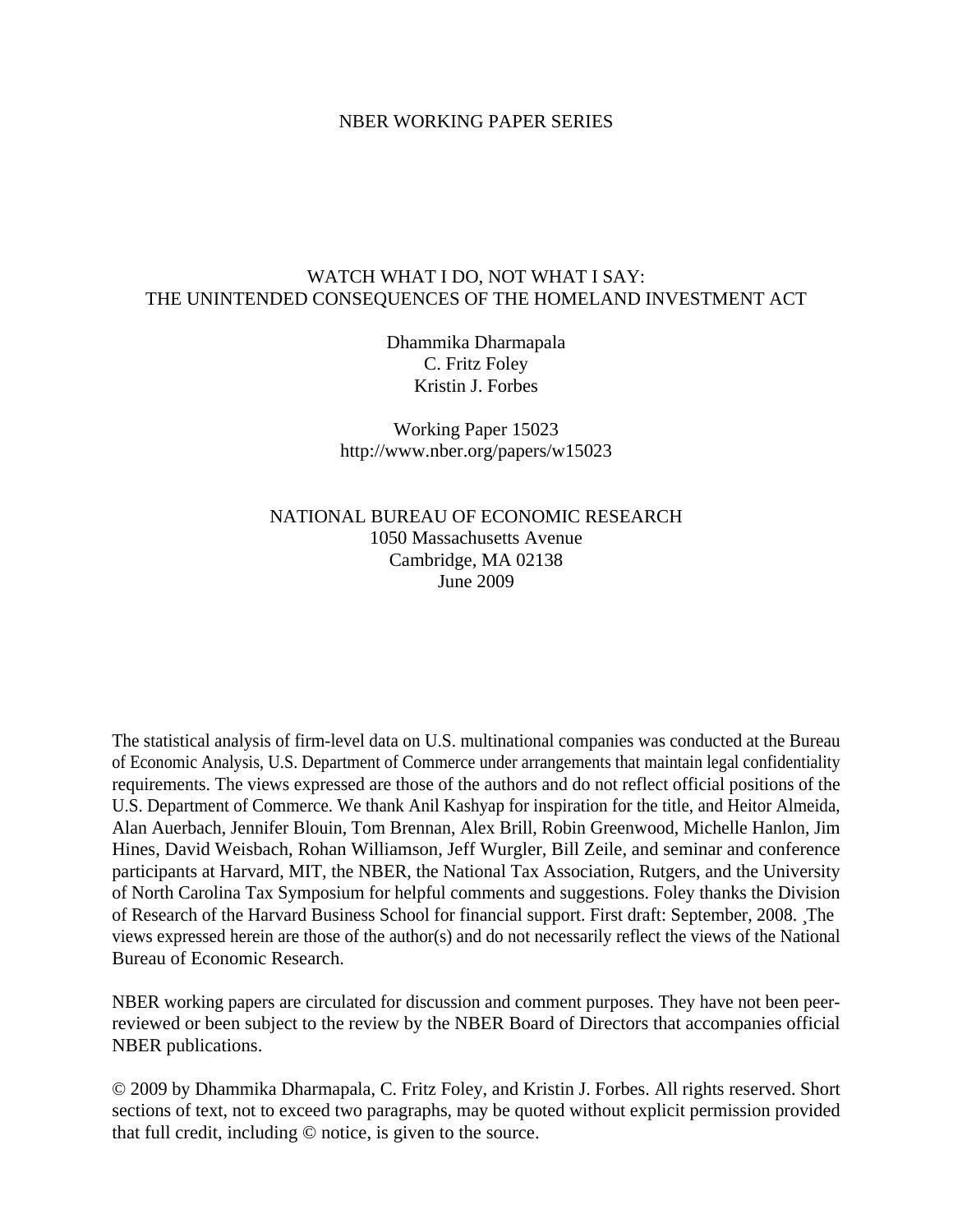Watch What I Do, Not What I Say: The Unintended Consequences of the Homeland Investment Act Dhammika Dharmapala, C. Fritz Foley, and Kristin J. Forbes NBER Working Paper No. 15023 June 2009 JEL No. F23,G14,G18,G3,H25,H26

# **ABSTRACT**

This paper analyzes the impact on firm behavior of the Homeland Investment Act of 2004, which provided a one-time tax holiday for the repatriation of foreign earnings by U.S. multinationals. The analysis controls for endogeneity and omitted variable bias by using instruments that identify the firms likely to receive the largest tax benefits from the holiday. Repatriations did not lead to an increase in domestic investment, employment or R&D—even for the firms that lobbied for the tax holiday stating these intentions and for firms that appeared to be financially constrained. Instead, a \$1 increase in repatriations was associated with an increase of almost \$1 in payouts to shareholders. These results suggest that the domestic operations of U.S. multinationals were not financially constrained and that these firms were reasonably well-governed. The results have important implications for understanding the impact of U.S. corporate tax policy on multinational firms.

Dhammika Dharmapala University of Illinois College of Law 504 E. Pennsylvania Avenue Champaign, IL 61820 dharmap@illinois.edu

C. Fritz Foley Harvard Business School Soldiers Field Boston, MA 02163 and NBER ffoley@hbs.edu

Kristin J. Forbes MIT Sloan School Room E52-455 50 Memorial Drive Cambridge, MA 02142 and NBER kjforbes@mit.edu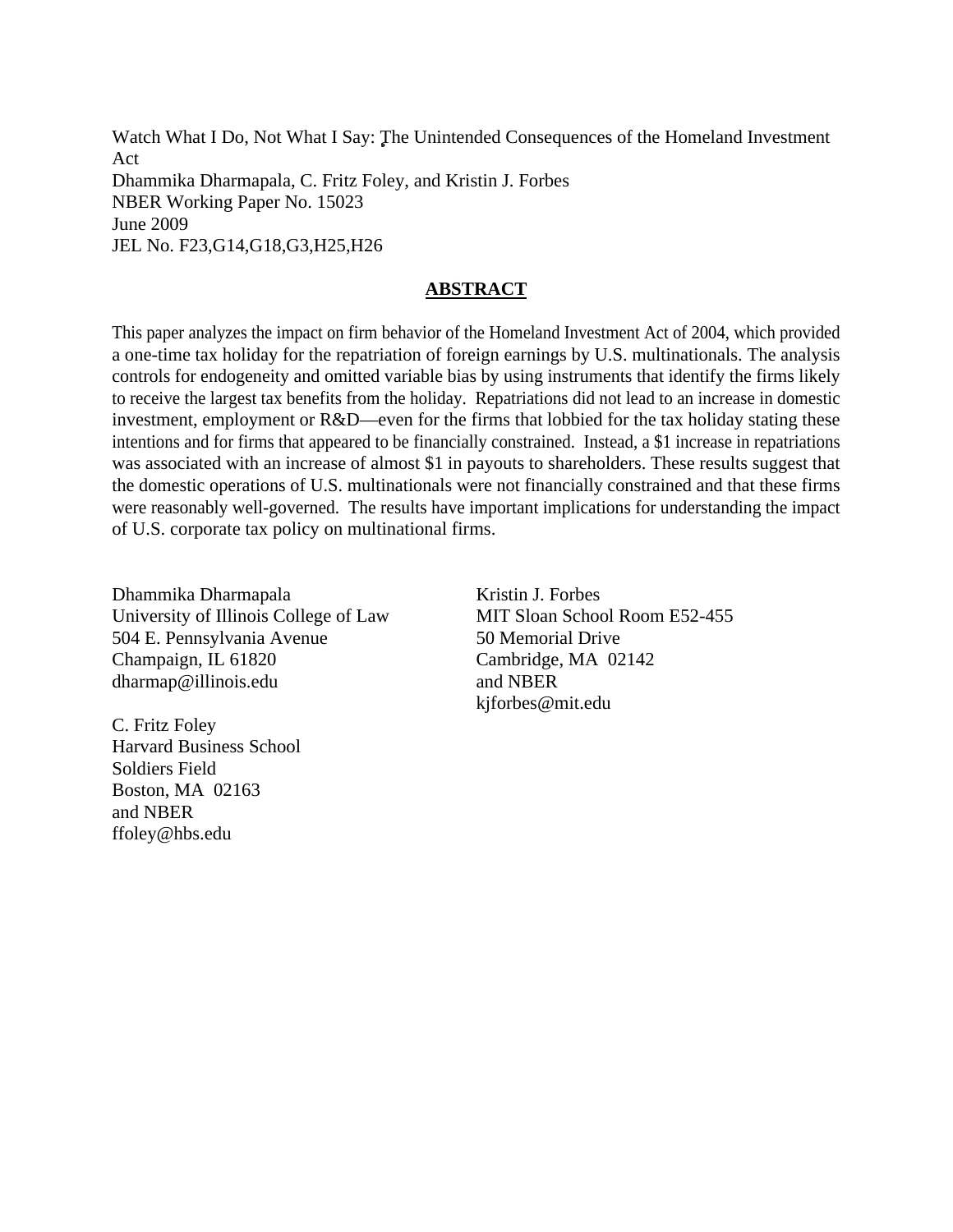# **I. Introduction**

 $\overline{a}$ 

The Homeland Investment Act (HIA) provided for a one-time tax holiday on the repatriation of foreign earnings by U.S.-based multinational enterprises  $(MNEs)^1$  and was passed in 2004 as part of the American Jobs Creation Act (AJCA). Congressmen argued that it would create more than 500,000 jobs over 2 years by raising investment in the United States. Analysts at J.P. Morgan Securities estimated that businesses would increase capital spending by 2% to 3% over two years.<sup>2</sup> A confidential survey of firms indicated that they would primarily use the repatriated funds to pay down debt, finance capital spending, and fund research and development, venture capital, and acquisitions;<sup>3</sup> some firms also stated these intentions publicly. Many economists, however, argued that the tax holiday would have little impact on U.S. investment, R&D or employment. The White House's Council of Economic Advisers stated that "the repatriation provision would not produce any substantial economic benefits."<sup>4</sup>

In response to the HIA, repatriations of foreign earnings from affiliates to parents of U.S. MNEs surged. According to the Bureau of Economic Analysis, U.S. multinationals repatriated about \$300 billion in 2005 after the HIA was passed, up sharply from an average of around \$60 billion over the previous five years.<sup>5</sup> The magnitude of these repatriations exceeded most predictions.

Firms' responses to the HIA provide an opportunity to test several hypotheses about financial constraints, corporate governance, and international tax policy. The temporary tax holiday effectively reduced the cost to U.S. multinationals of accessing internal capital that was held abroad as reinvested earnings. The framers of the Act justified the tax holiday based on the premise that these firms' domestic operations were financially constrained. If this were true, repatriated cash could be invested in U.S. projects that had a positive net present value for the

<sup>&</sup>lt;sup>1</sup> The term "repatriation" refers to the payment of dividends by a foreign subsidiary to its U.S. parent firm.

<sup>&</sup>lt;sup>2</sup> J.P. Morgan Chase Bank, Economic & Policy Research report "Introducing the Homeland Investment Act," May 1, 2003.

<sup>&</sup>lt;sup>3</sup> Survey conducted by J.P. Morgan Chase Bank and reported in their research report, "Status Report on Repatriation Legislation-aka the Homeland Investment Act," September 17, 2003.

<sup>4</sup> *Wall Street Journal,* "Tax Windfall May Not Boost Hiring Despite Claims; Some Companies Plan to Use New Break on Foreign Profits for Debt and Other Needs," October 13, 2004, pg. A1.

<sup>&</sup>lt;sup>5</sup> Data are from the Bureau of Economic Analysis, U.S. International Transactions Accounts Data, Table 7b, line 3 for distributed earnings.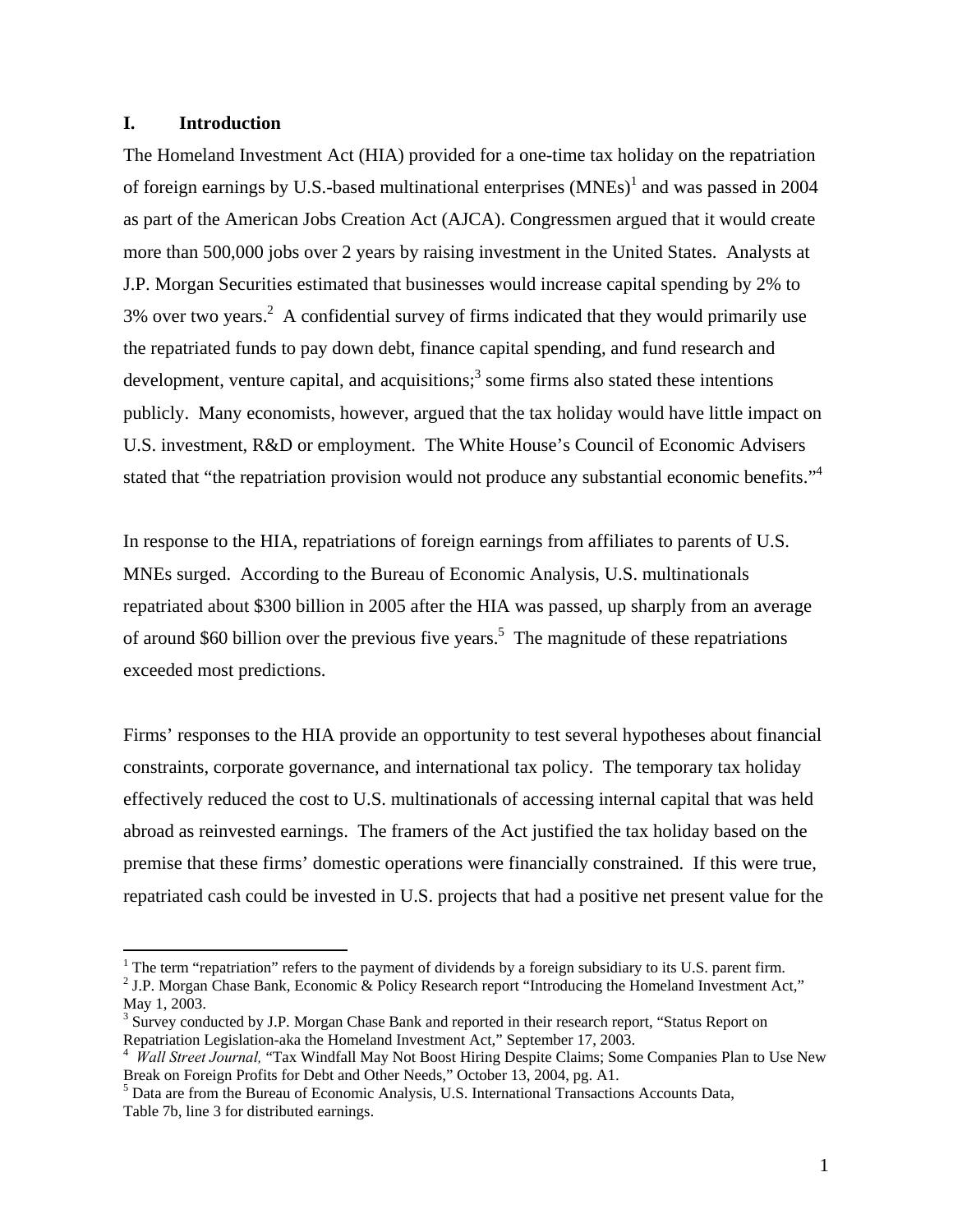firm based on the temporarily lower cost of internal capital but which were not profitable at the higher cost of external finance. Hubbard (1998) and Stein (2003) review the large literature on financial constraints.  $6$  There are reasons to be skeptical about the stated justifications for the Act because large firms are typically less constrained than small ones, and multinationals are generally thought to be less constrained than other firms. In the presence of high repatriation tax costs, however, the domestic activities of MNEs or a subset of MNEs could face constraints. Studying changes in firms' domestic investment, employment, and R&D expenditures under the HIA reveals whether the domestic operations of U.S. multinationals were in fact financially constrained, and if the reduced tax costs of accessing internal funds spurred domestic activity in accordance with the stated goal of lawmakers.

If firms are not financially constrained, then well-governed firms would return any internal capital accessed under the HIA to shareholders through mechanisms such as share repurchases or dividend payments. In the absence of financial constraints, well-governed firms would choose optimal levels of investment and employment before the tax holiday, so they would not increase expenditures on capital and labor when the holiday occurred. If firms are not well-governed, however, any internal cash accessed under the HIA could be squandered. This cash would reduce the constraints on managers and give them more freedom to pursue projects that provide a greater private benefit than shareholder benefit such as raising management compensation, upgrading corporate headquarters, or increasing investment in low-return projects. This possibility is discussed in Jensen (1986), and evidence of such behavior appears in several papers, such as Morck, Shleifer and Vishny (1990), Lang, Stulz and Walkling (1991), Blanchard, López-de-Silanes, and Shleifer (1994), Bates (2005), and Dittmar and Mahrt-Smith (2007). This paper analyzes the effects of the HIA on payouts to shareholders and tests whether corporate governance affects the extent to which firms returned funds to shareholders.

 $6$  Some of the key contributions in this extensive literature include: Fazzari, Hubbard and Petersen (1988), Blanchard, López-de-Silanes and Shleifer (1994), Lamont (1997), and Rauh (2006). Kaplan and Zingales (1997) discuss problems in measuring financial constraints. For evidence on financial constraints and R&D, see Hall (1992) and Himmelberg and Petersen (1994).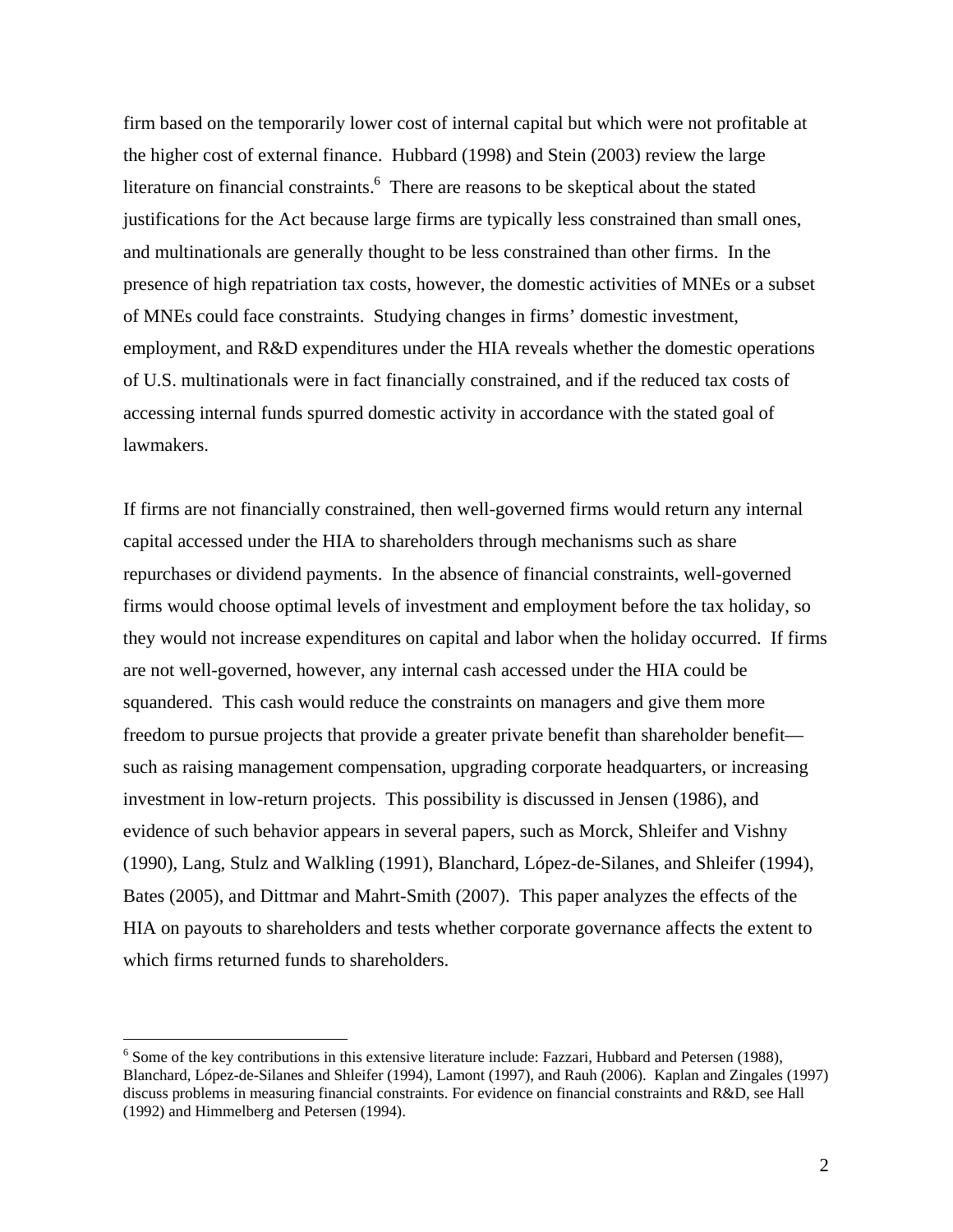Firms' responses to the HIA also have important implications for international tax policy, including implications for the effects of how the United States taxes foreign source income and for the regulation of how repatriations are spent. Altshuler and Grubert (2003) argue that U.S. multinationals are able to use tax planning strategies that allow them to effectively avoid repatriation taxes even in the absence of a tax holiday. On the other hand, several papers find that repatriation taxes significantly distort repatriation decisions.<sup>7</sup> Evidence that firms made extensive use of the HIA tax holiday  $-$  and in particular that those firms that took greatest advantage of the holiday had previously attempted to reduce their repatriation taxes through alternative strategies – would suggest that repatriation taxes do impose burdens, despite the availability of strategies to escape the taxes. This finding is particularly timely in view of current proposals to restrict U.S. firms' ability to defer repatriation taxes.<sup>8</sup>

A more general policy issue addressed in this paper is whether government regulation can affect firms' spending patterns. The U.S. Treasury Department issued explicit guidelines on how earnings returned to the United States could be spent. The funds had to be used for "permitted investments," which included hiring U.S. workers, U.S. investment, research and development, and certain acquisitions. Certain uses, such as executive compensation, dividends, and stock redemptions, would disqualify repatriations from the holiday. The literature on the "flypaper effect" suggests that regulations directing how funds are used have a significant impact. More specifically, this literature finds that money tends to "stick where it hits", i.e., that targeted grants have large effects on expenditures even though cash is fungible.<sup>9</sup> Although most papers on the flypaper effect focus on inter-government transfers, Hines and Thaler (1995) review this literature and point out similar effects in the corporate sector. How U.S. multinationals responded to the restrictions on the use of cash repatriated under the HIA provides a test of the effectiveness of these types of regulations.

The empirical analysis in this paper utilizes the most extensive data available on U.S. multinational firms by combining information from the U.S. Bureau of Economic Analysis

 $^7$  Papers that document an effect of taxes on repatriations include Hines and Hubbard (1990) and Desai, Foley, and Hines (2007).

<sup>&</sup>lt;sup>8</sup> See "Obama Calls for Curbs on Offshore Tax Havens," *New York Times*, May 4, 2009.

<sup>&</sup>lt;sup>9</sup> For examples of papers on the flypaper effect, see Pack and Pack (1993), Knight (2002), Gordon (2004), Baicker and Staiger (2005), and van de Walle (2007).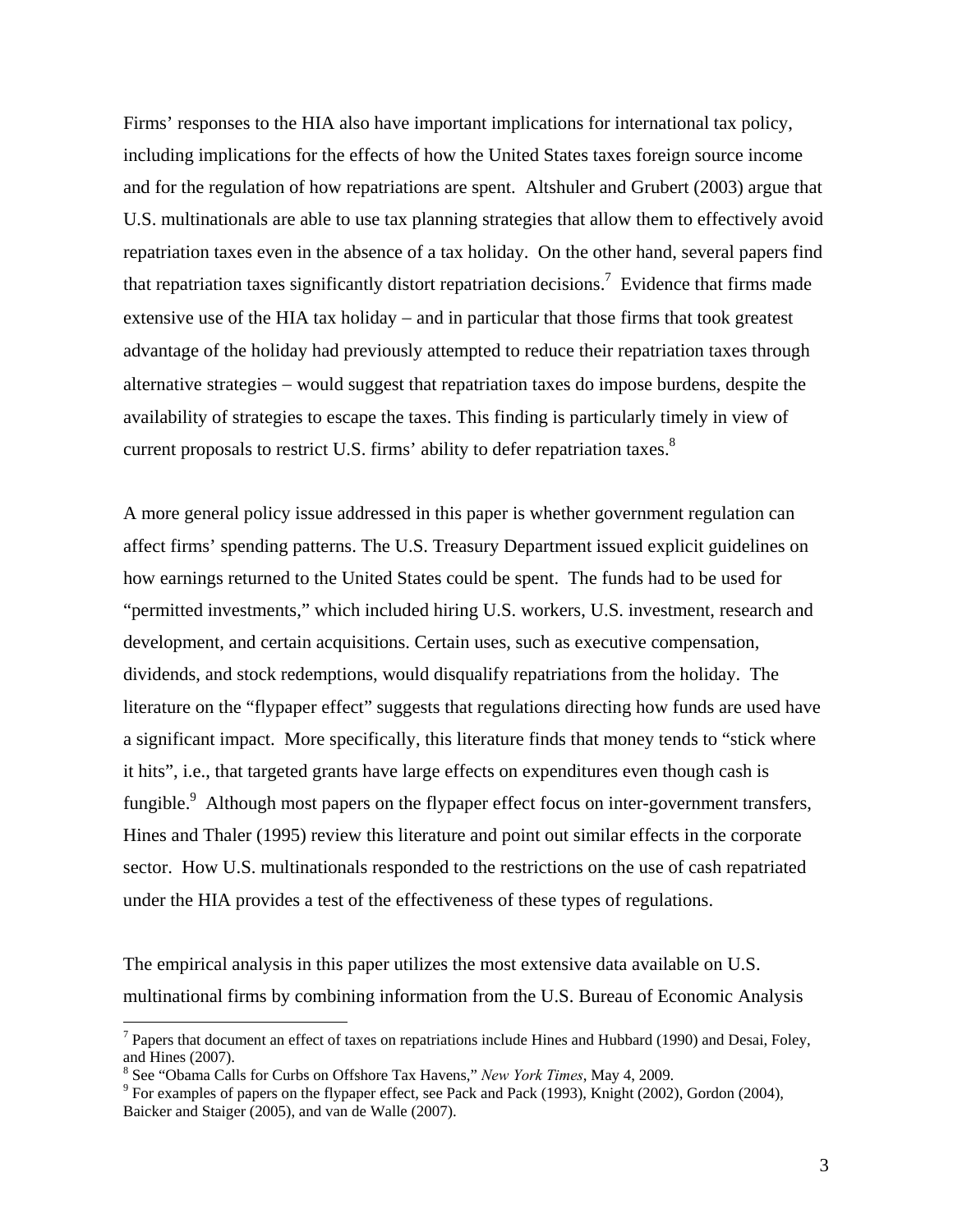(BEA) Survey of Direct Transactions of U.S. Reporter with Foreign Affiliate and Survey of U.S. Direct Investment Abroad with data drawn from Compustat, ExecuComp, and other sources. There are, however, two fundamental challenges in analyzing the effects of repatriations under the HIA: endogeneity and omitted variable bias. Firms choose how much to repatriate while simultaneously making other financial decisions. In addition, common omitted factors, such as levels of domestic cash flows, could affect both repatriations and other choices. This paper addresses these problems by instrumenting for repatriations under the HIA using firm characteristics that predict which firms are more likely to receive a large tax benefit from HIA repatriations but that are predetermined in relation to the Act. More specifically, the instruments identify firms that, prior to the HIA, faced high tax costs of repatriating funds and that shielded foreign income from U.S. taxation by using tax haven affiliates or holding companies. The first-stage results indicate that these characteristics are strong predictors of the extent to which firms took advantage of the HIA.

The second stage results and additional evidence in this paper are inconsistent with the claim that the domestic operations of MNEs were financially constrained and that the tax holiday spurred U.S. job creation or investment. More specifically, higher levels of repatriations were not associated with increased domestic capital expenditures, domestic employment compensation, or research and development (R&D) expenditures. In fact, increased repatriations in response to the HIA had small negative, but insignificant, effects on domestic employment and R&D expenditures in instrumental variable specifications. These results hold not only for the full sample of firms, but also for subsamples of firms that appear to be financially constrained and that lobbied for the Act.

Additional results from the analysis of equity provisions by parent firms to their affiliates provide further evidence that firms did not face domestic financial constraints. Before the tax holiday, firms that increased equity provisions from their parents to their affiliates repatriated less to the United States. Firms that increased parent equity provisions around the time of the tax holiday, however, had significantly higher levels of repatriations. This pattern suggests that the domestic operations of U.S. MNEs were not capital constrained and were instead providing liquidity to affiliates. These firms seem to have taken advantage of the HIA by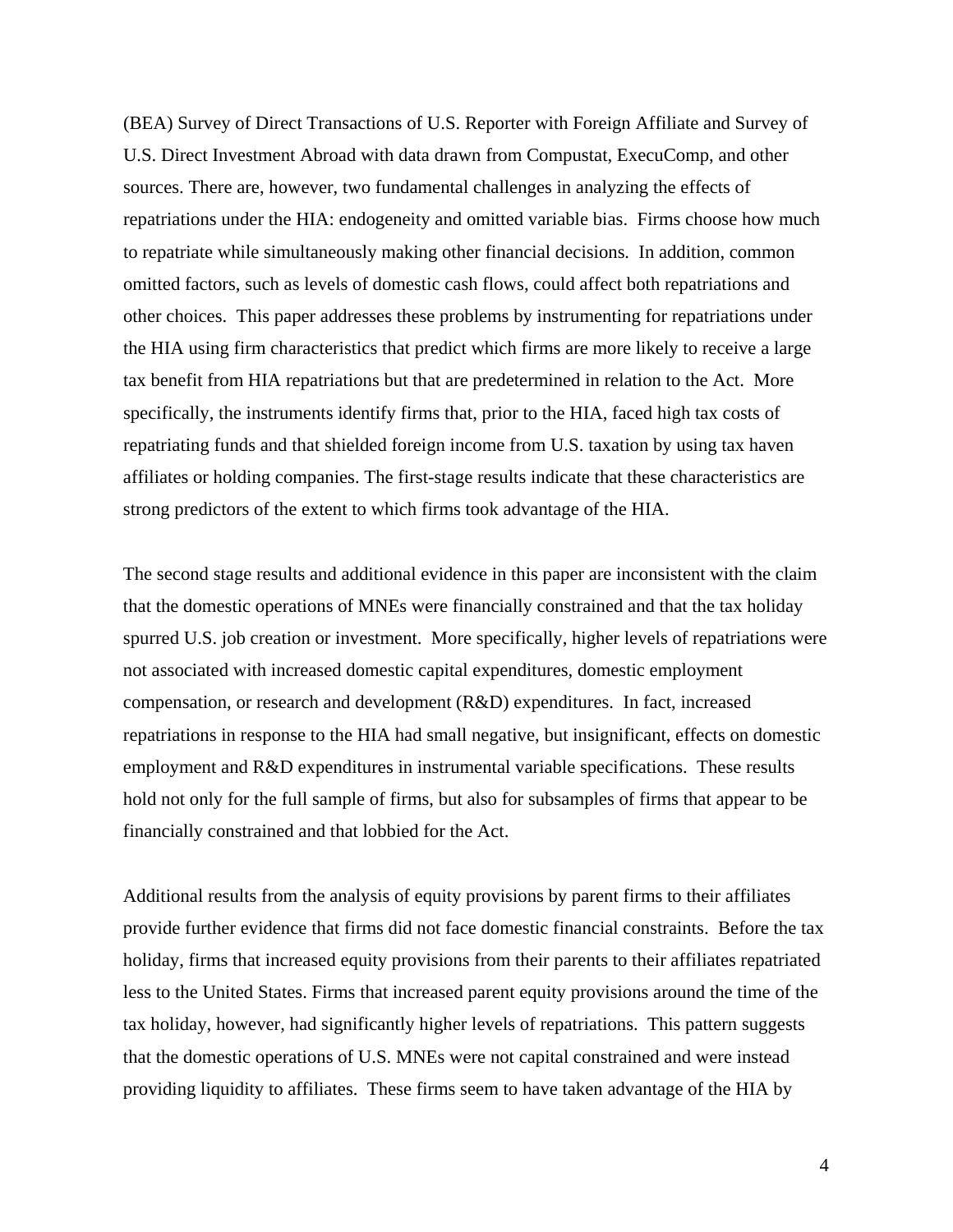"roundtripping," that is by replacing retained earnings that would be subject to high repatriation taxes if there were no tax holiday with new paid-in capital.

Rather than being associated with increased expenditures on domestic investment or employment, repatriations were associated with significantly higher levels of shareholder payouts, mainly through share repurchases. The instrumental variable estimates imply that a \$1 increase in repatriations was associated with a \$0.79 increase in share repurchases and a \$0.15 increase in dividends. Also, higher levels of repatriations were not associated with higher levels of management compensation. These results are consistent with the hypothesis that firms are well-governed on average, in the sense that they paid out the cash accessed under the HIA and did not use it to increase executive compensation or to inefficiently increase the scale or scope of firm activities. Additional results highlight the importance of corporate governance in shaping firm responses to the HIA. Increased repatriations are associated with higher payouts to shareholders only for firms with reasonably strong corporate governance as measured by Gompers, Ishii, and Metrick (2003).

The results in this paper inform policy in three ways. First, firms that employed strategies to reduce repatriation taxes tended to repatriate more under the HIA than other firms, indicating that it is not possible to eliminate the burden of repatriation taxes.<sup>10</sup> Second, the results on governance suggest that agency issues should be considered when designing corporate tax policy, as also argued in Chetty and Saez (2005) and Crocker and Slemrod (2005). Finally, government regulations on how firms used the repatriated funds appear to have been ineffective. Although the results in this paper do not imply that firms violated the provisions of the HIA, it is clear that they were able to reallocate funds internally to bypass the publiclystated goals of the Act.

The HIA has already attracted considerable scholarly attention. Using more limited samples of firms and tests that do not address potential endogeneity or omitted variable problems,

<sup>&</sup>lt;sup>10</sup> Other studies of the HIA and of tax holidays provide further evidence of the effects of taxes on repatriations. Graham, Hanlon and Shevlin (2008a, b) provide survey evidence that taxes and accounting-expense recognition are important in repatriation decisions. Albring, Dzuranin, and Mills (2005) estimate a high tax cost of the HIA, and De Waegenaere and Sansing (2008) show theoretically how a repatriation tax holiday would increase firm value.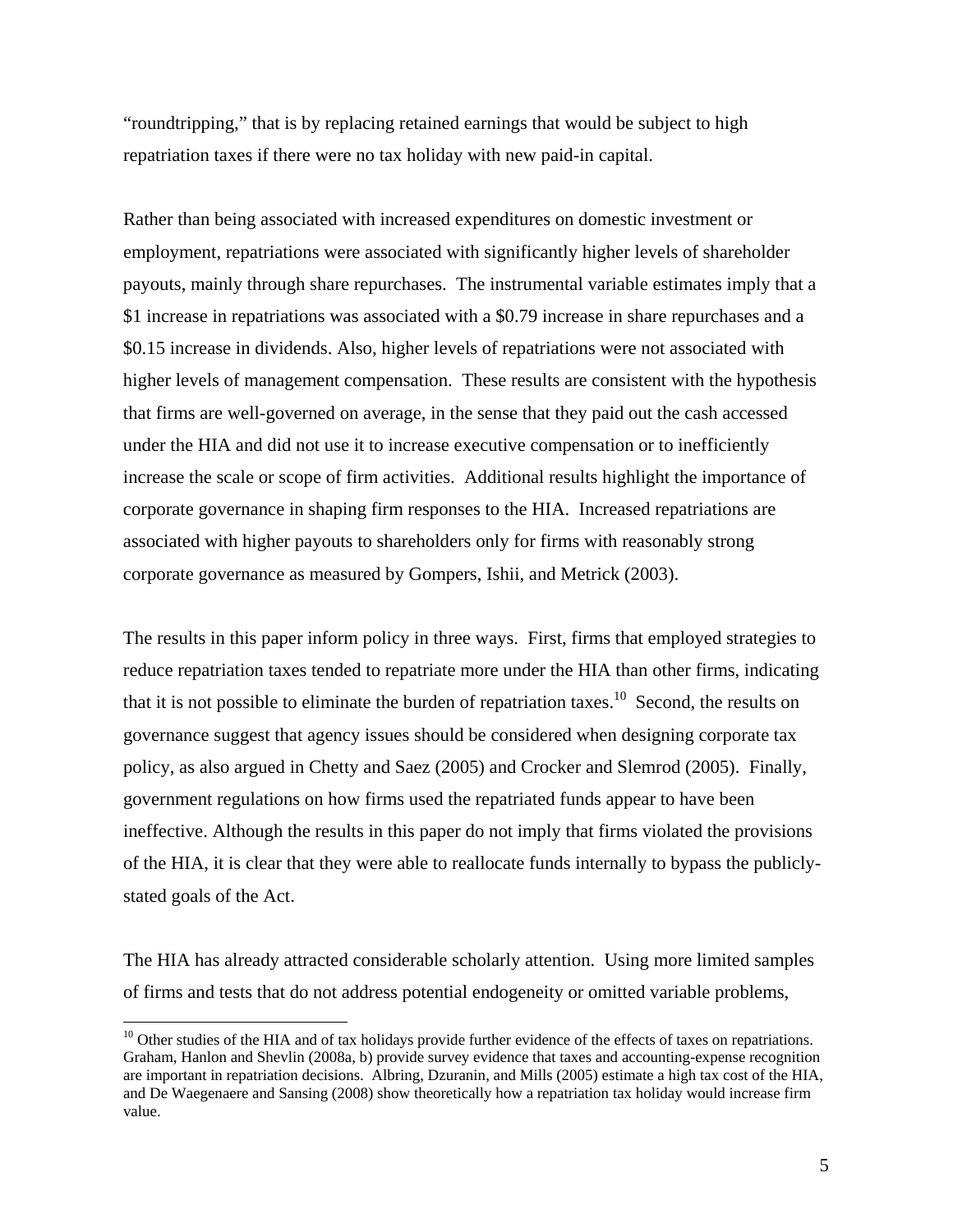Baghai (2009), Blouin and Krull (2008) and Clemons and Kinney (2007) find that firms which repatriated or reported definite plans to repatriate during the tax holiday increased share repurchases more than firms that did not repatriate, a result consistent with our findings. Using a smaller sample drawn from the S&P 500, Brennan (2008) finds that repatriating firms did not return funds to shareholders through share repurchases, dividends or net debt buybacks. He and Baghai (2009) also find that valuations of firms that repatriated under the HIA, especially those with weak corporate governance, fell around the time of its passage. They interpret this as evidence that investors believed that repatriated funds would be spent on activities that destroyed value. In contrast, Oler, Shevlin and Wilson (2007) find that firms with foreign earnings in low-tax jurisdictions experienced a significant increase in stock prices and market value prior to the passage of the Act. Interpreting the results of these event studies is complicated, however, because the Act was discussed for some time before it became law.

The remainder of this paper is organized as follows. Section II describes U.S. international tax policy and the implications of the HIA. Section III describes the data, and Section IV discusses estimation issues. Section V reports the results, and Section VI concludes.

# **II. U.S. International Tax Policy**

The United States and many other countries tax the foreign income of their residents. In order to avoid double taxation of foreign income, U.S. law grants tax credits for foreign income taxes paid abroad. U.S. MNEs are permitted to defer U.S. tax liabilities on certain foreign profits until they are repatriated. Taxes due upon repatriation are generally equal to the difference between foreign income taxes paid and tax payments that would be due if earnings were taxed at the U.S. rate. For example, if the U.S. tax rate is 35%, and a U.S. MNE earns \$100 abroad and pays \$20 in host country income taxes, an additional \$15 would be due in U.S. taxes when the earnings are repatriated. If foreign income taxes paid exceed the amount that would be due if earnings were taxed at the U.S. rate, then no additional taxes are owed.

Total U.S. tax obligations on distributed foreign earnings are determined by worldwide averaging. This approach allows firms that pay tax rates above the U.S. tax rate in a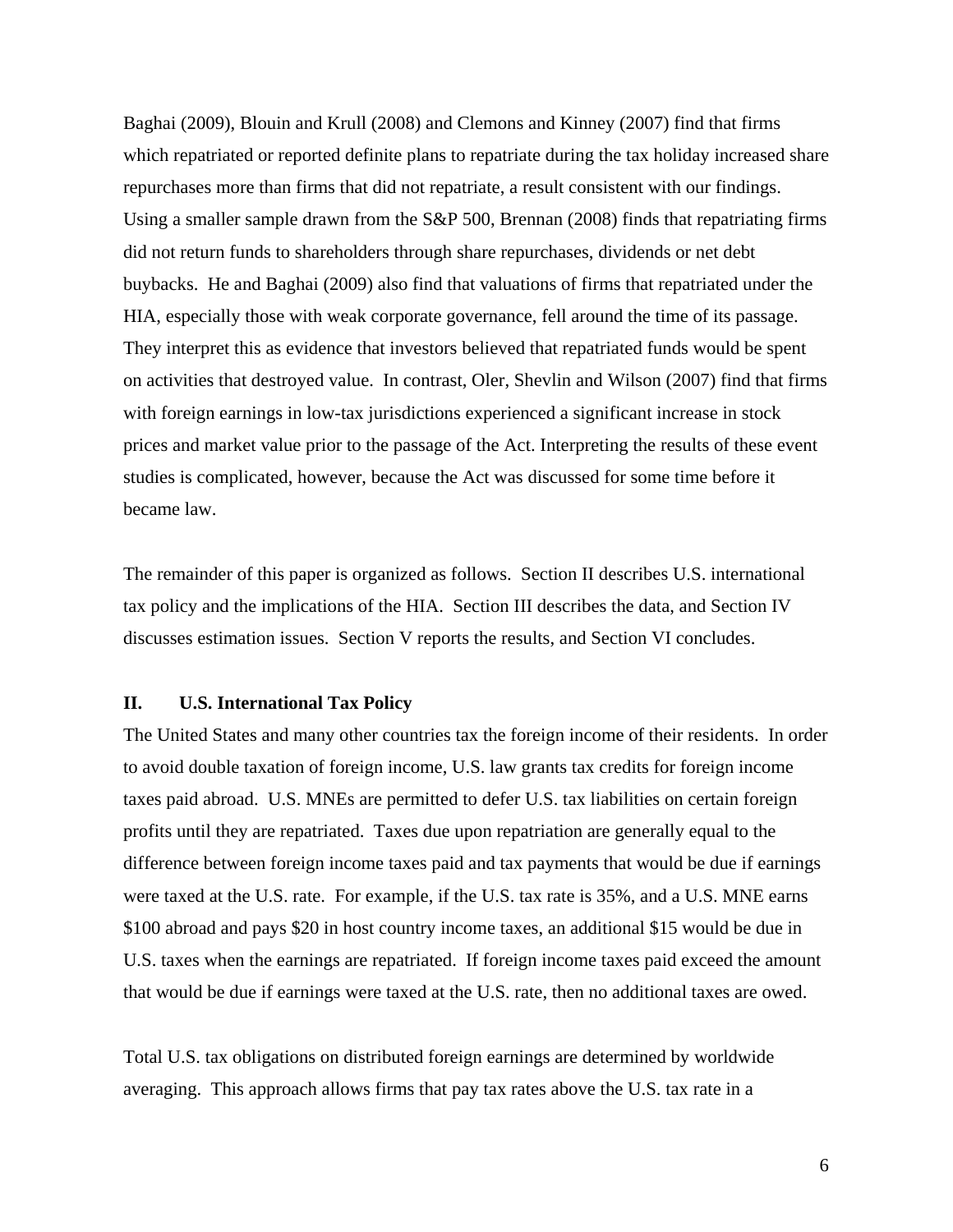particular jurisdiction to use the foreign tax credits from this jurisdiction to shield income repatriated from low tax locations from U.S. taxation. However, these foreign tax credits cannot be used to reduce tax obligations related to income earned within the United States. There are some limits to the extent to which firms can avoid U.S. taxation through deferral. Under the Subpart F provisions of the U.S. law, certain kinds of income, classified as "passive income," are deemed distributed and therefore immediately taxable by the United States even if not repatriated. Passive income includes interest income and dividends received from investment in securities.

These rules provide incentives for firms to engage in avoidance behavior and suggest that certain kinds of firms are most likely to benefit from a tax holiday. The tax costs of repatriations are higher for firms that operate abroad in low tax jurisdictions, and Desai, Foley, and Hines (2007) show that such firms have lower repatriations. <sup>11</sup> Firms are often better off holding earnings in a low tax jurisdiction in liquid securities rather than repatriating them, even though earnings from these passive investments are deemed distributed and therefore taxable. To illustrate this point, consider the previous example in which an incorporated affiliate earned \$100 and pays \$20 in foreign income taxes. If the firm repatriates these earnings immediately, it pays an additional \$15 in U.S. taxes and then can invest the remaining \$65 in passive assets. Any earnings associated with this investment are taxed at the U.S. rate. However, if the firm does not repatriate the earnings, it can invest \$80 in the liquid security. While Subpart F regulations require the firm to pay U.S. taxes on earnings associated with this investment, the firm will be better off holding cash abroad because by doing so it defers the repatriation taxes on the original \$100 of active earnings. Foley, Hartzell, Titman, and Twite (2007) present evidence that such incentives are important in explaining the cash holdings of firms.

Another common strategy to avoid repatriation taxes involves the indirect ownership of foreign affiliates, either through holding companies or through affiliates in tax havens that do

 $<sup>11</sup>$  The early literature analyzing repatriation taxes demonstrated that they should not affect the timing of</sup> repatriations if the only alternatives are to repatriate or to reinvest foreign earnings in the foreign affiliate's operations (Sinn (1984) and Hartman (1985)). The strategy of using foreign earnings to acquire passive assets that are held in the low-tax jurisdiction is analyzed by Weichenrieder (1996).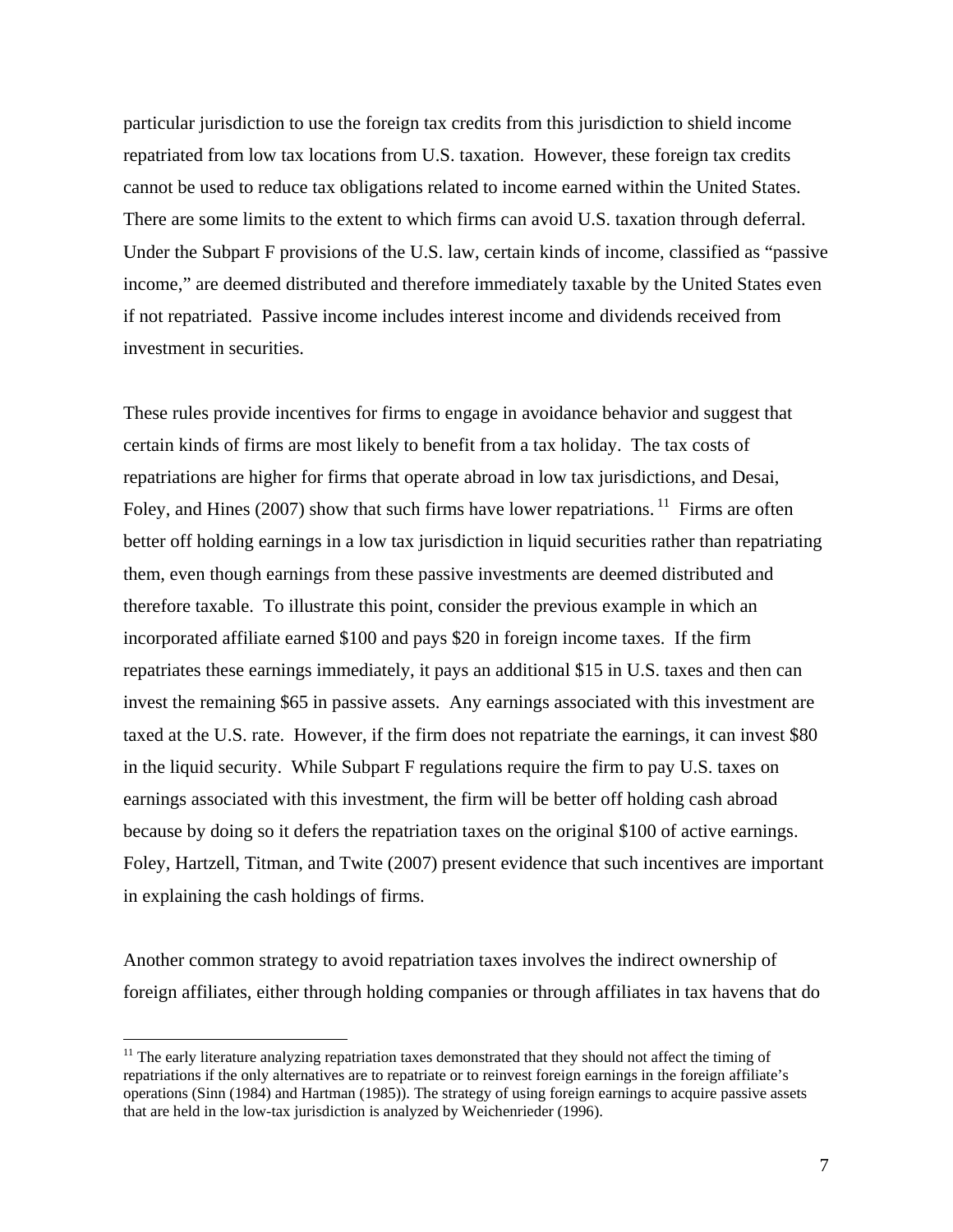not impose repatriation taxes. Under these kinds of ownership arrangements, earnings do not need to be returned to the United States before they are invested elsewhere around the world, thereby avoiding U.S. repatriation taxes. Altshuler and Grubert (2003) and Desai, Foley, and Hines (2003) illustrate that holding company structures have these effects, and Desai, Foley, and Hines (2005) show that affiliates in tax havens are instrumental in facilitating deferral (whether or not they are classified as holding companies). These characteristics of U.S. international tax law, when combined with the research evidence, suggest that firms facing low tax rates abroad and firms that make use of holding company structures or tax haven affiliates should most value the tax holiday on repatriations.

Business lobbyists had historically sought tax breaks on the repatriation of overseas profits, but the proposal for the HIA started to gain momentum after the 2004 repeal of a tax subsidy for U.S. exporters that was ruled illegal by the World Trade Organization. If this U.S. tax subsidy was not repealed, the European Union planned to impose escalating tariffs on U.S. exports. Firms and lobbyists called for some offsetting policy change. As the economy showed signs of weakness in the first half of 2004, legislators seriously began to consider a temporary tax holiday for repatriations, ostensibly as a way of ensuring that U.S. multinationals had funds to invest domestically. A particularly appealing feature of the proposal was that it could initially increase tax revenues, albeit balanced by lower revenues in future years. $^{12}$ 

On October 22, 2004, the U.S. Congress passed the AJCA into law. One component of the AJCA, the HIA, was a temporary tax holiday on the repatriation of dividends from foreign subsidiaries, subject to a number of restrictions.<sup>13</sup> More specifically, the HIA allowed companies to deduct 85% of their repatriations from additional U.S. taxes for the first taxable year on or after the HIA was signed. Taxes were still due on the remaining 15% of repatriations, but firms continued to receive tax credits for foreign income taxes paid on these

 $12$  The Joint Committee on Taxation estimated that the HIA would raise \$2.8 billion in tax revenues in fiscal year 2005 but lose \$3.3 billion over the 10-year period from 2005-2014 (Kleinbard and Driessen (2008)). 13 Other provisions of the AJCA included: a tax deduction for domestic manufacturing companies, reducing the

number of income baskets to calculate a firm's credit for foreign taxes, extending "temporary" investment incentives for small businesses, allowing taxpayers in states with no income tax to deduct sales taxes from their federal taxes and a series of tax breaks to special interest groups (from tobacco farmers and cruise-ship owners to Native Alaskan whaling captains and bow-and-arrow makers).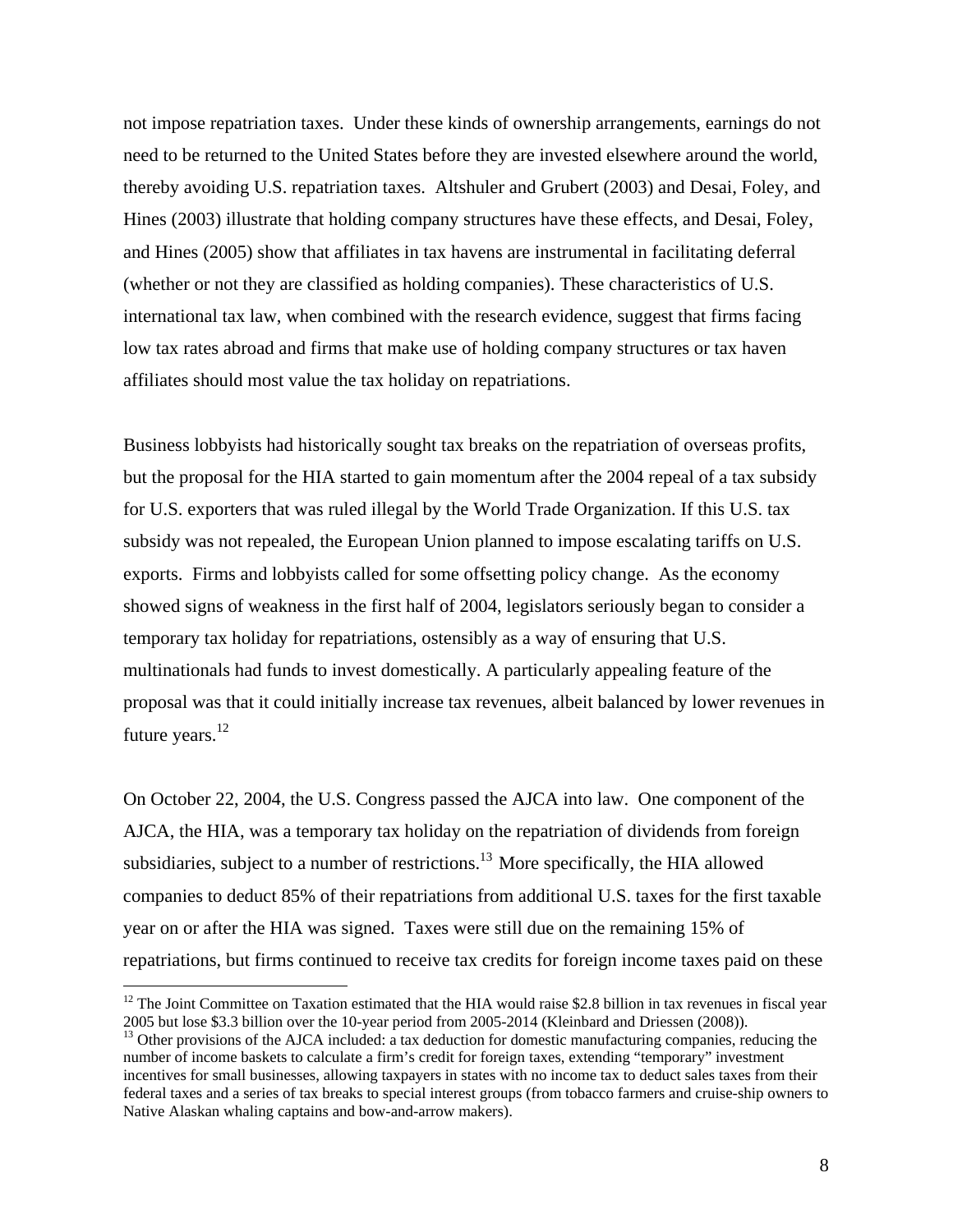earnings. For example, if a U.S. multinational earned \$100 abroad and paid \$20 in host country income taxes, under the HIA 85% of the foreign earnings would be exempt from U.S. repatriation taxes and the firm would only need to pay 15% in U.S. taxes on the remaining \$15 in earnings. The firm's repatriation tax burden would therefore be only \$2.25 (=\$15 x 15%) under the Act as opposed to \$15 (=\$100 x 15%) without the Act. If companies did not take advantage of this benefit by the end of their accounting year after the HIA was passed, the lower tax rate was not available for future years.

U.S. repatriations only qualified for this tax holiday if they met several criteria. First, repatriations had to be paid in cash. This required foreign subsidiaries that had already invested their earnings in real assets and had low cash reserves to raise cash. Second, qualifying repatriations could not exceed the greater of (a) \$500 million, (b) the earnings reported as permanently reinvested on the last audited financial statements filed on or before June 30, 2003, or (c) the amount the firm had historically repatriated from its foreign subsidiaries. This amount of qualifying repatriations was also reduced by the total debt outstanding from the foreign subsidiary to related parties and by the amount of the increase in related-party debt between the U.S. firm and its foreign subsidiary. These last qualifications were intended to prevent companies from borrowing abroad or from their U.S. parent companies in order to fund repatriations at the lower tax rate.

Finally, repatriations had to be used for certain domestic activities in accordance with a domestic investment plan in order to qualify for the tax holiday. The investment plan had to be approved by the company's president, CEO, or a comparable official before the repatriations were paid, and then subsequently approved by the company's board of directors or management or executive committee. Investments that were "permitted uses" for the repatriated funds included: hiring and training domestic workers, domestic infrastructure and capital investments, research and development, financial stabilization (including debt repayment) for the purposes of U.S. job retention or creation, certain acquisitions of business entities with U.S. assets, advertising and marketing, and acquisition of rights to intangible property. Expenditures that were explicitly not permitted uses for repatriations receiving the tax holiday were: executive compensation, intercompany transactions, dividends and other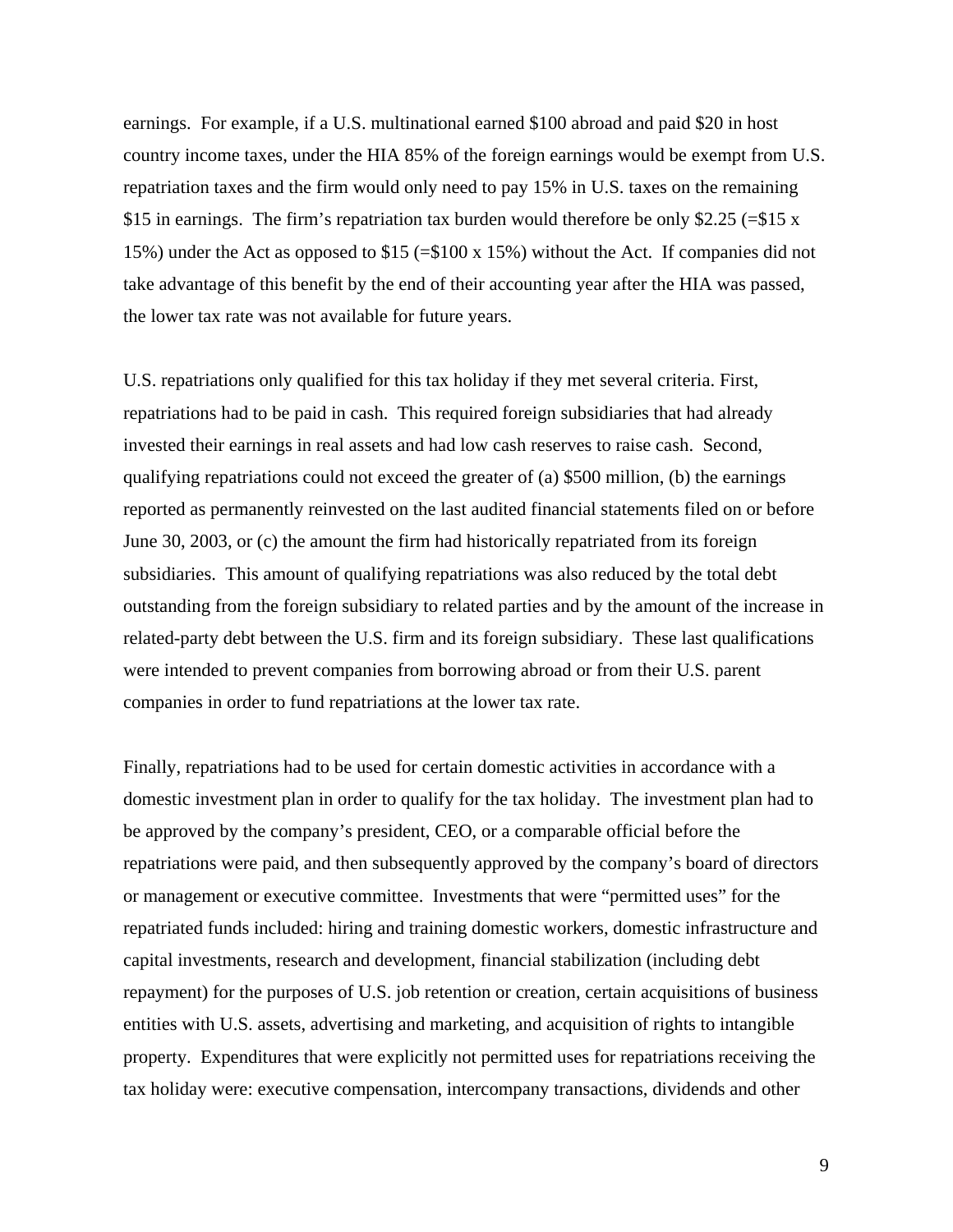shareholder distributions, stock redemptions, portfolio investments, debt instruments, and tax payments. Some economists, such as Clausing (2005), questioned the effectiveness of specifying "permitted uses" for repatriations. She argues that money is fungible and firms could simply relabel existing projects that met the qualifying criteria as "new" to qualify for the tax deduction and then have the freedom to use the repatriated cash in any way.

Even after the HIA was passed in October 2004, considerable uncertainty existed about important details such as what funds were eligible and how repatriations under the tax holiday could be spent. As a result, many firms discussed the possibility of using the repatriation tax holiday in their 2004 annual filings but did not commit to specific actions. This uncertainty was resolved in a series of clarifying documents released by the U.S. Treasury Department in late 2004 and early 2005.<sup>14</sup> As a result, most companies used this tax holiday in 2005 even though they knew about it in 2004. This provided parent firms with an opportunity to send cash abroad in the form of new paid-in capital that could replace retained earnings that were subsequently repatriated, a practice referred to as "roundtripping."

# **III. Data**

 $\overline{a}$ 

Analyzing how firms responded to the repatriation tax holiday requires combining data from several sources. Annual information on repatriations and on U.S. MNE activity from 1996 to 2005 is drawn from the results of two surveys conducted by the BEA. The first of these is the Survey of Direct Transactions of U.S. Reporter with Foreign Affiliate, which provides information on annual repatriations from 1996 to 2005 by U.S. MNEs. A U.S. MNE is the combination of a single U.S. legal entity that has made a direct investment abroad, called the U.S. parent, and at least one foreign business enterprise, called the foreign affiliate. In the regression analysis, repatriations are scaled by beginning-of-period consolidated firm assets. This survey of transactions captures not only repatriation data but also other direct transactions between the U.S. operations and foreign affiliates of U.S. MNEs. It tracks new flows of equity from parent companies to their affiliates and allows for analysis of whether

 $14$  On December 21, 2004 the Financial Accounting Standards Board (FASB) issued a document to provide guidance for firms intending to repatriate dividends under the HIA. The U.S. Treasury Department issued a 40 page document providing guidance in January of 2005 and fact sheets with additional guidance in January and May of 2005.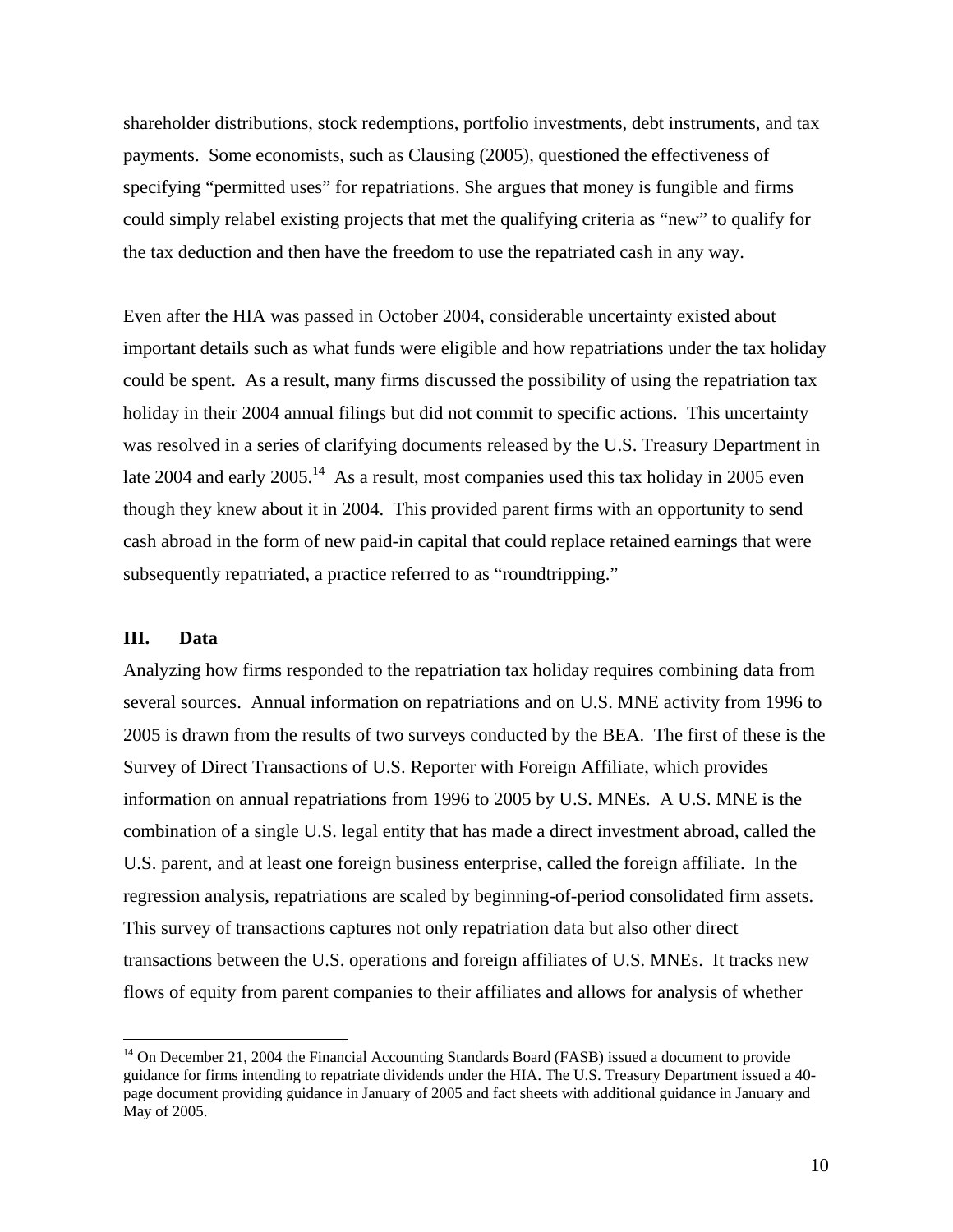firms that injected new paid-in capital also repatriated retained earnings, or engaged in "roundtripping."

Figure 1 uses the publicly available aggregates from the BEA data to show total repatriations around the time of the HIA. Repatriations surged from an average of \$62.2 billion per year from 2000-2004 to \$298.7 billion in 2005 under the tax holiday, before falling back to \$91.1 billion in  $2006.<sup>15</sup>$ 

The second BEA dataset is drawn from the BEA Survey of U.S. Direct Investment Abroad, which captures financial and operating information for both the parent companies and foreign affiliates of U.S. multinationals.16 These data include information on the industry and location of each affiliate, as well as firm-level information on some outcome variables that are used to analyze responses to the HIA. These data are currently available through 2005. Firms are required to report information on their capital expenditures and employment compensation in the United States, as well as on parent firm liabilities. In the analysis below, investment, employment compensation, and changes in parent liabilities are scaled by beginning-of-period consolidated assets.<sup>17</sup> This dataset also contains information to create one of the instruments used for estimation and discussed in more detail in Section IV: information on whether MNE affiliates are structured as holding companies or are located in tax havens.

Two additional datasets, Compustat and ExecuComp, are the sources of several other outcome variables in the analysis. Research and development (R&D) expenditures (data item 46), net property, plant and equipment (data item 8), dividends (data item 127), and repurchases of stock (data item 115) are each drawn from Compustat. These are scaled by beginning-of-period consolidated assets, which are also measured using Compustat (data item 6). The R&D and net property, plant and equipment variables capture worldwide levels of

<sup>&</sup>lt;sup>15</sup> Data from Bureau of Economic Analysis website, U.S. International Transactions Accounts Data, Table 7b, line 3. 2006 data are preliminary.<br><sup>16</sup> The forms that firms are required to complete vary depending on the year, size of the parent and affiliate, and

the U.S. parent's ownership stake. The most extensive data are collected in benchmark years – 1999 and 2004. BEA uses reported data to estimate universe totals when surveys cover only larger affiliates or when only certain affiliates provide information on particular survey forms. Only reported data are used in this paper's analysis. Additional information on the BEA data can be found in Mataloni (2003).

 $17$  All scaled variables are winsorized at the 0.25% level in each tail.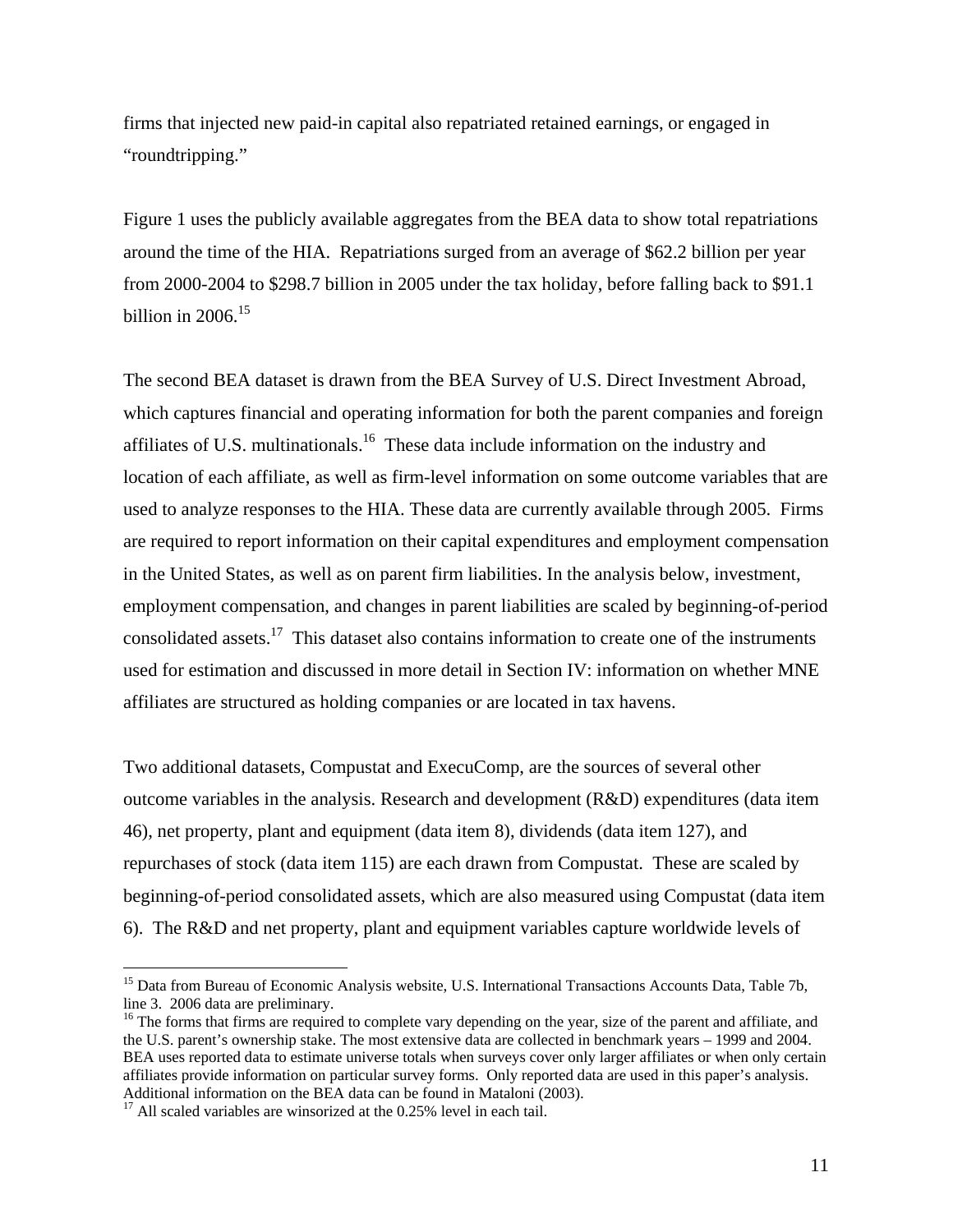activity. Missing values for R&D expenditures are assumed to be zero. ExecuComp is the source of data on total CEO compensation, including salary, bonus, and the value of stock and option grants. Like many other variables, CEO compensation is scaled by beginning-ofperiod firm consolidated assets.

Compustat data are also used to create the other instrument for repatriations and to compute the control variables. The second instrument measures the tax costs of repatriating foreign earnings and is defined in Section IV. Firm leverage, one of the controls, is measured as the ratio of total debt to the sum of total debt and the market value of equity. Firm investment opportunities are controlled for using a proxy for Tobin's *q*, defined as the ratio of the book value of firm assets plus the market value of firm equity less the book value of firm equity to the book value of firm assets. The final controls, firm cash holdings and firm profitability, are measured as consolidated cash and consolidated net income, respectively, both as a ratio to consolidated assets.

Finally, the analysis also employs firm-level measures of financial constraints, lobbying activity, and governance drawn from a variety of sources. Three proxies for financial constraints are taken from Compustat. The Kaplan-Zingales index is estimated following Baker, Stein and Wurgler (2003) by using the coefficient estimates from Kaplan and Zingales  $(1997).$ <sup>18</sup> The bottom one-third of firms based on this index is classified as financially constrained. Firms are classified as constrained using payout data if they do not pay dividends or repurchase shares in 2004. They are classified as constrained based on bond rating data if their 2004 S&P long-term debt rating is below BBB or if they do not have a rating in 2004. One potential limitation of these measures of constraints is that they are typically used to characterize constraints faced by firms as consolidated entities, while the HIA was intended to alleviate domestic constraints of firms that faced high tax costs of accessing liquidity held abroad. This issue is discussed further in Section V.

<sup>&</sup>lt;sup>18</sup> The index is calculated as:  $KZ_{it} = -1.002 \; CF_{it}/A_{it-1} - 39.368 \; DIV_{it}/A_{it-1} - 1.315 \; C_{it}/A_{it-1} + 3.139 \; LEV_{it} +$ 0.283  $Q_{ii}$ ; where  $CF_{ii}/A_{ii}$  is cash flow over lagged assets;  $DIV_{ii}/A_{ii}$  is cash dividends over assets;  $C_{ii}/A_{ii}$  is cash balances over assets;  $LEV_{ii}$  is leverage; and Tobin's *q* is the market value of equity (price times shares outstanding from CRSP) plus assets minus the book value of equity all over assets. All variables used to calculate the index are winsorized at the 1 percent level.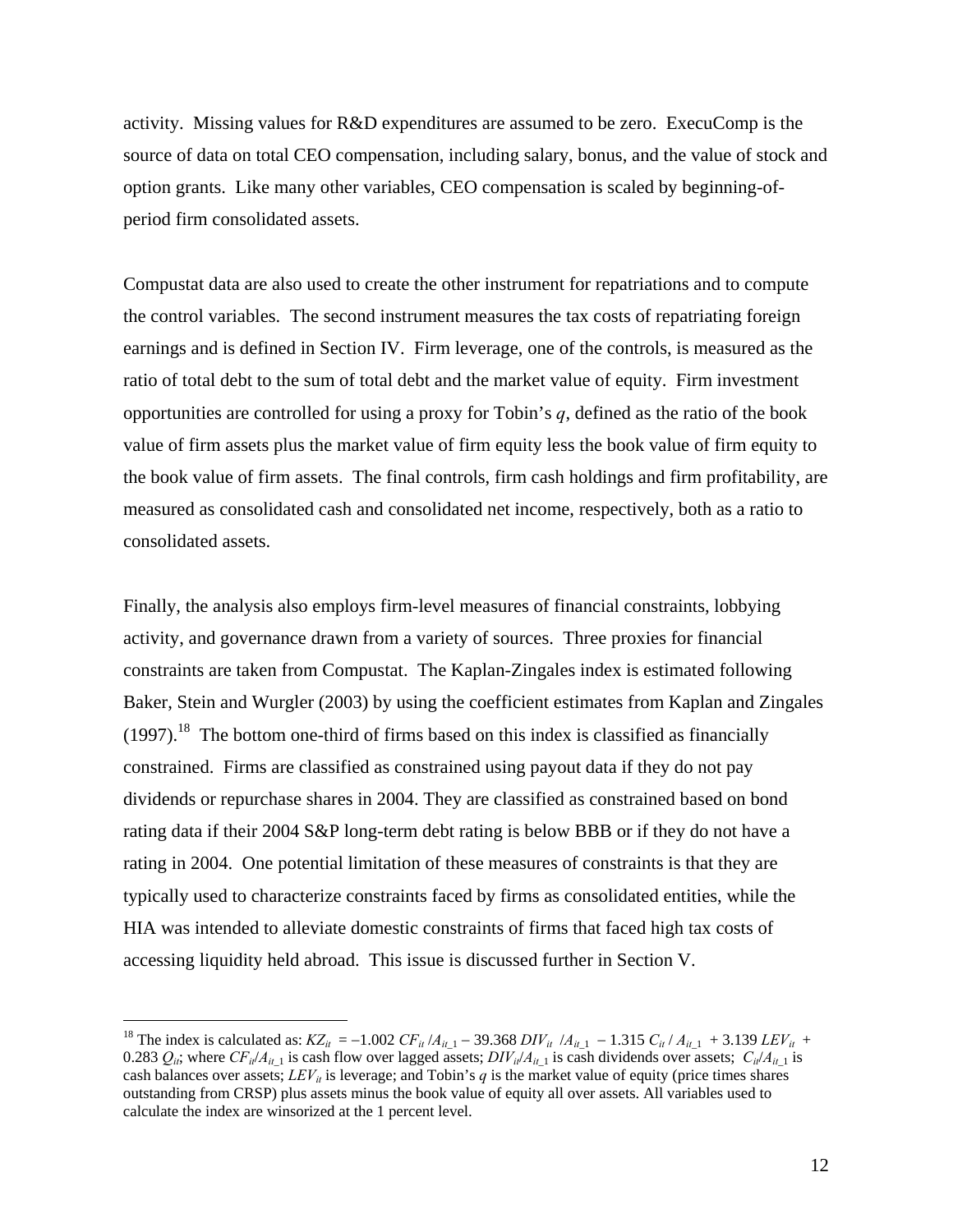Lobbying activities are measured by two variables. The first is a dummy variable equal to one if the firm was a member of the Homeland Investment Coalition (HIC). The HIC was a group of firms and organizations formed with the sole purpose of lobbying to reduce the tax rate on U.S. repatriations. The second measure is political contributions by each firm's political action committee to key politicians directly responsible for crafting the HIA tax legislation, namely members of the Senate Finance and House Ways and Means Committees.<sup>19</sup> These data are from the Federal Election Commission website (www.fec.gov). Because it is impossible to identify which contributions were targeted specifically at reducing the tax rate on repatriations, the analysis uses total contributions in 2003-2004 as well as the difference in contributions from 2003-2004 versus 2000-2001 in order to isolate any change from baseline contributions that occurred during the period when the tax holiday was under discussion. The data show that political contributions from firms to these two key tax-writing committees increased from \$16.6 million in 2000-2001 to \$20.7 million in 2003-2004. Firm governance is measured using the index created by Gompers, Ishii, and Metrick (2003).

Table 1 reports summary statistics for the complete data set created by the merger of this information from the two BEA surveys, Compustat, ExecuComp, and the information on lobbying and governance. In the full sample of 924 firms in 2005, 261 firms repatriated foreign earnings.

### **IV. Estimation and First-Stage Results**

 $\overline{a}$ 

The empirical analysis in this paper exploits differences in how the HIA affects the tax costs of repatriating across firms to explore how firms respond when they face lower costs of accessing one type of internal capital. This section discusses the estimation strategy and the next section tests for effects on several outcome variables, including domestic capital expenditures, domestic employment compensation, R&D expenditures, parent leverage, firm expansion, CEO compensation, dividends to shareholders, and share repurchases.

 $19$  Political contributions include dollar contributions plus the estimated dollar value of "in kind" contributions and "independent expenditures on behalf of candidate." The data do not include contributions from individuals, "friends of" committees, or issue groups. The resulting data set has information on over 63,000 contributions to members of the House Ways and Means and Senate Finance Committees from 1999 through 2006.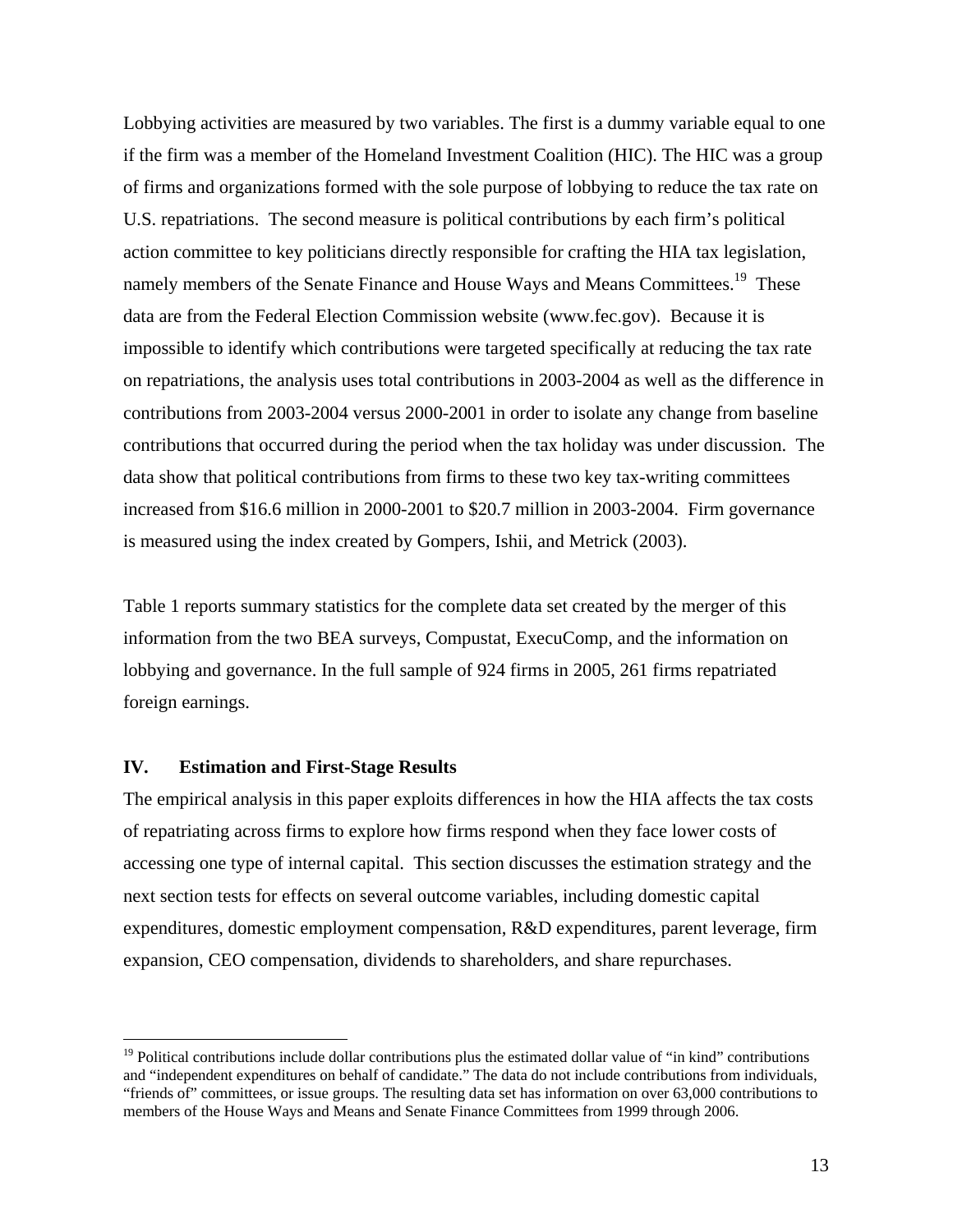A simple OLS specification to estimate the impact of dividend repatriations on each of these outcome variables would take the following form:

$$
V_{it} = \beta R_{it} + X_{it} \gamma + \mu_i + \delta_t + \varepsilon_{it} \quad , \tag{1}
$$

where  $V_{it}$  measures the outcome variable of interest for firm  $i$  in year  $t$ ,  $R_{it}$  is repatriations by firm *i* in year *t*,  $X_{it}$  is a vector of controls,  $\mu_i$  is a firm effect,  $\delta_t$  is a year effect, and  $\varepsilon_{it}$  is the error term. In order to control for correlations that might be induced by changes in firm size through time, the outcome variables, repatriations, and control variables are scaled. Specifically, repatriations and all measured outcome variables are scaled by beginning-ofperiod consolidated firm assets.

This general estimating framework has two potential problems, endogeneity and omitted variable bias, either of which could cause OLS estimates of *β* to be biased downwards or upwards. For example, an omitted variable such as domestic cash flows could bias estimates of *β* downward. If domestic earnings were high, this could lead to an increase in domestic investment or share repurchases while simultaneously reducing the need to repatriate dividends from abroad. Endogeneity could be a concern because firms might simultaneously make choices about repatriations and other financial policies. For example, plans for high levels of domestic capital expenditures could require repatriations, causing a positive correlation between domestic capital expenditures and repatriations. The challenge of identifying causality is highlighted by the approaches taken in recent papers that analyze firm responses to the HIA. Blouin and Krull (2008) regress measures of firm payouts on repatriations, while Clemons and Kinney (2007) regress repatriations on measures of payouts and other outcomes.

These problems of omitted variables and endogeneity can be addressed by instrumenting for *Rit*. This can be accomplished by using characteristics that are predetermined in relation to the enactment of the law and that identify firms that were likely to place the greatest value on the tax holiday interacted with a dummy that is equal to one in 2005, the year of the tax holiday. Otherwise it is equal to zero. This approach effectively isolates firms that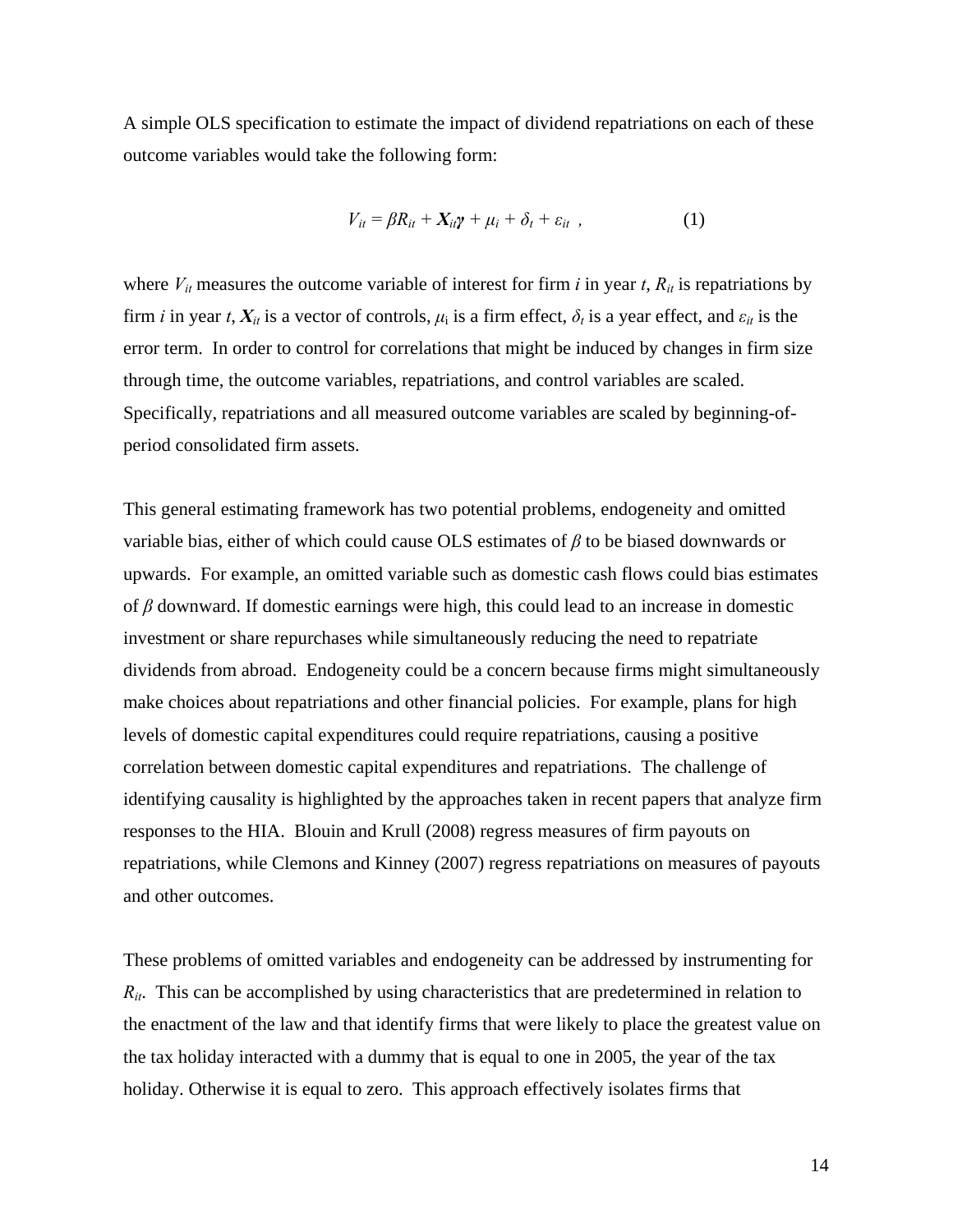experienced the largest decrease in the costs of accessing earnings retained abroad. Firststage tests reveal if repatriations in 2005 did reflect a response to the tax incentive in the HIA, and second-stage tests reveal how firms that experienced the largest decreases in the costs of accessing retained earnings abroad altered their behavior, relative to other firms. This identification approach also has the advantage of making it unlikely that the estimated effects of repatriations pick up the effect of other provisions of the AJCA or other events in 2005.

As the discussion of U.S. international tax policy in Section II illustrates, firms that should place the highest value on a repatriation tax holiday are those that (a) face lower corporate tax rates abroad and (b) have an affiliate that is a holding company or in a tax haven. The first instrument is constructed by interacting a dummy for 2005 with an indicator that captures the tax cost of repatriating earnings. These tax costs are calculated using Compustat data by subtracting foreign taxes paid (data item 64) from the product of a firm's foreign pretax income (data item 273) and the U.S. statutory tax rate, with the maximum of this difference or zero scaled by total firm assets. Foley, Hartzell, Titman, and Twite (2007) describe this measure in more detail and show that it explains differences in the extent to which U.S. based firms hold cash abroad. The indicator is equal to one if the parent's foreign tax burden exceeded the median value for the sample in 2004. The second instrument is intended to capture whether firms have structures that allow them to relocate earnings among foreign countries without triggering repatriation taxes. Existing research indicates that firms often use holding companies or affiliates in tax havens to accomplish this objective. The second instrument is therefore constructed by interacting a dummy for 2005 with an indicator variable equal to one if the U.S. parent has an affiliate that is located in a tax haven or is a holding company.<sup>20</sup> This indicator is based on organizational structure as it existed in 2004, prior to repatriations under the HIA.

This estimation approach imposes certain exclusion restrictions. First, levels of foreign taxes paid and foreign earnings in 2004 are assumed to be exogenous to the repatriation decision.

 $20$  Holding company affiliates are affiliates with an international survey industry code 5512. These affiliates allow U.S. parent companies to indirectly own affiliates elsewhere, thereby facilitating the deferral of U.S. taxes. Countries are identified as tax havens based on the definition in Hines and Rice (1994). Affiliates based in tax havens often perform other activities and are not classified as holding companies even though they are used in chains of ownership that facilitate deferral.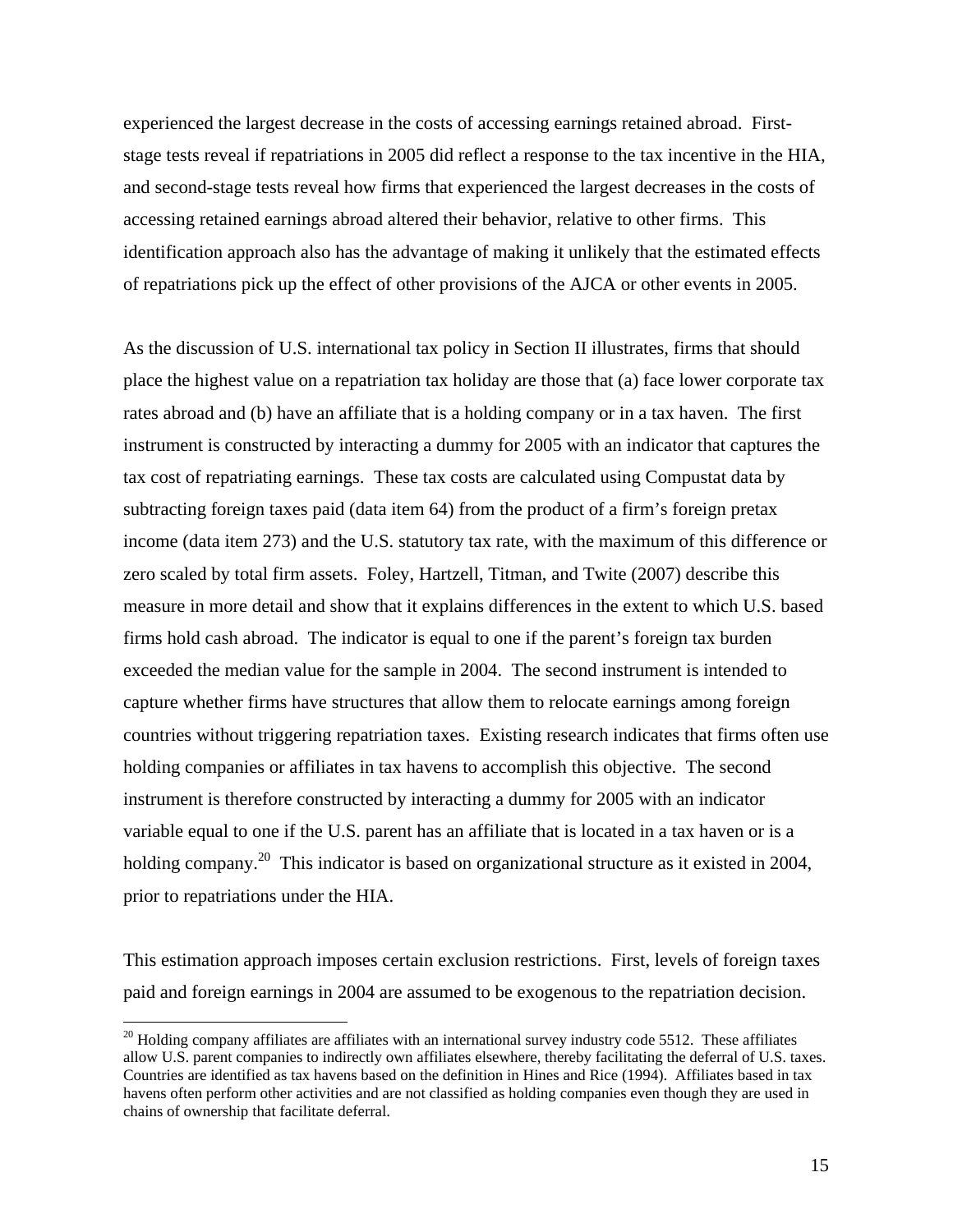These are primarily driven by the location of foreign investments and economic conditions and tax policy in those locations, factors that are unlikely to be jointly determined with repatriations. Second, the use of tax haven affiliates and holding company affiliates in 2004 is also assumed to be exogenous to the repatriation decision. These structures take a considerable amount of time to establish, so this assumption seems reasonable.

Figure 2 graphs mean repatriations for firms defined as having either low or high benefits from the tax holiday using these two instruments. More specifically, firms are defined as having high benefits from the tax holiday if they (a) face lower corporate tax rates abroad and (b) have an affiliate that is a holding company or in a tax haven. Firms that do not meet these criteria are defined as having low benefits from a tax holiday. The sample includes the balanced panel of firms for which data are available from 2001 to 2005. The figure shows little difference in average repatriations between the two types of firms from 2001 through 2004. In 2005, however, firms classified as having higher benefits from the tax holiday significantly increased mean repatriations from \$23.4 million in 2004 to \$122.0 million in 2005. In sharp contrast, firms assessed as having lower benefits from the tax holiday based on the two instruments had only a small increase in mean repatriations, with repatriations increasing from \$17.2 million in 2004 to \$31.9 million in 2005. This provides preliminary evidence that the instruments successfully identify firms that saw the largest increase in repatriations under the HIA.

To more formally test the strength of these instruments, Table 2 reports first-stage regressions. Column 1 presents results of regressing the instruments on dividend repatriations scaled by lagged consolidated assets with no controls. The specification in column 2 includes the full set of controls. All regressions include firm and year fixed effects. The tables report the within-firm  $\mathbb{R}^2$  and heteroskedasticity-consistent standard errors that have been adjusted for clustering at the firm level. In each specification the coefficients on the instruments are positive and highly significant, implying that firms with a high tax cost of repatriating earnings and firms that have an affiliate located in a tax haven or classified as a holding company increased repatriations significantly more than other firms in 2005. The last row of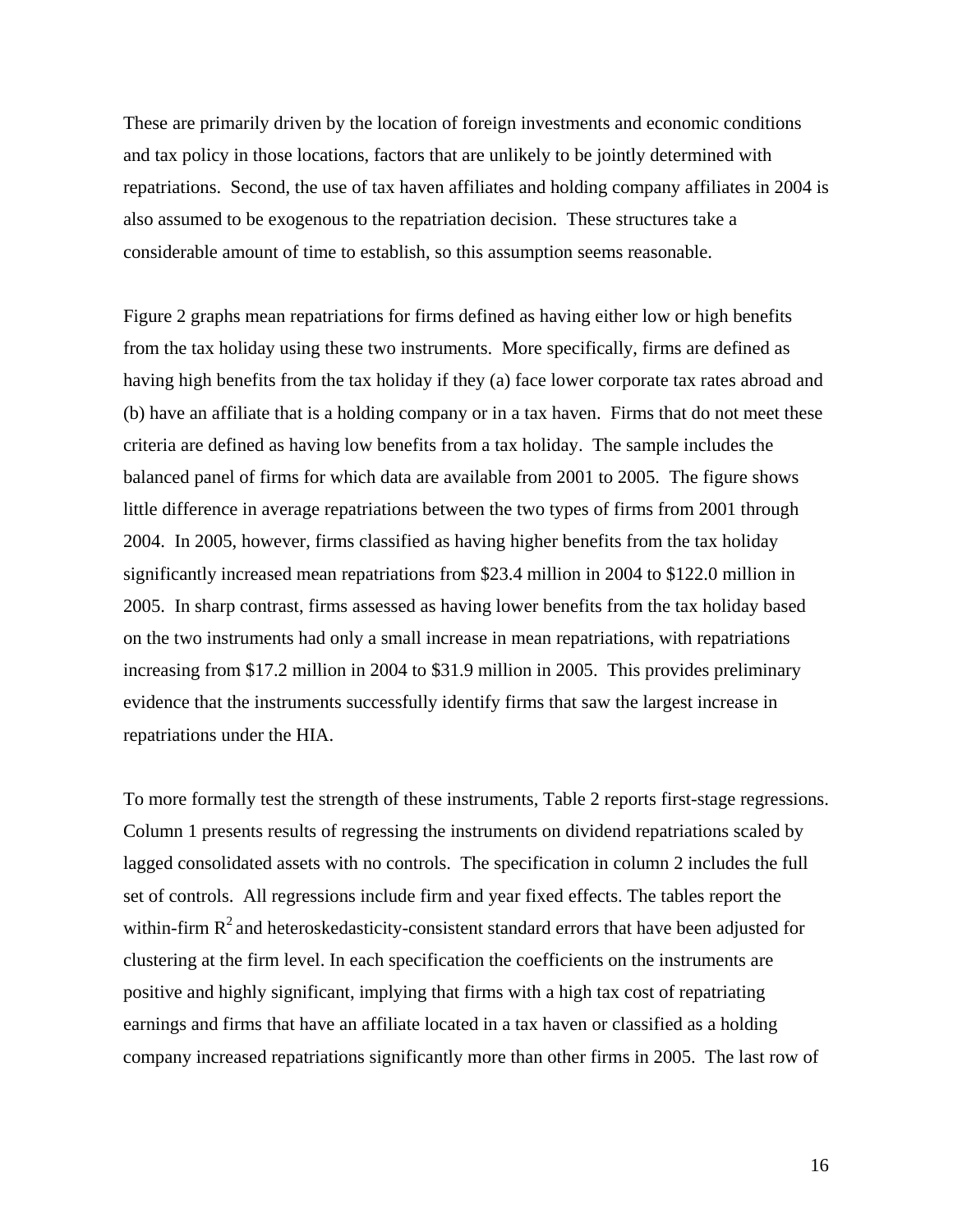Table 2 provides the results of Wald tests for the significance of the instruments. Following Stock and Yogo (2005), the F-statistics imply that the instruments are not weak.

The fact that firms decided to take advantage of the tax holiday to repatriate such large amounts of cash to the United States, and that those firms that repatriated the most were those firms likely to face the highest tax costs of repatriation prior to the holiday, indicates that the repatriation tax does affect the allocation of cash within the firm.<sup>21</sup> Without repatriation taxes, firms would return more of their foreign earnings to the United States.

# **V. Firms' Responses to the HIA**

 $\overline{a}$ 

## *A. Domestic and Firm-wide Responses*

Table 3 presents results of tests of the impact of repatriations on U.S. capital expenditures, U.S. employment compensation, and R&D. This table and several that follow present two specifications for each outcome variable. The first is based on equation (1) and is similar to those used in previous studies of the impact of the HIA. The second is an instrumental variables (IV) specification that uses the two instruments for repatriations. Both specifications include firm and year fixed effects and report heteroskedasticity-consistent standard errors clustered by firm in parentheses.

The dependent variable in columns 1 and 2 of Table 3 is U.S. capital expenditures scaled by lagged firm consolidated assets. The 0.0212 coefficient on repatriations in column 1 is small in magnitude and insignificant. It implies that increases in repatriations are not significantly correlated with increases in domestic capital expenditures over the sample period. In the IV specification in column 2, the coefficient on repatriations is close to zero and remains insignificant. This estimate implies that those firms that, because of their characteristics, repatriated an extra \$1 of earnings from abroad under the HIA invested less than one cent

 $21$  The large response suggests that for many firms, the effective U.S. tax burden on foreign income exceeds the 5.25% rate available during the holiday (adjusted appropriately for foreign tax credits). However, it does not reveal how *much* larger the burden is and so is not necessarily inconsistent with the claim that the effective U.S. tax burden on foreign income is quite low (e.g. Grubert and Mutti (2001)). Also, for the same reason, it is not necessarily the case that the tax holiday provided a large windfall gain to U.S. MNEs or their shareholders. The gain only reflects the difference between the prior effective tax burden and the 5.25% HIA rate (adjusted for foreign tax credits) and so may be quite small (as suggested by the relatively small estimates of the long-run revenue loss (Kleinbard and Driessen (2008)).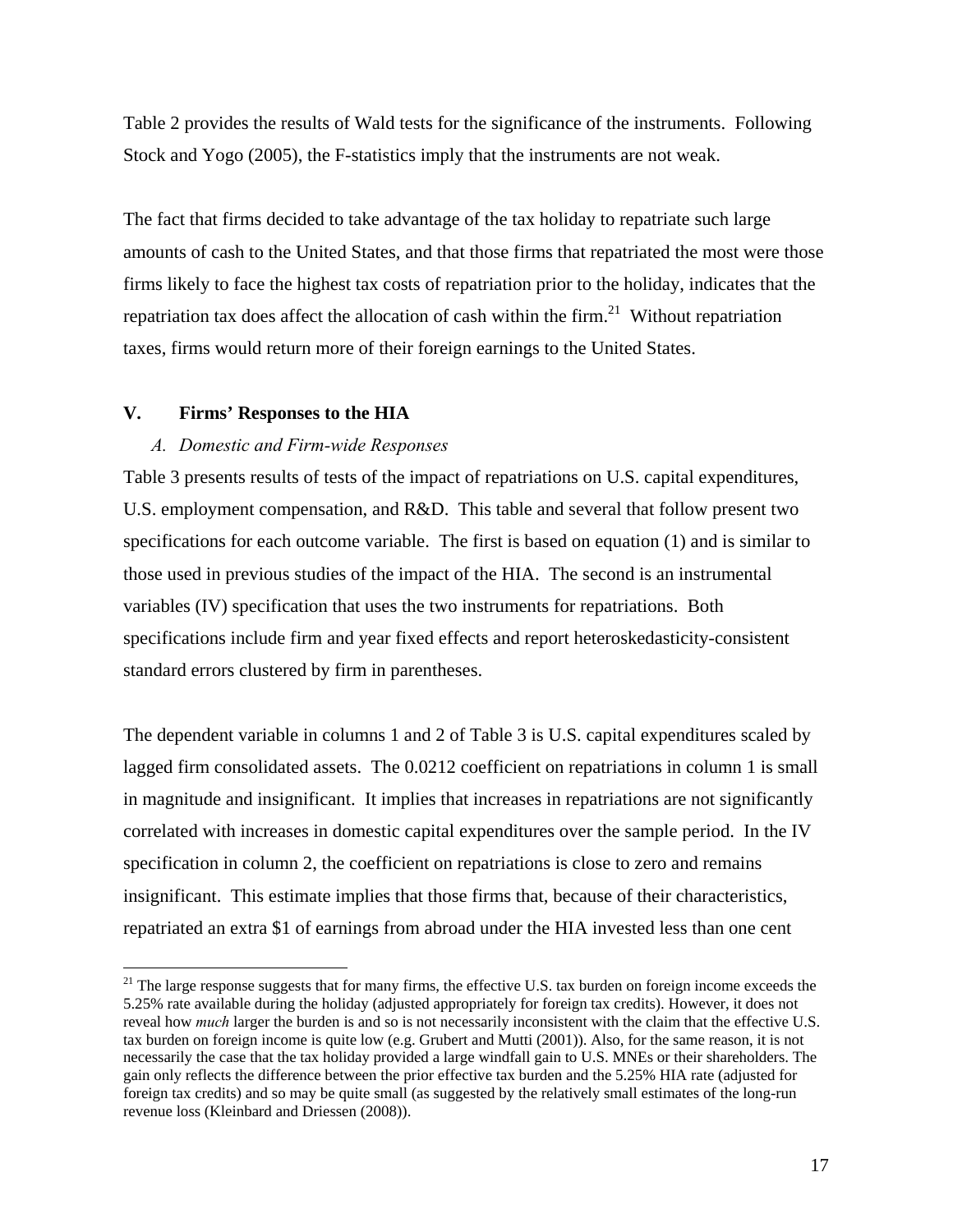more domestically. The small coefficient and the standard error of 0.1272 rule out the possibility that increased repatriations have a large positive effect on domestic investment.

These specifications include controls for the determinants of investment that are standard in previous work. The coefficient on leverage is negative, as in Lang, Ofek, and Stulz (1996) and other studies. The coefficient on lagged Tobin's *q* is positive, as is the coefficient on lagged profitability. Lagged cash is insignificant in explaining investment.

The specifications in columns 3 through 6 of Table 3 repeat these tests, analyzing changes in U.S. employment compensation and levels of R&D spending, both scaled by lagged consolidated assets. None of the coefficients on repatriations is significant, and those in the IV specifications are negative. Alternative measures of employment yield similar results, including U.S. employee compensation less CEO compensation scaled by lagged consolidated assets or the change in U.S. employment scaled by lagged consolidated firm employment. These results, along with those on U.S. capital expenditures, indicate that the decreased costs of accessing earnings retained abroad under the HIA did not increase domestic employment, investment, or R&D.

Table 4 repeats this analysis for three other measures of firm activity. The dependent variable in the first two specifications is the change in parent liabilities scaled by lagged consolidated assets. The coefficients on repatriations in the OLS and IV specifications are again insignificant, therefore providing no evidence that firms that increased repatriations under the HIA paid down debt and engaged in financial stabilization. Although firms do not appear to have increased their scale through capital expenditures, they might have done so through acquisitions. The specifications in columns 3 and 4 attempt to capture this possibility by analyzing changes in consolidated net property, plant and equipment. The OLS and IV results indicate that firms did not respond to the HIA by significantly expanding their scale. The last two columns test if repatriations had an effect on CEO compensation, measured by the level of CEO compensation scaled by lagged consolidated assets. Unlike the other outcome variables considered in Tables 3 and 4, CEO compensation was not a "permitted use" for repatriations under the HIA guidelines set by the U.S. Treasury. Columns 5 and 6 of Table 4

18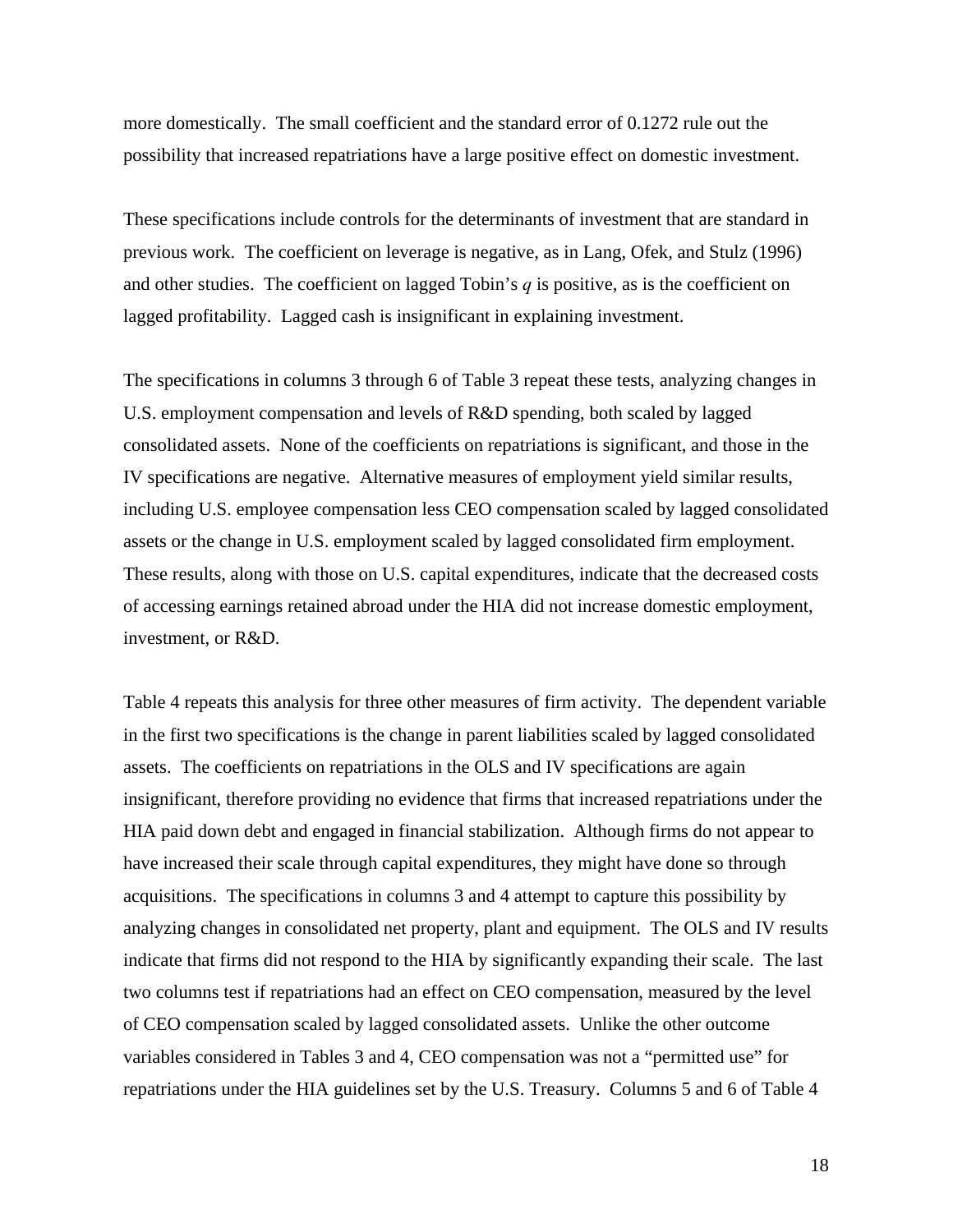show that there was also no significant impact of higher repatriations on CEO compensation according to either estimation technique.<sup>22</sup>

The tests presented in Table 5 analyze the effects of repatriations on firm payouts to shareholders defined as the sum of dividends and share repurchases. The coefficient on repatriations is positive and marginally significant in explaining payouts scaled by lagged assets in the OLS specification in column 1. The IV results in column 2, however, suggest that the impact of repatriations under the HIA on payouts is larger and statistically significant. This estimate implies that a \$1 increase in repatriations under the HIA spurred a \$0.92 increase in payouts to shareholders.

In order to understand better the relation between repatriations and shareholder payouts, columns 3 through 6 of Table 5 repeat the analysis in columns 1 and 2, but break payouts into its two components: dividends and share repurchases. The coefficients on repatriations are positive in each column but only significant at the 5% level for the IV results for share repurchases. This indicates that the main effect of higher repatriations on payouts occurred through increased share repurchases instead of increased dividend payments. Moreover, the 0.7893 coefficient on repatriations in column 6 suggests that a \$1 increase in repatriations under the HIA increased repurchases by \$0.79. This series of results suggests that the primary domestic impact of the repatriations under the HIA tax holiday was to increase share repurchases. This use of the repatriations was not one of the political justifications for the holiday and was explicitly specified as not being a "permitted use" of the cash repatriated under the lower tax rate.

Two aspects of the results in Table 5 deserve comment. First, the OLS estimates of the effect of repatriations are considerably smaller than the IV results. As explained in Section IV, the OLS results could be biased downward for a number of reasons. For example, domestic cash flows are not observed, and if payouts were higher and repatriations were lower when these flows are higher, this set of relationships would generate a negative bias on the repatriation

 $22$  This measure of executive compensation does not incorporate the potential indirect effects of repatriations on executives' income or wealth through changes in dividends, share repurchases, or share prices.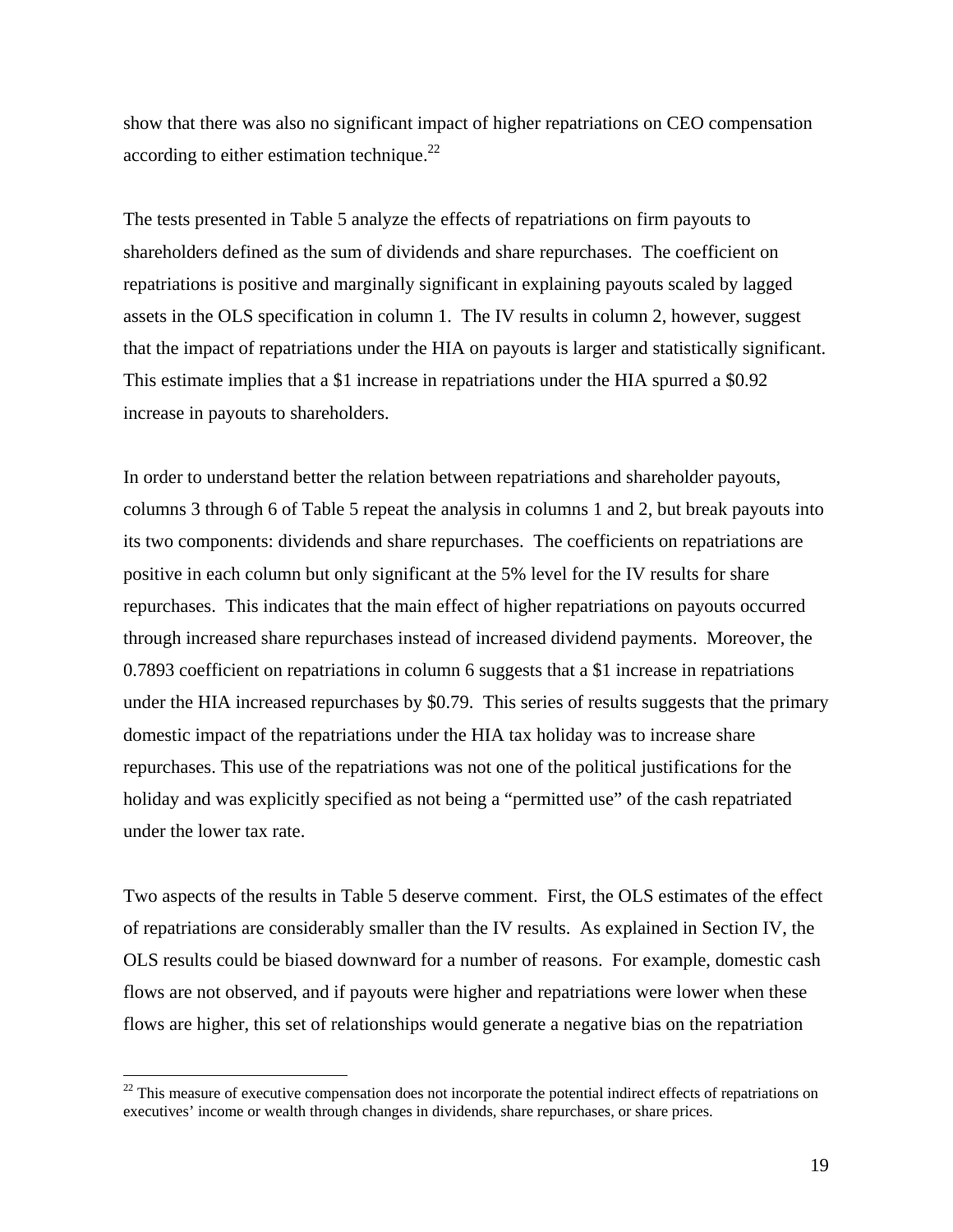coefficient. The inclusion of year and firm fixed effects also has a large impact on estimates in the OLS specifications. They absorb most of the variation in repatriations, leaving little scope to identify any effects. In contrast, the IV specifications identify effects using heterogeneity in 2005 repatriations that is induced by differences in how firms responded to the HIA. When firm and year fixed effects and controls are omitted from the OLS specification, the coefficient on repatriations is larger; a simple OLS regression of payouts on repatriations, both scaled by lagged consolidated assets, with no controls or firm and year fixed effects yields a coefficient estimate of 0.4882 on repatriations with a standard error of 0.0811.

Second, although the two forms of shareholder payouts analyzed in Table 5—share repurchases and dividends—are equivalent in simple models of the firm without taxes and with perfect information, it is not surprising that firms chose to return the repatriated cash to shareholders mainly through share repurchases instead of dividends. The ability to access foreign cash at a lower cost was transitory. Because share repurchases do not imply as much of a commitment to make regular distributions as dividend payments, firms would have been more likely to respond to this temporary change by repurchasing shares instead of paying  $dividends.<sup>23</sup>$ 

The fact that firms increased payouts to shareholders primarily through repurchases rather than dividends also suggests that this behavior was not simply a delayed response to the 2003 dividend tax cut. In 2003, Congress enacted the Jobs and Growth Tax Relief Reconciliation Act, reducing the tax rate on most dividend income to 15%. Chetty and Saez (2005) show that this reform led to a substantial increase in dividend payments by U.S. firms. The payout response to the HIA appears to be a distinct phenomenon, however, as it primarily took the form of repurchases rather than dividends.

 $^{23}$  Lintner (1956) and subsequent work indicates that firms select levels of dividend payments that can be sustained. Also, since paying dividends requires making a formal announcement, while repurchasing shares does not, firms may have preferred to return the cash to shareholders in a manner which avoided having to make a formal announcement that could draw attention to this prohibited use of the funds.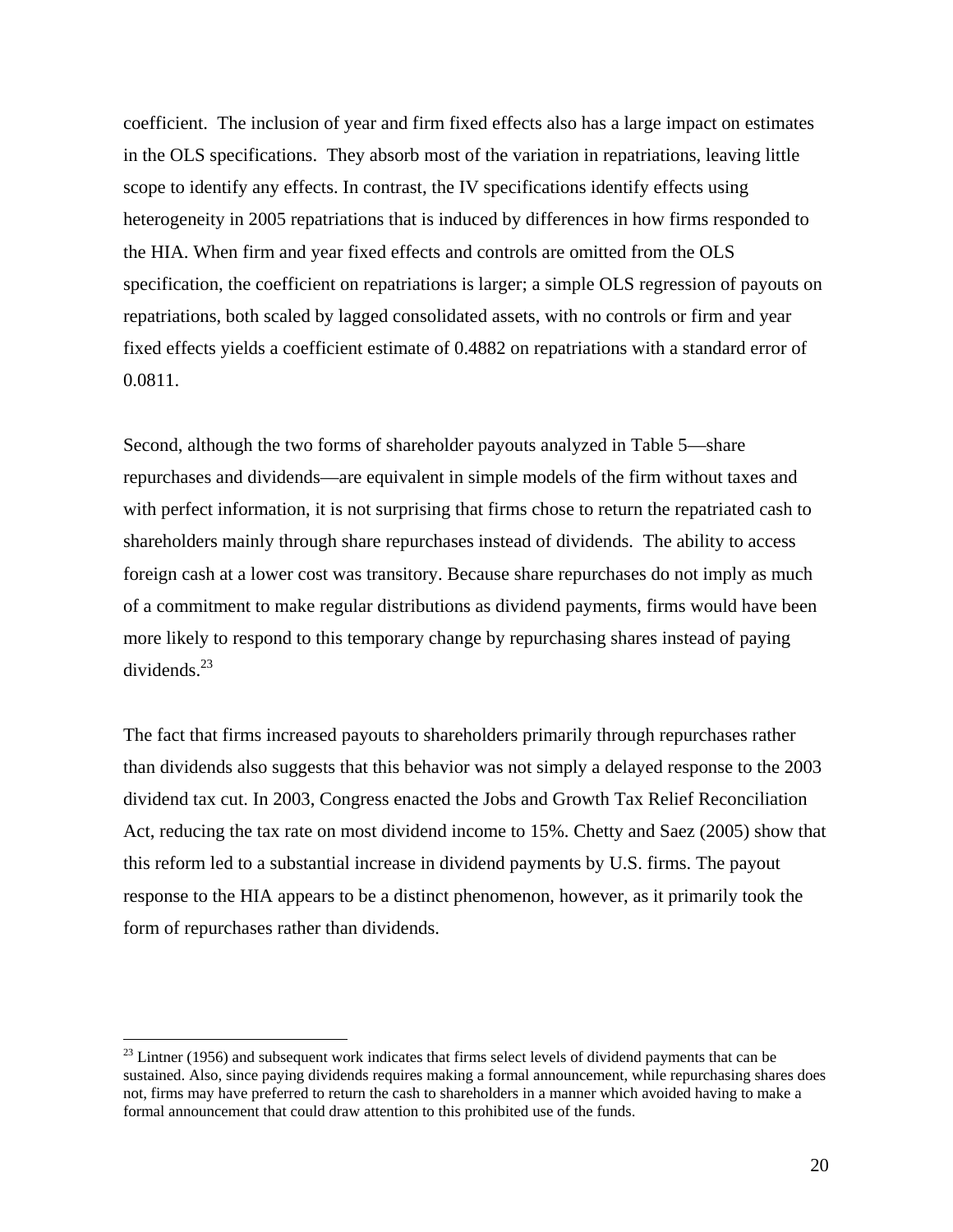Taken together, the results in tables 3-5 suggest that repatriations did not alleviate any financial constraints. Firms that valued the tax holiday the most and took greatest advantage of it did not increase domestic investment or employment, instead returning virtually all of the cash they repatriated to shareholders.  $24$  This behavior is consistent with simple models of the firm which show that if firms are not capital constrained and are well-governed, they will return excess cash to shareholders. Managers do not appear to have used the repatriated cash to increase management compensation, acquisitions, or investment or to have taken any actions that are symptomatic of certain types of agency problems. Closer examination of the types of firms that chose to repatriate and analysis of how different kinds of firms responded to the HIA offers further insight on these issues.

## *B. Further Evidence on Financial Constraints*

 $\overline{a}$ 

The previous section shows that firms did not increase domestic investment when they were able to access retained earnings abroad at lower costs, a finding which is inconsistent with the view argued by many advocates of the HIA that firms were financially constrained. To further explore the validity of this view, this section extends this analysis by considering the prevalence of financial constraints among U.S. multinationals. It analyzes if such constraints affected investment responses to the HIA and examines if firms engaged in "roundtripping."

If U.S. MNEs were not financially constrained at the time of the HIA, they should have been able to raise new capital at a reasonable cost if they needed domestic liquidity; they would not be reliant on capital held abroad. Table 6 presents statistics on the prevalence of financial constraints among three sets of firms: the full set of Compustat firms and the subsets of multinational and non-multinational firms. These statistics are computed using 2004 Compustat data, and multinationals are defined as those firms that report pretax foreign income (data item 273). The three measures of constraints, defined in Section III, are based on the Kaplan-Zingales index, whether or not the firm makes payouts to shareholders, and the

 $^{24}$  Redmiles (2008) and several press accounts indicate that the beneficiaries of the HIA were concentrated in the pharmaceutical industry. Removing firms in this industry does not alter the main results. It has also been widely reported that repatriations may have been highly skewed, with several firms repatriating more than \$10 billion. Removing these firms from the sample also does not change the key findings discussed in this paper.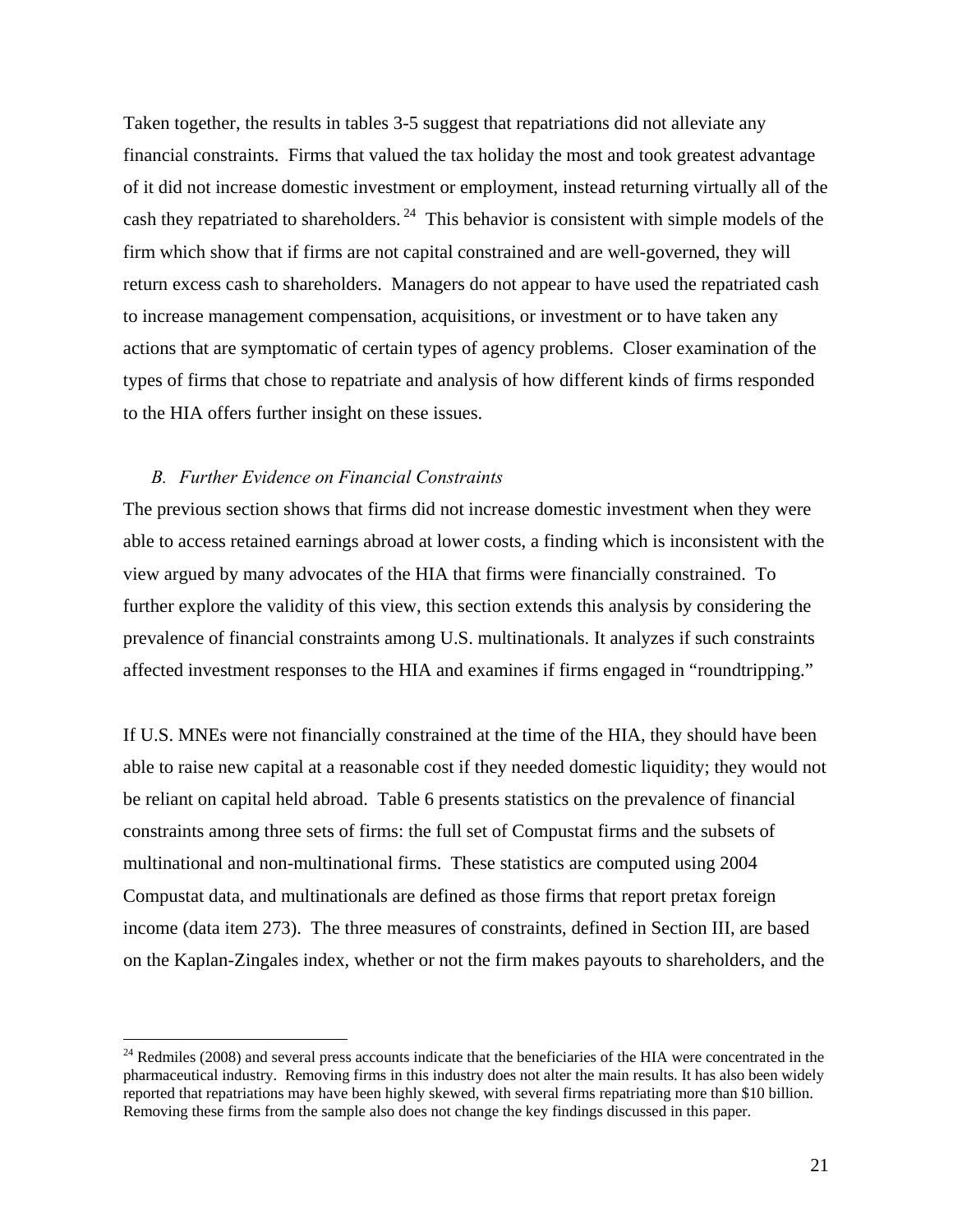firm's credit rating. For each of these measures, multinationals appear less constrained than other firms in Compustat.

A substantial fraction of multinationals are classified as being constrained using each measure, and these firms might have increased investment in response to the HIA. Alternatively, common measures of financial constraints may not be appropriate for measuring if MNEs were domestically constrained because of the tax costs of accessing foreign earnings. It is possible that firms that lobbied extensively for the Act were financially constrained domestically in a way that is difficult to observe using consolidated firm data. These firms may have responded to the tax holiday in a manner that is consistent with the stated intentions of lawmakers.

The analysis presented in Table 7 considers these possibilities by repeating the test presented in Column 2 of Table 3. The top panel shows results splitting firms into those that are classified as being constrained or unconstrained according to each of the three measures of financial constraints. The table only reports the key coefficient estimates on repatriations. The estimates indicate that no matter which measure of financial constraints is used, firms classified as being constrained did not significantly increase U.S. investment—the same result as for the full sample of firms. Repeating this analysis to test for effects on U.S. employment compensation and R&D expenditures yields the same finding. Repatriations under the HIA are not associated with increased domestic investment, employment or R&D activity, even for U.S. multinational companies that appear to be financially constrained.<sup>25</sup>

Many firms lobbied extensively for a lower tax on repatriations, and as part of this lobbying effort, they claimed they would use the repatriations to increase investment and R&D and hire workers. For example, the "Homeland Investment Coalition" (HIC) wrote a letter to the Chairman of the key tax-writing committee in the House of Representatives and argued that a tax holiday on repatriations would "benefit the U.S. economy by: increasing domestic

<sup>&</sup>lt;sup>25</sup> Unreported tests show that firms classified as being constrained repatriated significantly less during the holiday than other firms. This finding is consistent with results in Foley, Hartzell, Titman, and Twite (2007) which indicate that the repatriations of constrained firms exhibit little sensitivity to tax considerations.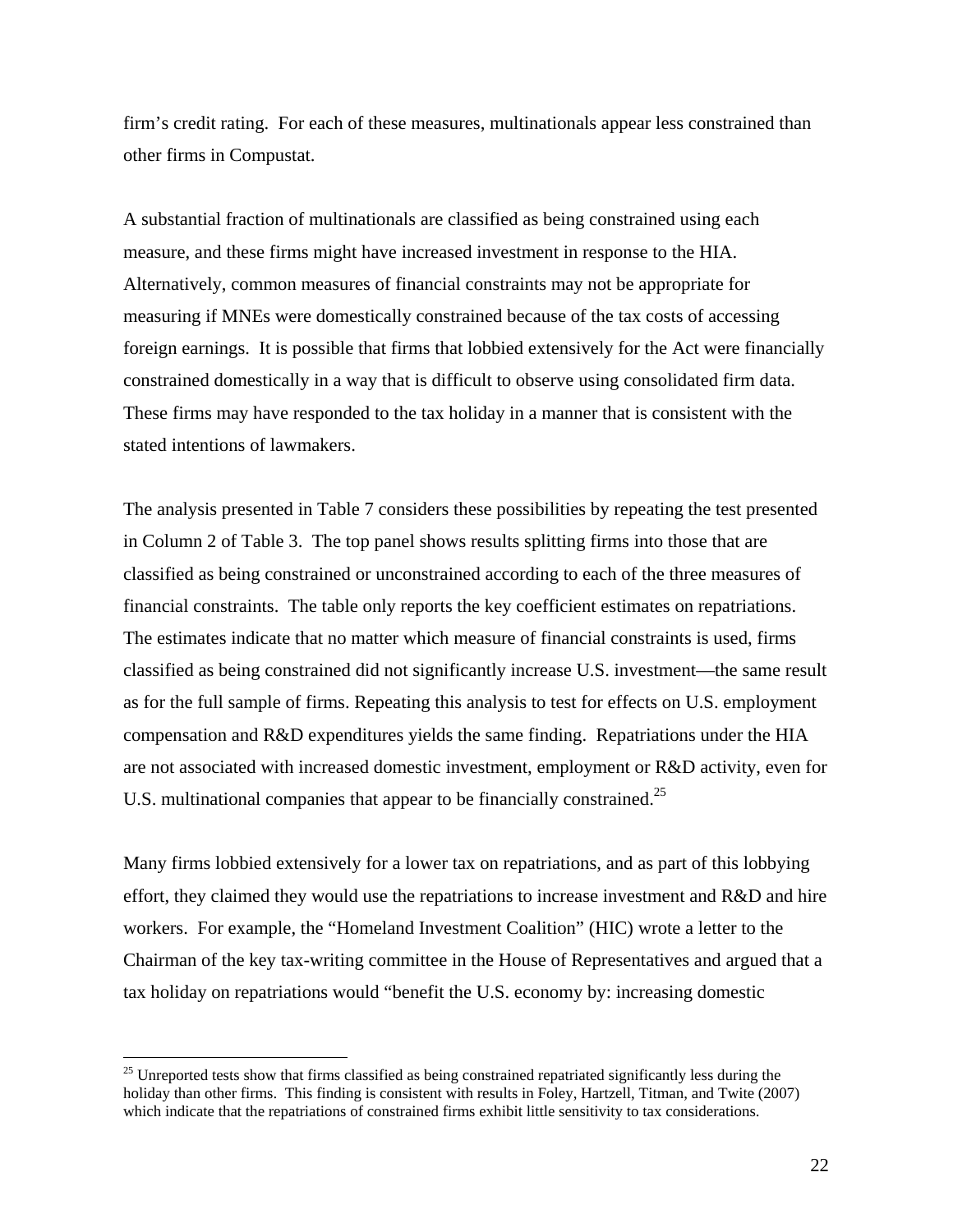investment in plant, equipment,  $R&D$  and job creation..."<sup>26</sup> To test whether these firms may have been constrained in a way not captured by traditional measures, the bottom panel of Table 7 repeats the analysis in the top panel of the table, but divides the sample of firms in three different ways based on their lobbying activities. Columns 1 and 2 present results for firms that were and were not members of the HIC—the coalition formed with the sole purpose of lobbying to reduce the tax rate on U.S. repatriations. Columns 3 and 4 present results for subsamples created on the basis of whether the firm's PAC made any contributions to the members of the Senate or House tax writing committees, and columns 5 and 6 present results for subsamples based on whether firms increased their contributions to these tax-writing committees in 2003-2004 (when the HIA was being debated) relative to their 2000-2001 contributions. For each subsample, the estimated effects of repatriations on domestic investment are insignificant. No matter which of the measures of lobbying is utilized, repatriations in response to the holiday by firms that lobbied for the HIA did not significantly increase investment in the United States. $27$ 

A final test of the extent to which firms were financially constrained involves analyzing the relation between repatriations from affiliates to parents and provisions of new paid-in equity capital from parents to affiliates before and during the tax holiday. If the domestic operations of U.S. multinationals were financially constrained around the time of the tax holiday, repatriations should be negatively correlated with infusions of new equity capital to foreign affiliates. If firms reinvested earnings abroad in illiquid assets prior to the HIA, however, they might decide to change the financing of these assets by increasing paid-in capital and repatriating retained earnings. This would generate a positive correlation between repatriations of new capital and equity infusions around the time of the holiday.

Table 8 presents the results of tests for a relationship between repatriations and equity provisions from U.S. parent companies to their foreign affiliates, both scaled by lagged consolidated firm assets. The specification in column 1 regresses repatriations in a particular

 $^{26}$  Letter to the Honorable Bill Thomas, Chairman of the Committee on Ways and Means in the U.S. House of Representatives, written by the Homeland Investment Coalition on March 21, 2003.

 $^{27}$  This analysis yields similar results if the dependent variable is U.S. employment compensation or R&D expenditures.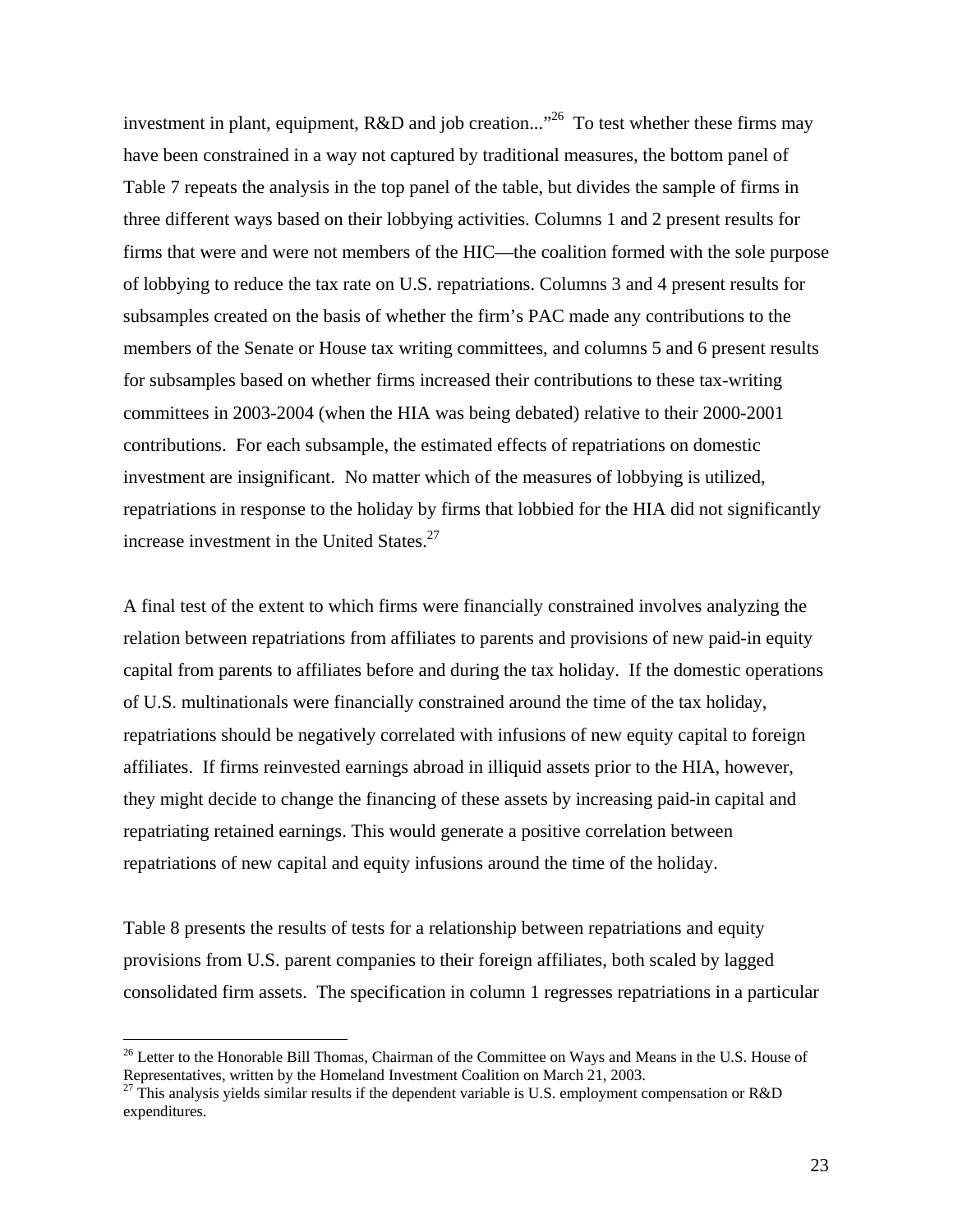year on a dummy equal to one if the parent provided equity to its affiliate in that year and this same variable interacted with a dummy variable for the year 2005. The analysis points out correlations rather than illustrating causality. The negative but insignificant coefficient on the Positive Equity Provision Dummy suggests that during all years except for the tax holiday, firms in which U.S. parents increased their equity investment in affiliates abroad repatriated less earnings. The positive and significant coefficient on the Positive Equity Provision Dummy interacted with the 2005 Dummy, however, shows that in 2005 the relationship between new parent equity infusions abroad and repatriations was positive and significantly different from that in previous years.

Column 2 of Table 8 repeats the same regression with the four standard control variables used in the other regressions, and columns 3 and 4 report the same regressions except measure equity provisions from the U.S. parent to the foreign affiliate in the current and prior year instead of just the current year. In column 4, the coefficient on the Positive Equity Provision Dummy is now negative and significant, and the coefficient on this dummy interacted with the 2005 Dummy is positive and significant. An F-test reveals that the sum of these coefficients is also positive and significant. These results imply that U.S. multinationals were engaging in "roundtripping"; they were injecting capital from their U.S. parents into their foreign affiliates just as they were repatriating funds to the U.S. from their foreign affiliates at the lower tax rate. Firms that had domestic operations that were financially constrained would not have had funds to invest as new equity abroad. Moreover, the magnitude of this roundtripping could have been large. The firms that repatriated \$259 billion in 2005 injected \$104 billion into affiliates abroad over the 2004-2005 period.

## *C. Further Evidence on Governance*

Examining how different kinds of firms responded to the HIA also provides information on the role of corporate governance. Agency theory suggests that firms which are poorly governed could use the cash accessed at a lower cost during the tax holiday in ways that do not maximize the return to shareholders. Such cash could reduce constraints on managers and give them more freedom to pursue projects that provide private benefits. Even if less wellgoverned firms did not spend the repatriated cash immediately, they would be more likely to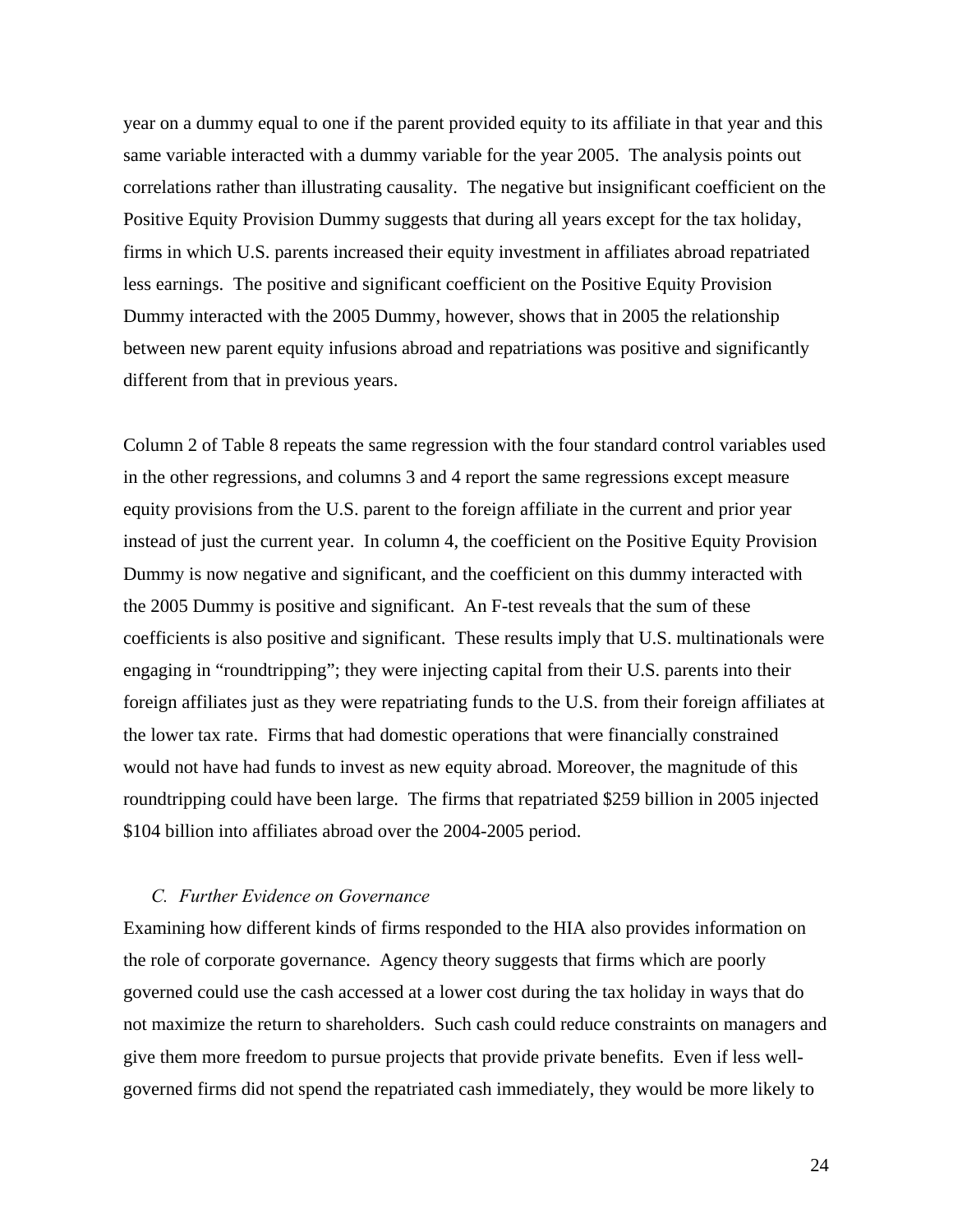retain the cash instead of paying it out to shareholders, possibly in order to have more freedom to pursue projects that do not maximize value in the future.

To test if firm governance affected how firms responded to the tax holiday, Table 9 presents results of some of the main specifications estimated on subsamples of firms that are classified as having weak or strong governance. Firms are classified as having weak governance if their Gompers, Ishii, and Metrick (2003) *g* index, as measured in 2004, is equal to or greater than 12, which is roughly the seventy-fifth percentile of this index. This subset therefore captures firms that appear to have particularly poor governance. Firms are classified as having strong governance if their index in 2004 has a value of 11 or less. Columns 1 and 2 present results of the specification presented in column 2 of Table 3 that explains U.S. capital expenditures scaled by lagged consolidated assets. The estimated coefficient on repatriations is insignificant for firms with weak and strong governance, although it is larger in magnitude for poorly governed firms (0.2921 as opposed to 0.0042). The results in columns 3 and 4 illustrate that repatriations also do not have a significant effect on CEO compensation for either set of firms.

The results in columns 5 and 6, however, show a difference between the two subsamples in the relationship between repatriations and payouts. More specifically, firms with reasonably strong governance have a significant positive effect of repatriations under the HIA on payouts, while firms with weak governance have an insignificant and approximately zero effect of repatriations on payouts. These findings imply that poorly-governed firms did not respond to the HIA by returning funds to shareholders; this effect is only apparent among better-governed firms. Although these results do not pinpoint what happened to funds that were repatriated by firms with weak governance, they are consistent with the hypothesis that when well-governed firms that are not financially constrained gain access to an internal source of cash, they return it to shareholders.

### **VI. Conclusion**

This paper analyzes how firms responded to the temporary reduction in the tax costs of repatriating foreign earnings under the Homeland Investment Act and reaches four main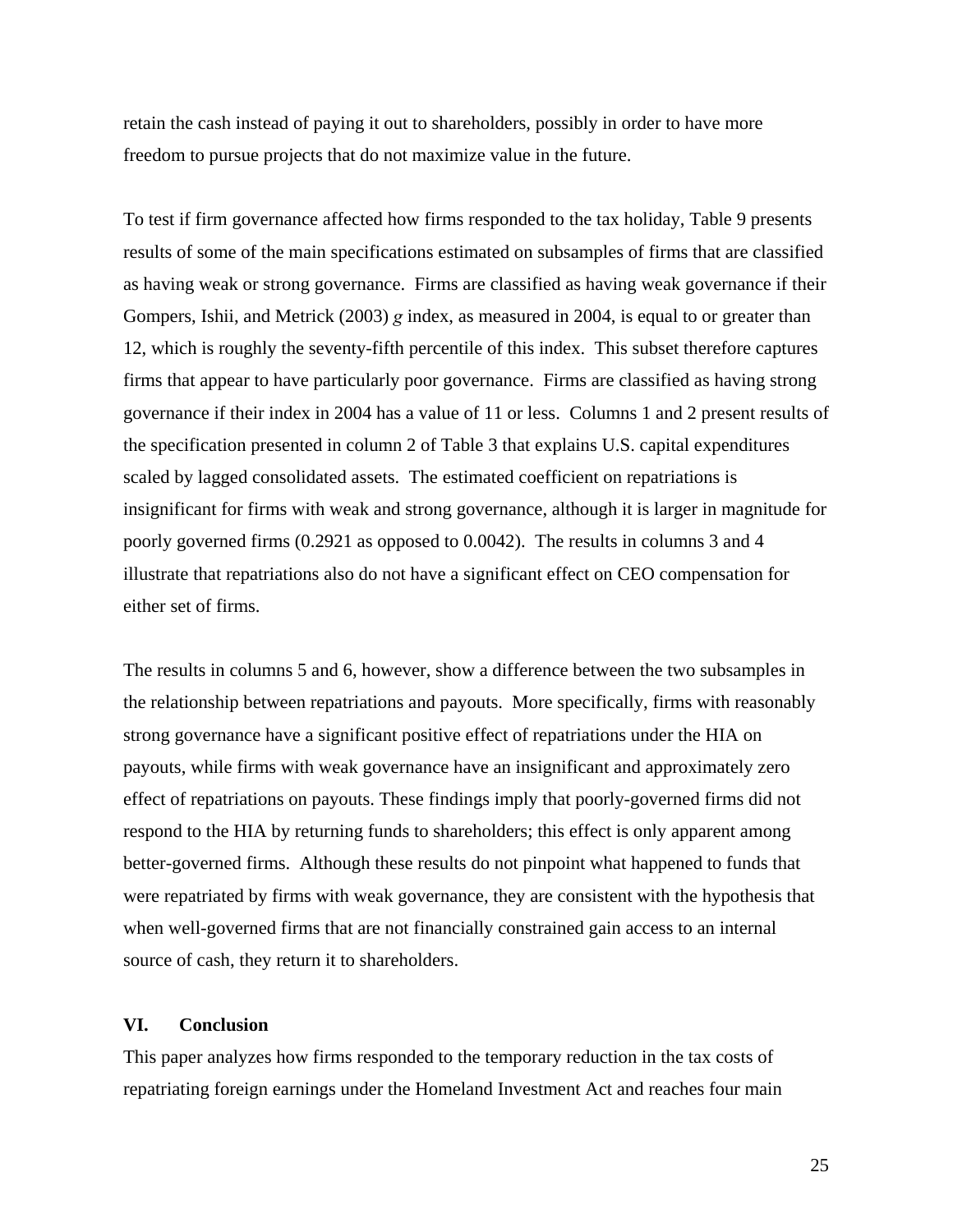conclusions. First, the domestic operations of U.S. multinationals were not financially constrained at the time of the Act. The ability to access an internal source of capital at a lower cost did not boost domestic investment, employment, or R&D. Statements by Congressmen and lobbyists indicate that they believed that reducing repatriation taxes would increase the domestic activities of U.S. MNEs. This paper's results clearly show that the tax holiday did not have this effect. Even firms that showed some evidence of being financially constrained or that explicitly lobbied for the tax holiday did not increase domestic investment, employment or R&D. Moreover, around the time of the HIA, repatriations were positively associated with new parent equity provisions to foreign affiliates, suggesting that parent companies substituted new paid-in capital for reinvested earnings to take advantage of the tax holiday and repatriate. This "roundtripping" behavior is also inconsistent with the view that parent operations were financially constrained.

Second, this paper's results indicate that U.S. multinationals are reasonably well-governed. If U.S. multinationals had serious agency problems, then managers would have been likely to respond to the ability to access cash at a lower cost under the HIA in ways to maximize their private return instead of shareholder value. For example, managers may have increased their own compensation or engaged in empire building through acquisitions or investment. Managers might also have reduced external debt in order to reduce future constraints on their operations by reducing their fixed obligations. The results indicate that increases in repatriations under the HIA did not have these effects. Instead, the estimates imply that every extra dollar of repatriated cash was associated with an increase of \$0.92 in payouts to shareholders, largely in the form of share repurchases. Although this response was concentrated among firms characterized by stronger corporate governance, the results indicate that agency problems were not significant, on average, in the full sample of firms.

Third, the results in this paper have important implications for U.S. international tax policy. Discussion of reforming the U.S. tax code often includes a debate on whether reducing or eliminating the taxation of foreign earnings for U.S. multinationals would have any effect. Some commentators argue that changes to repatriation taxes would have little impact because there are numerous ways around these taxes. However, the substantial impact of the HIA on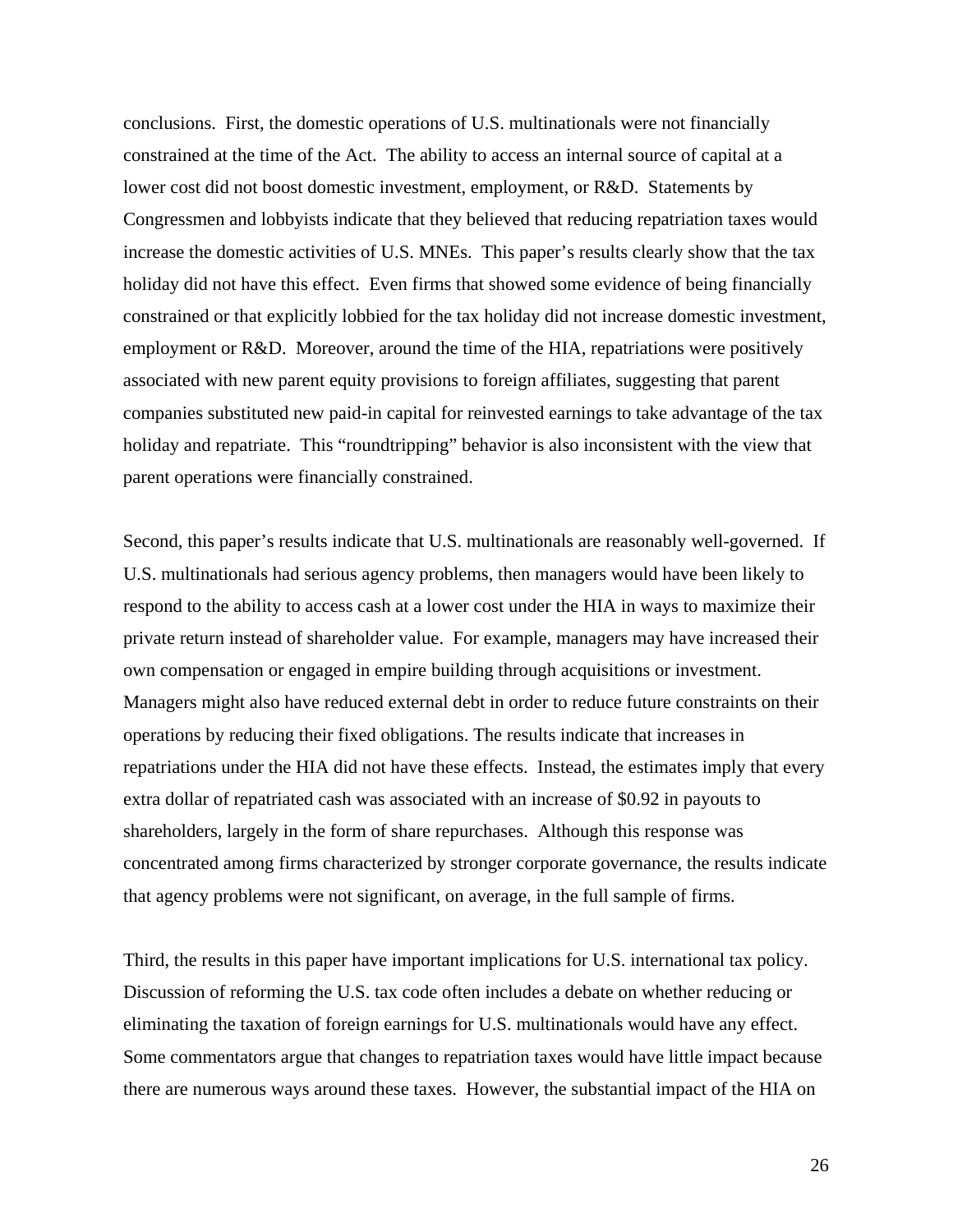repatriations – especially among firms that appear to have previously attempted to reduce their repatriation taxes through tax planning strategies – indicates that the relatively high U.S. tax rate, coupled with the ability to defer paying taxes on foreign earnings until they are repatriated, provide incentives for firms to keep foreign profits abroad.

Fourth, the results do not provide evidence of a "flypaper" effect for firms. A key goal of the HIA — and the broader series of tax changes in the AJCA — was to promote investment and employment in the United States. The HIA and corresponding regulations included specific guidelines on how cash repatriated at the lower tax rate could be used in order to ensure that repatriations were mainly used to further these goals. This paper clearly shows, however, that these guidelines were ineffective in achieving these specific goals. Estimates imply that firms returned almost all of the repatriated cash to shareholders — a use that was explicitly not permitted. It is important to emphasize that the results do not imply that firms violated any of the provisions of the HIA. Rather, they reflect the fact that cash is fungible and that a tax policy which reduces the cost of accessing a particular type of capital will have difficulty affecting how that capital is used. This interpretation is supported by survey evidence in Graham, Hanlon and Shevlin (2008a). Firms report that they used the repatriated cash in a manner consistent with the HIA regulations, but the repatriations "freed up" cash to use for other purposes. Thus, the overall effect of what firms did differed from what their public statements indicated and from what the regulations intended.

Although the HIA does not appear to have spurred the domestic investment and employment of firms that used the tax holiday to repatriate earnings from abroad, it may still have benefited the U.S. economy in other ways. The tax holiday encouraged U.S. multinationals to repatriate roughly \$300 billion of foreign earnings and pay most of these earnings to shareholders. Presumably these shareholders either reinvested these funds or used them for consumption.<sup>28</sup> Either of these activities could have an effect on U.S. growth, investment, and employment.

 $28$  See Auerbach and Hassett (1991) and Poterba (1991) for evidence on the extent to which shareholders consume out of corporate payouts. The HIA primarily led to a change in the timing of payouts to shareholders, but there is some evidence that the timing of income may affect consumption, as in Shapiro and Slemrod (1995).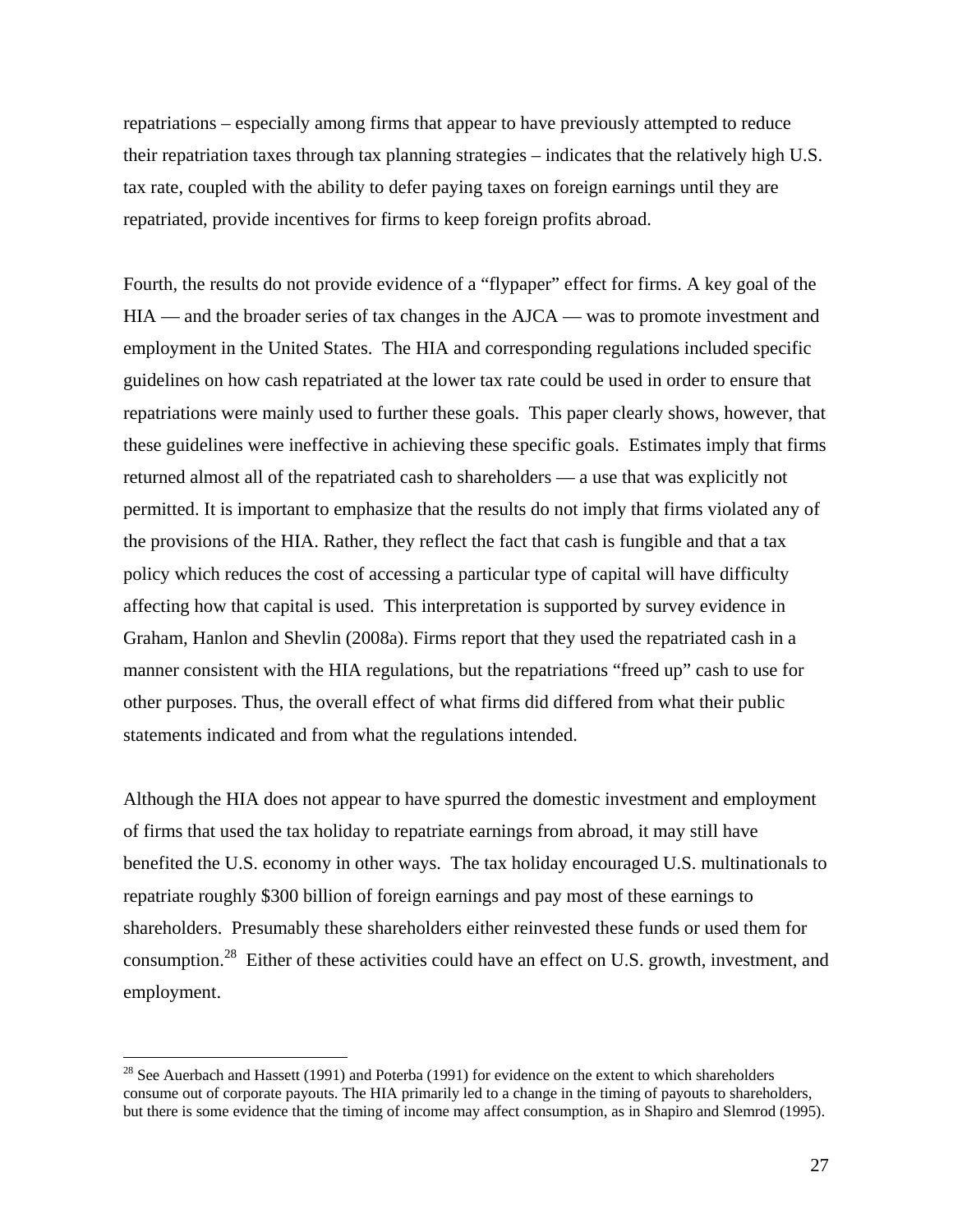Finally, the results in this paper suggest several related questions for future research. First, what are the dynamic effects of tax holidays on repatriations? Will companies repatriate less in the years immediately following the tax holiday as they hope to receive another "one-time" tax holiday in the future? This concern may have recently increased as Congress seriously debated another tax holiday on repatriations as part of the fiscal stimulus package enacted in 2009. Second, while the 2005 tax holiday occurred at a time of abundant credit, could a similar tax holiday during the current crisis have a different effect because firms may now face greater financial constraints? Both of these questions will be useful extensions when more data become available.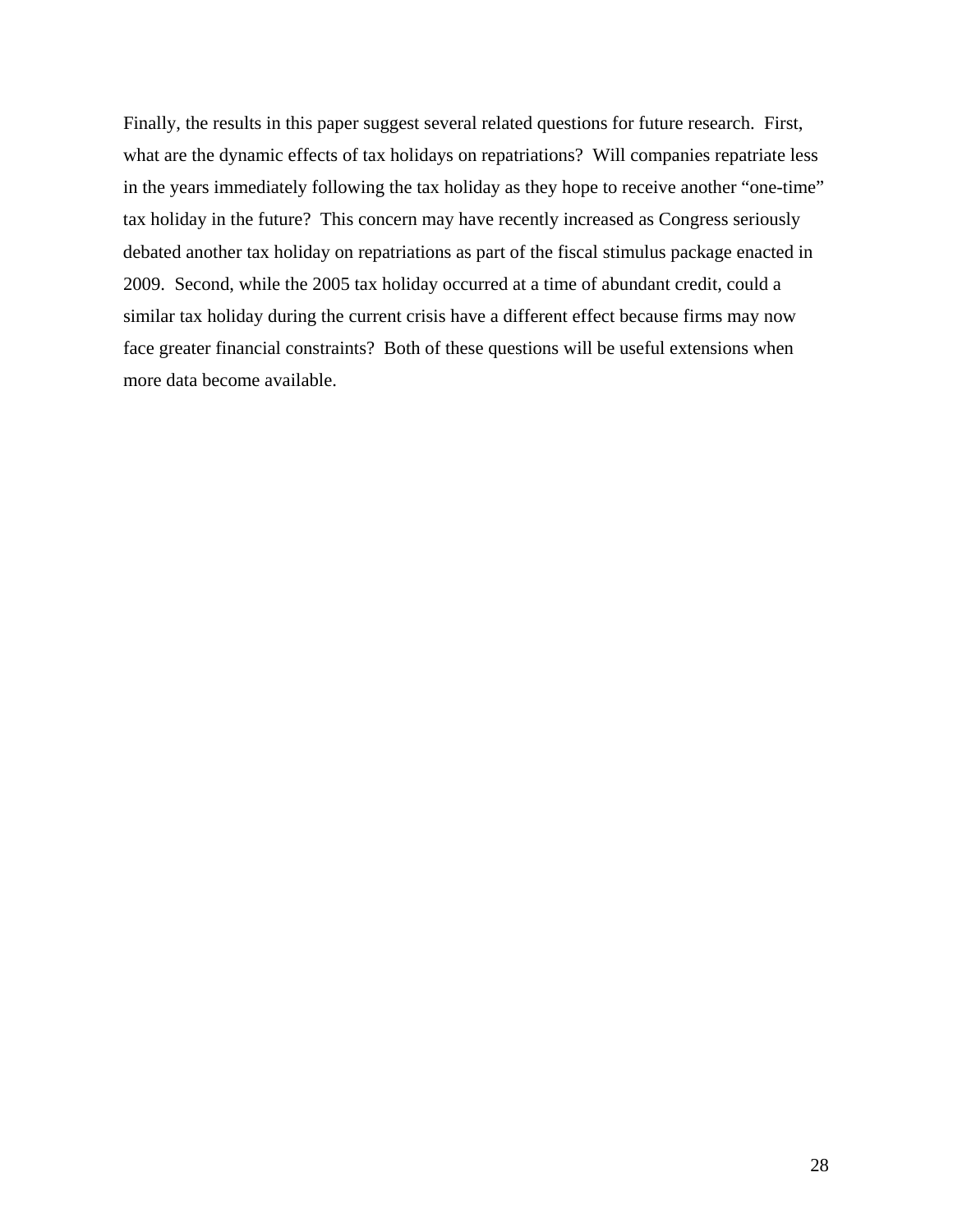# **References**

Albring, Susan, Ann Dzuranin, and Lillian Mills. 2005. "Tax Savings on Repatriations of Foreign Earnings Under the American Jobs Creation Act of 2004." *Tax Notes*, August 8: 655- 669.

Altshuler, Rosanne and Harry Grubert. 2003. "Repatriation Taxes, Repatriation Strategies and Multinational Financial Policy." *Journal of Public Economics* 87: 73-107.

Auerbach, Alan and Kevin Hassett. 1991. "Corporate Savings and Shareholder Consumption." In B. Douglas Bernheim and John B. Shoven, eds. *National Saving and Economic Performance.* Chicago: University of Chicago Press, pp. 75-98.

Baghai, Ramin. 2009. "Corporate Governance and Extraordinary Earnings Repatriations." Available at SSRN: http://ssrn.com/abstract=1311429.

Baicker, Katherine and Douglas Staiger. 2005. "Fiscal Shenanigans, Targeted Federal Health Care Funds, and Patient Mortality." *Quarterly Journal of Economics* 120(1): 345-386.

Baker, Malcolm, Jeremy Stein and Jeffrey Wurgler. 2003. "When Does the Market Matter? Stock Prices and the Investment of Equity-Dependent Firms." *The Quarterly Journal of Economics* 118(3, Aug.): 969-1005.

Bates, Thomas. 2005. "Asset Sales, Investment Opportunities, and the Use of Proceeds." *Journal of Finance* 60(1): 105-135.

Blanchard, Olivier, Florencio López-de-Silanes, and Andrei Shleifer. 1994. "What Do Firms Do with Cash Windfalls?" *Journal of Financial Economics* 36(December): 337-360.

Blouin, Jennifer and Linda Krull. 2008. "Bringing it Home: A Study of the Incentives Surrounding the Repatriation of Foreign Earnings Under the American Jobs Creation Act of 2004." Working paper available at SSRN: http://ssrn.com/abstract=925348.

Brennan, Thomas. 2008. "Cash-Flow and Market Response to Repatriation." Unpublished working paper.

Chetty, Raj and Emmanuel Saez. 2005. "Dividend Taxes and Corporate Behavior: Evidence from the 2003 Dividend Tax Cut." *Quarterly Journal of Economics* 120(3): 791-833.

Clausing, Kimberly. 2005. "Tax Holidays (and other Escapes) in the American Jobs Creation Act." *National Tax Journal* 58(Sept): 331-46.

Clemons, Roy and Michael Kinney. 2007. "The Who, Why and What of the One-time Tax Holiday for Repatriations Provided by the American Jobs Creation Act of 2004." Unpublished working paper.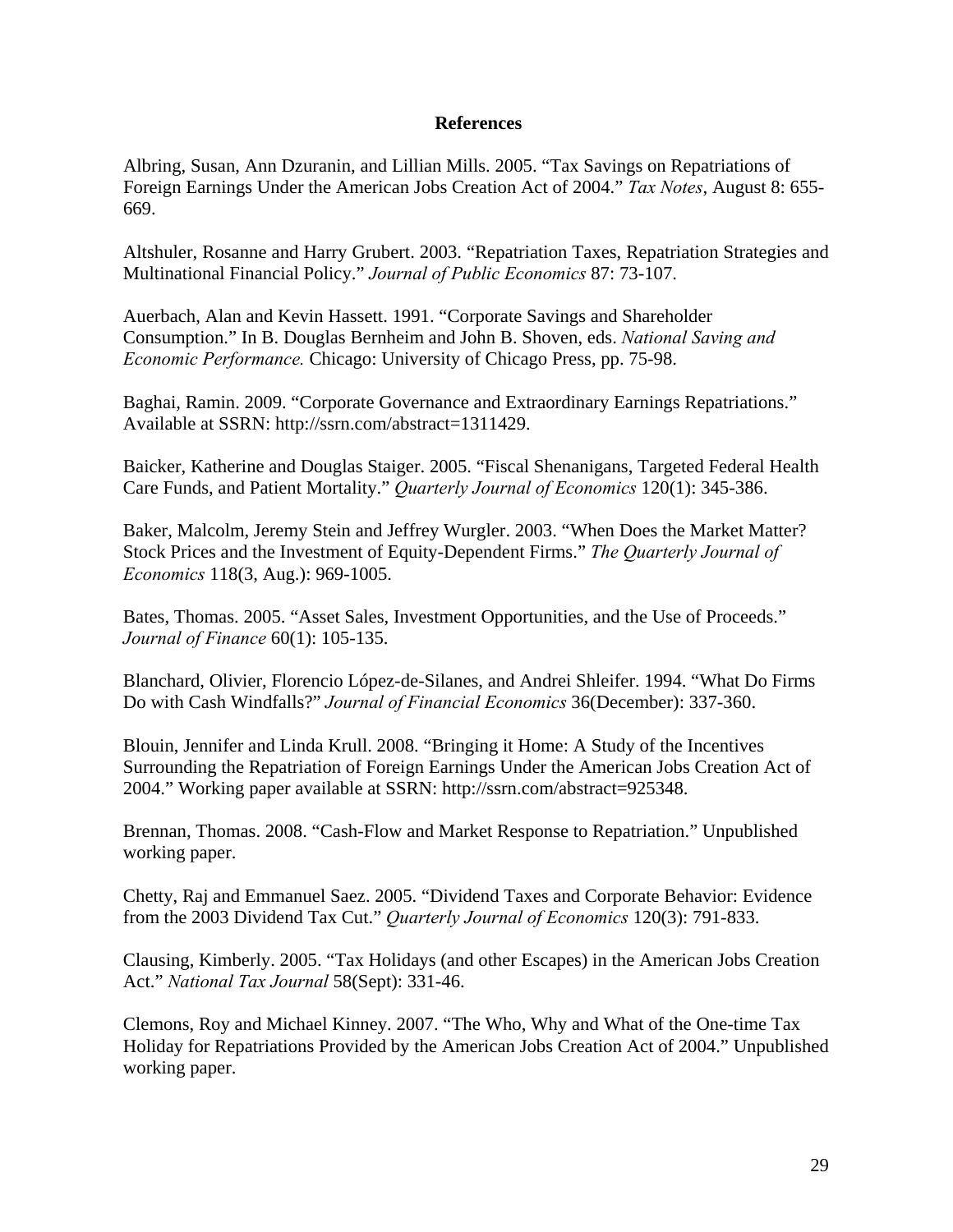Crocker, Keith and Joel Slemrod. 2005. "Corporate Tax Evasion with Agency Costs." *Journal of Public Economics* 89(9-10): 1593-1610.

De Waegenaere, Anja and Richard Sansing. 2008. "Taxation of International Investment and Accounting Valuation." *Contemporary Accounting Research* 25(4, winter): 1045-66.

Desai, Mihir, C. Fritz Foley and James Hines. 2003. "Chains of Ownership, Regional Tax Competition, and Foreign Direct Investment." In Heinz Hermann and Robert Lipsey, eds. *Foreign Direct Investment in the Real and Financial Sector of Industrial Countries.*  Heidelberg: Springer Verlag, pp. 61-98.

Desai, Mihir, C. Fritz Foley and James Hines. 2005. "Foreign Direct Investment and the Domestic Capital Stock." *American Economic Review: Papers and Proceedings* 92(2, May): 33-8.

Desai, Mihir, C. Fritz Foley and James Hines. 2007. "Dividend Policy inside the Multinational Firm." *Financial Management* 36(1): 5-26.

Dittmar, Amy and Jan Mahrt-Smith. 2007. "Corporate Governance and the Value of Cash Holdings." *Journal of Financial Economics* 83:599-634.

Fazzari, Steven, R. Glenn Hubbard, Bruce Petersen. 1988. "Financial Constraints and Corporate Investment." *Brookings Papers on Economic Activity* 1: 141-95.

Foley, C. Fritz, Jay Hartzell, Sheridan Titman, and Garry Twite. 2007. "Why do Firms Hold so Much Cash? A Tax-Based Explanation." *Journal of Financial Economics* 86(3): 579-607.

Gompers, Paul, Joy Ishii, and Andrew Metrick. 2003. "Corporate Governance and Equity Prices." *Quarterly Journal of Economics* 118(1): 107-166.

Gordon, Nora. 2004. "Do Federal Grants Boost School Spending? Evidence from Title I." *Journal of Public Economics* 88(9-10): 1771-92.

Graham, John, Michelle Hanlon, and Terry Shevlin. 2008a. "Barriers to Mobility: The Lockout Effect of US Taxation of Worldwide Corporate Profits." Unpublished working paper.

Graham, John, Michelle Hanlon, and Terry Shevlin. 2008b. "The Effect of Financial Accounting on the Location, Reinvestment, and Repatriation Decisions of Multinational Companies." Unpublished working paper.

Grubert, Harry and John Mutti. 2001. *Taxing International Business Income: Dividend Exemption versus the Current System*. Washington, DC: American Enterprise Institute Press.

Hall, Bronwyn. 1992. "Investment and Research and Development at the Firm Level: Does the Source of Financing Matter?" NBER Working Paper #4096.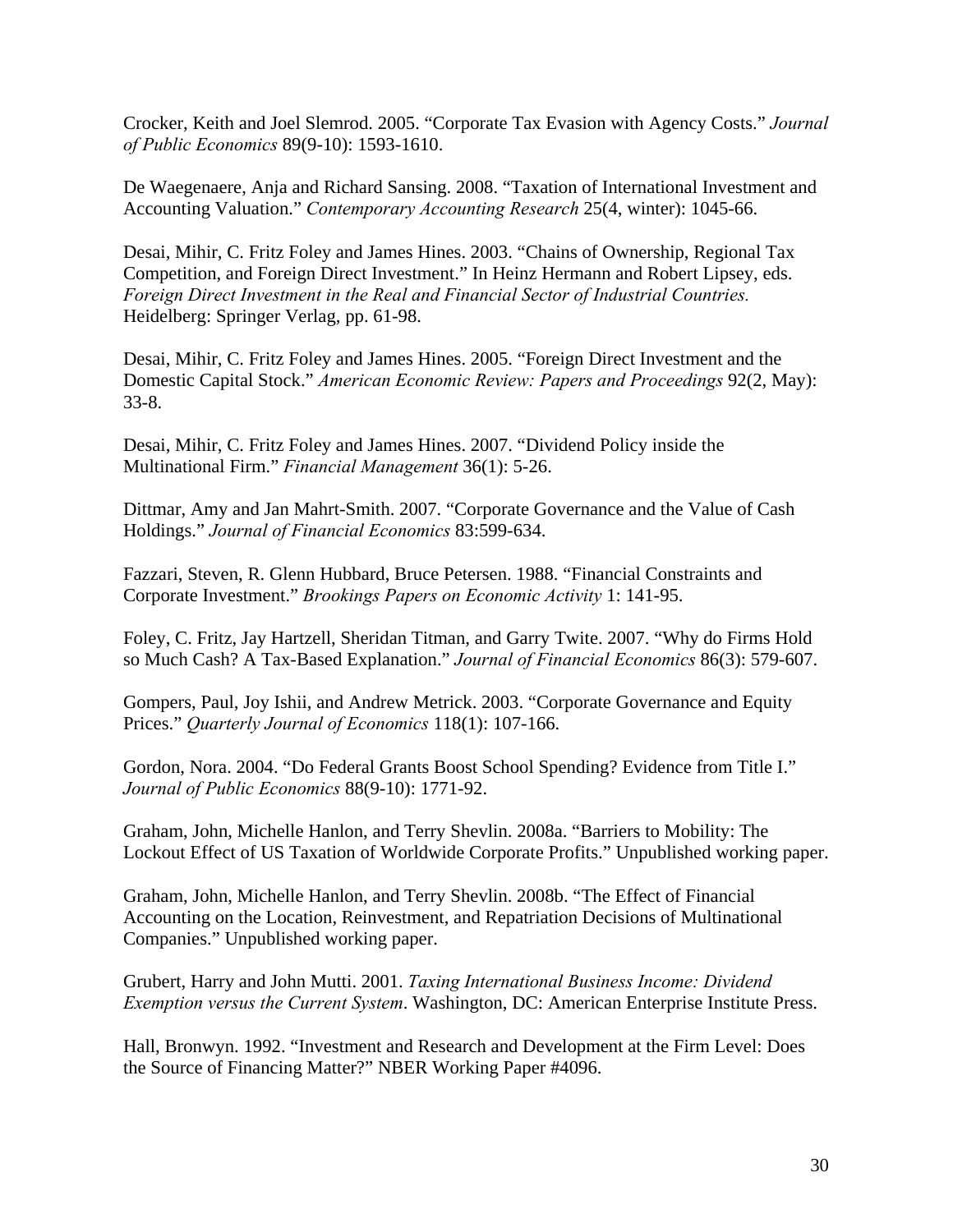Hartman, David. 1985. "Tax Policy and Foreign Direct Investment." *Journal of Public Economics* 26: 107-21.

Himmelberg, Charles and Bruce Petersen. 1994. "R&D and Internal Finance: A Panel Study of Small Firms in High-Tech Industries." *Review of Economics and Statistics* 76:38-51.

Hines, James and R. Glenn Hubbard. 1990. "Coming Home to America: Dividend Repatriations by U.S. Multinationals." In Assaf Razin and Joel Slemrod, eds. *Taxation in the Global Economy.* Chicago: University of Chicago Press, pp. 161-200.

Hines, James and Eric Rice. 1994. "Fiscal Paradise: Foreign Tax Havens and American Business." *Quarterly Journal of Economics* 109(1): 149-182

Hines, James and Richard Thaler. 1995. "Anomalies: The Flypaper Effect." *Journal of Economic Perspectives* 9(4, Autumn): 217-226.

Hubbard, R. Glenn. 1998. "Capital-Market Imperfections and Investment." *Journal of Economic Literature* 36: 193-225.

Jensen, Michael. 1986. "Agency Costs of Free Cash Flow, Corporate Finance and Takeovers." *American Economic Review: Papers and Proceedings* 76 (2):323-329.

Kaplan, Steven and Luigi Zingales. 1997. "Do Investment-Cash Flow Sensitivities Provide Useful Measures of Financing Constraints?" *Quarterly Journal of Economics* 112(1, February): 169-215.

Kleinbard, Edward and Patrick Driessen. 2008. "A Revenue Estimate Case Study: The Repatriation Holiday Revisited." *Tax Notes* Sept. 22: 1191-1202.

Knight, Brian. 2002. "Endogenous Federal Grants and Crowd-out of State Government Spending: Theory and Evidence from the Federal Highway Aid Program." *American Economic Review* 92(1, March): 71-92.

Lamont, Owen. 1997. "Cash Flow and Investment: Evidence from Internal Capital Markets." *Journal of Finance* 52: 83-109.

Lang, Larry, Eli Ofek, and René Stulz. 1996. "Leverage, Investment and Firm Growth." *Journal of Financial Economics* 40(1): 3-29.

Lang, Larry, René Stulz, and Ralph Walkling. 1991. "A Test of the Free Cash Flow Hypothesis: The Case of Bidder Returns." *Journal of Financial Economics* 29: 315-35.

Lintner, John. 1956. "Distribution of Incomes of Corporations Among Dividends, Retained Earnings, and Taxes." *American Economic Review: Papers and Proceedings* 46(2, May): 97- 113.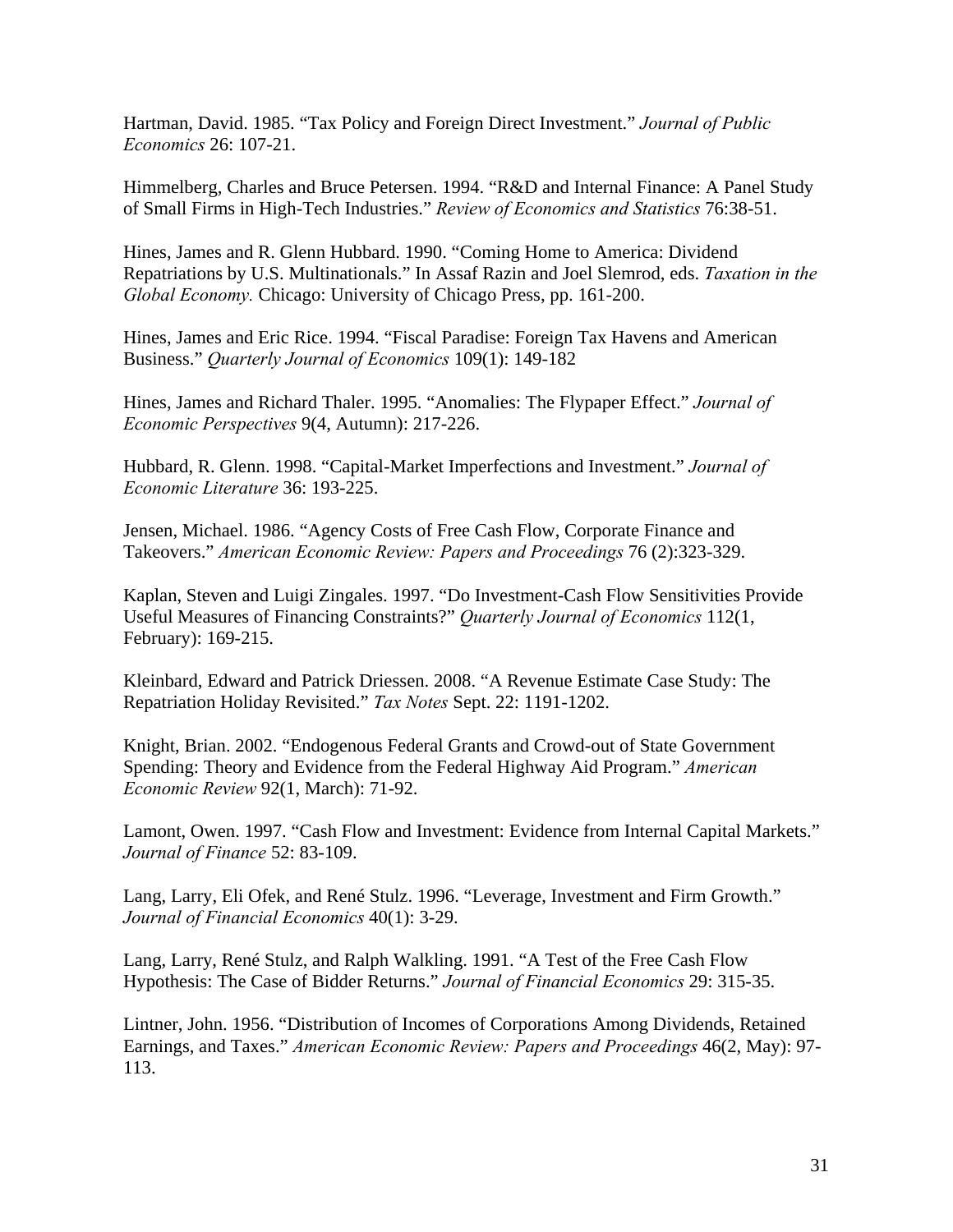Mataloni, Raymond J., Jr. 2003. "U.S. Multinational Companies: Operations in 2001." *Survey of Current Business* November: 85-105.

Morck, Randall, Andrei Shleifer, and Robert Vishny. 1990. "Do Managerial Objectives Drive Bad Acquisitions?" *Journal of Finance* 45: 31-48.

Oler, Mitchell, Terry Shevlin and Ryan Wilson. 2007. "Examining Investor Expectations Concerning Tax Savings on the Repatriations of Foreign Earnings under the American Jobs Creation Act of 2004." *Journal of the American Taxation Association* 29: 25-55.

Pack, Howard and Janet R. Pack. 1993. "Foreign Aid and the Question of Fungibility." *Review of Economics and Statistics* 75(2,May): 258-65.

Poterba, James. 1991. "Dividends, Capital Gains, and the Corporate Veil: Evidence from Britain, Canada, and the United States." In B. Douglas Bernheim and John B. Shoven, eds. *National Saving and Economic Performance.* Chicago: University of Chicago Press, pp. 79- 71.

Rauh, Joshua D. 2006. "Investment and Financing Constraints: Evidence from the Funding of Corporate Pension Plans." *Journal of Finance* 61(1): 33-71.

Redmiles, Melissa. 2008. "The One-Time Received Dividend Deduction." *Statistics of Income Bulletin* Spring: 102-114.

Shapiro, Matthew D. and Slemrod, Joel. 1995. "Consumer Response to the Timing of Income: Evidence from a Change in Tax Withholding." *American Economic Review* 85(1): 274-283.

Sinn, Hans-Werner. 1984. "Die Bedeutung des Accelerated Cost Recovery System für den internationalen Kapitalverkehr." *Kyklos* 37: 542-76.

Stein, Jeremy. 2003. "Agency, Information and Corporate Investment." In George Constantinides, Milt Harris and René Stulz, eds. *Handbook of the Economics of Finance,* pp. 111-65.

Stock, James and Motohiro Yogo. 2005. "Testing for Weak Instruments in Linear IV Regression." In J.H. Stock and D.W.K. Andrews, eds. *Identification and Inference for Econometric Models: Essays in Honor of Thomas J. Rothenberg*. New York: Cambridge University Press, pp. 80-108.

Van De Walle, Dominique. 2007. "Fungibility and the Flypaper Effect of Project Aid: Micro-Evidence for Vietnam." *Journal of Development Economics* 84(2, Nov.): 667-85.

Weichenrieder, Alfons. 1996. "Anti Tax-avoidance Provisions and the Size of Foreign Direct Investment." *International Tax and Public Finance* 3:67-81.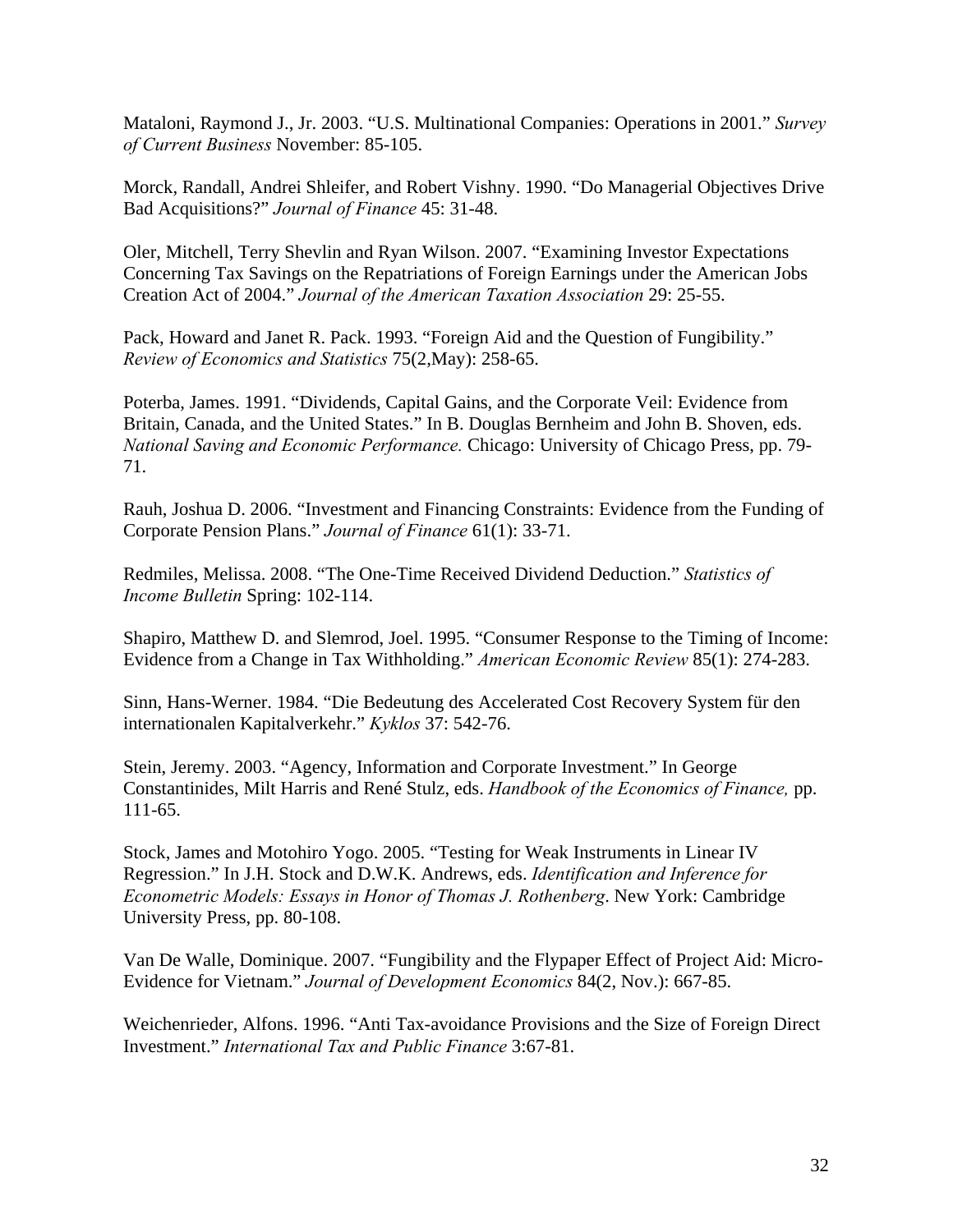

Notes: Data on aggregate repatriations are from the Bureau of Economic Analysis, U.S. International Transactions Accounts Data, Table 7b, line 3 for distributed earnings. 2006 data are preliminary.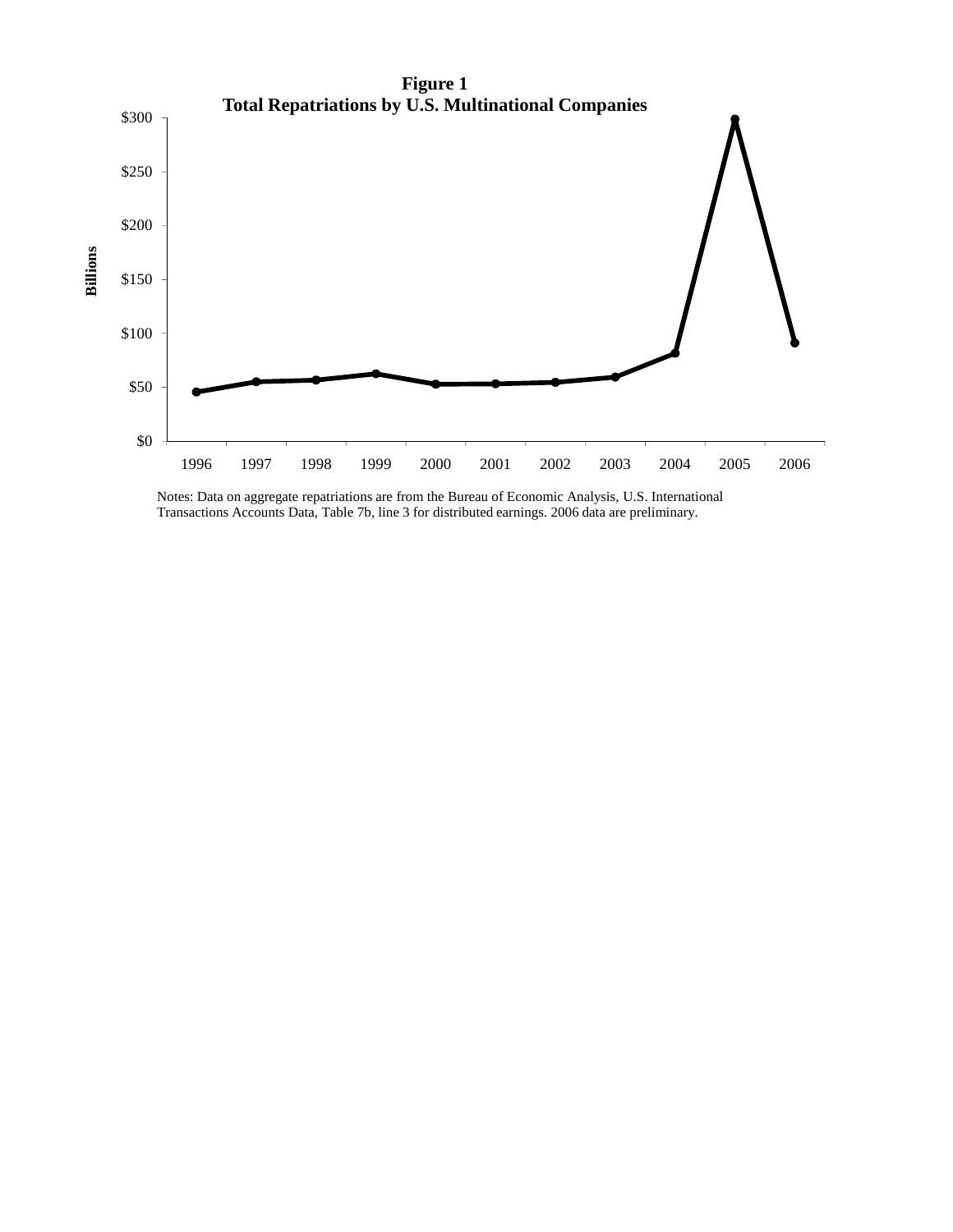

**Notes**: The sample used to construct this figure includes the balanced panel of firms for which data are available from 2001- 2005. The dashed line displays mean repatriations for firms that are expected to have high benefits from a tax holiday. Firms are expected to have high benefits from the tax holiday if, in 2004, they (a) face lower corporate tax rates abroad and (b) have an affiliate that is a holding company or in a tax haven. The solid line displays mean repatriations for firms that do not meet either of these criteria.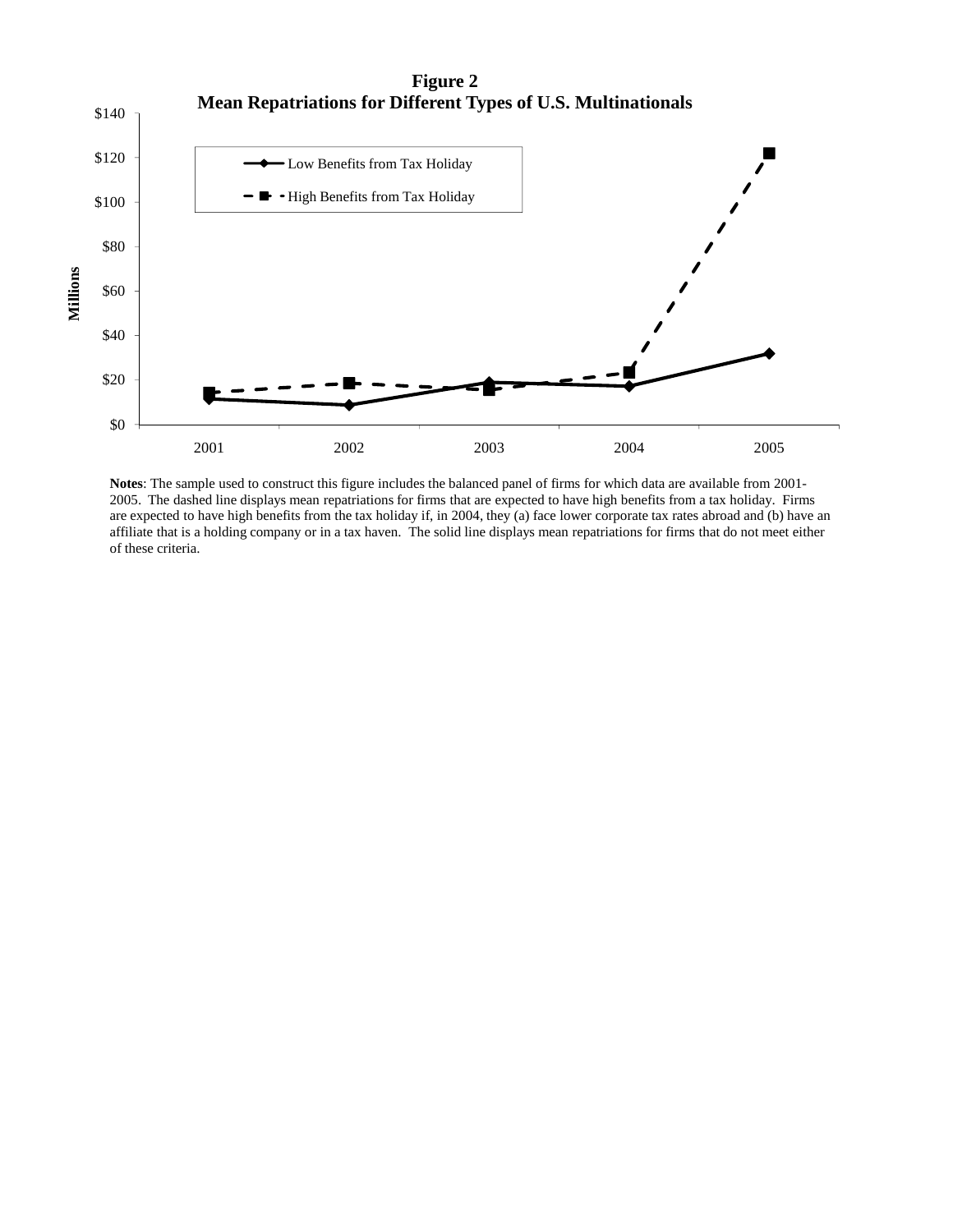#### **Descriptive Statistics**

Notes: This table provides descriptive statistics for the variables used in the analysis that follows. Many of these are scaled by lagged consolidated assets, which measures total firm assets. Repatriations are earnings repatriated from foreign affiliates to their parent. U.S. Capital Expenditures measures U.S. MNE investment in the United States, and U.S. Employment Compensation is the value of cash and benefit payments to U.S. employees. R&D is the aggregate research and development expenditures of a firm. Change in Parent Debt is calculated as the first difference of the sum of parent company liabilities. Change in Consolidated Net PPE is the first difference of aggregate firm net property, plant, and equipment. CEO compensation includes salary, bonus, and the value of stock and option grants. Dividends measure cash dividends paid by firms to shareholders, and repurchases measure purchases of common and preferred stock. Payouts are equal to the sum of dividends and repurchases. Leverage is the ratio of total debt to the sum of total debt and the market value of equity. Tobin's *q* is calculated as the ratio of the book value of firm assets plus the market value of firm equity less the book value of firm equity to the book value of firm assets. Industry median values of Tobin's *q* are used if firm specific ones are unavailable. Profitability is calculated as the ratio of consolidated net income to consolidated assets.

|                                              |        | Standard  |
|----------------------------------------------|--------|-----------|
|                                              | Mean   | Deviation |
| Repatriations/Lagged Assets                  | 0.0073 | 0.0223    |
| U.S. Capital Expenditures/Lagged Assets      | 0.0393 | 0.0423    |
| U.S. Employment Compensation/Lagged Assets   | 0.1998 | 0.2248    |
| R&D/Lagged Assets                            | 0.0346 | 0.0539    |
| Change in Parent Debt/Lagged Assets          | 0.0381 | 0.1982    |
| Change in Consolidated Net PPE/Lagged Assets | 0.0188 | 0.0852    |
| <b>CEO Compensation/Lagged Assets</b>        | 0.0023 | 0.0034    |
| Payouts/Lagged Assets                        | 0.0428 | 0.0638    |
| Dividends/Lagged Assets                      | 0.0141 | 0.0220    |
| Repurchases/Lagged Assets                    | 0.0278 | 0.0554    |
| Lagged Leverage                              | 0.2103 | 0.2097    |
| Lagged Tobin's $q$                           | 2.0363 | 1.4574    |
| Lagged Cash/Lagged Assets                    | 0.1130 | 0.1398    |
| Lagged Profitability                         | 0.0397 | 0.1039    |
|                                              |        |           |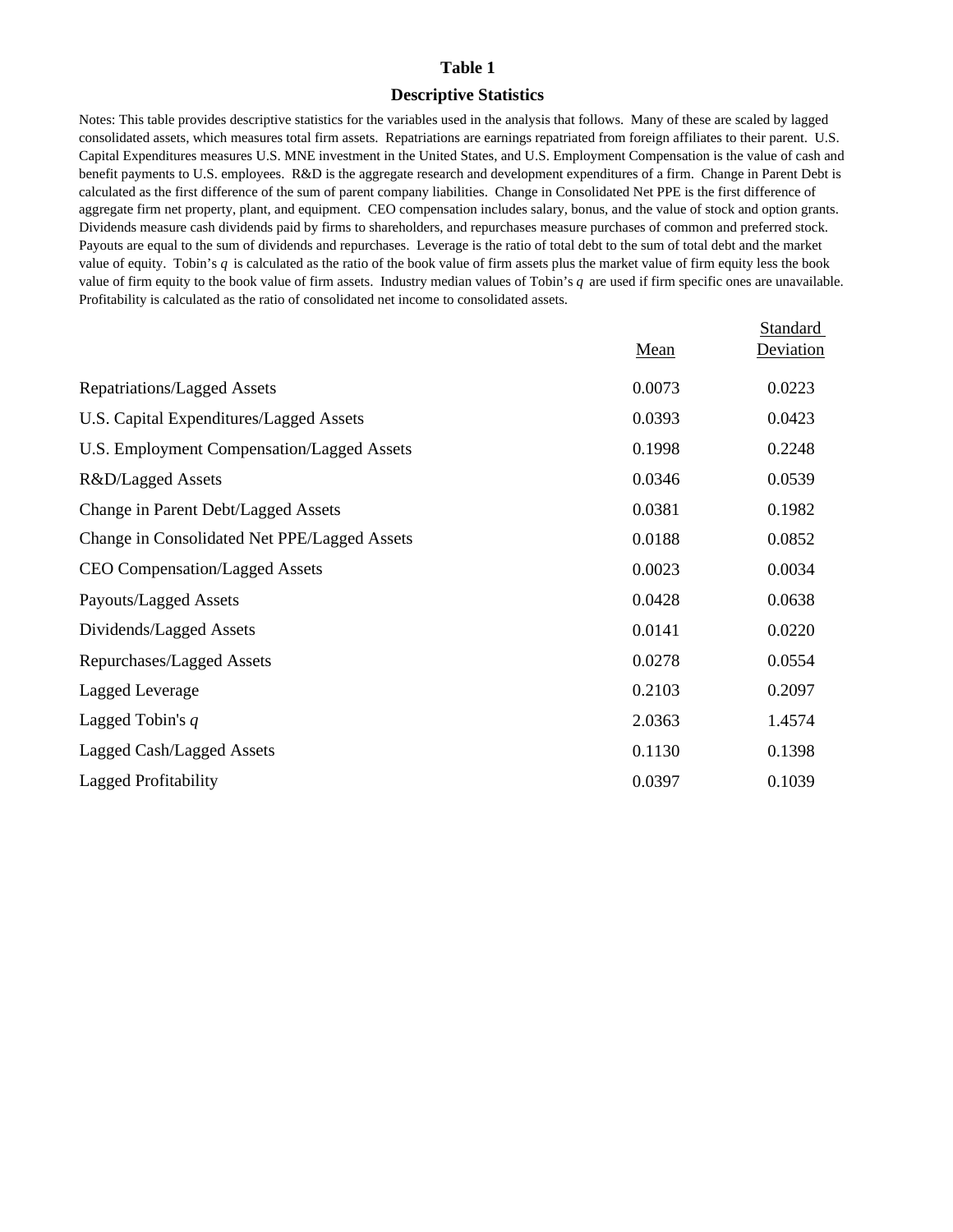### **First-Stage Regressions**

Notes: The dependent variable is the earnings repatriated by foreign affiliates to their parent scaled by lagged consolidated assets. The High Tax Costs of Repatriation Dummy is computed using 2004 data by first subtracting foreign taxes paid from the product of a firm's foreign pretax income and the U.S. statutory corporate tax rate. Then the maximum of this difference or zero is scaled by total firm assets. For firms with a ratio above the median sample value, the dummy is set equal to one, and it is set equal to zero otherwise. The Haven or Holding Company Dummy is equal to one for firms that, in 2004, either have operations in a tax haven or use a holding company abroad and is otherwise equal to zero. The 2005 Dummy is equal to one in 2005 and zero in other years. Leverage is the ratio of total debt to the sum of total debt and the market value of equity. Tobin's *q* is calculated as the ratio of the book value of firm assets plus the market value of firm equity less the book value of firm equity to the book value of firm assets. Industry median values of Tobin's *q* are used if firm specific ones are unavailable. Lagged Cash/Lagged Assets measures the lagged ratio of consolidated cash holdings to consolidated cash. Profitability is calculated as the ratio of consolidated net income to consolidated assets. Each specification is an OLS specification that includes firm and year fixed effects. Heteroskedasticity-consistent standard errors that correct for clustering at the firm level appear in parentheses. F-statistic for Instruments indicates the results of Wald tests for the joint significance of the instruments following Stock and Yogo (2005). \*\* and \* denote significance at the 5 and 10 percent levels, respectively.

| Dependent Variable:                                  | Dividend Repatriations/Lagged Assets |                        |  |  |
|------------------------------------------------------|--------------------------------------|------------------------|--|--|
|                                                      | (1)                                  | (2)                    |  |  |
| High Tax Costs of Repatriation Dummy * 2005<br>Dummy | $0.0128**$<br>(0.0030)               | $0.0127**$<br>(0.0030) |  |  |
| Haven or Holding Company Dummy * 2005<br>Dummy       | $0.0068**$<br>(0.0028)               | $0.0066**$<br>(0.0027) |  |  |
| Lagged Leverage                                      |                                      | $-0.0025$<br>(0.0027)  |  |  |
| Lagged Tobin's $q$                                   |                                      | $-0.0003$<br>(0.0004)  |  |  |
| Lagged Cash/Lagged Assets                            |                                      | $0.0098*$<br>(0.0057)  |  |  |
| Lagged Profitability                                 |                                      | $-0.0053$<br>(0.0049)  |  |  |
| Firm and year dummies?                               | Y                                    | Y                      |  |  |
| No. of Obs.                                          | 4,921                                | 4,921                  |  |  |
| R-Squared                                            | 0.0562                               | 0.0580                 |  |  |
| F-Statistic for Instruments                          | 10.91                                | 10.92                  |  |  |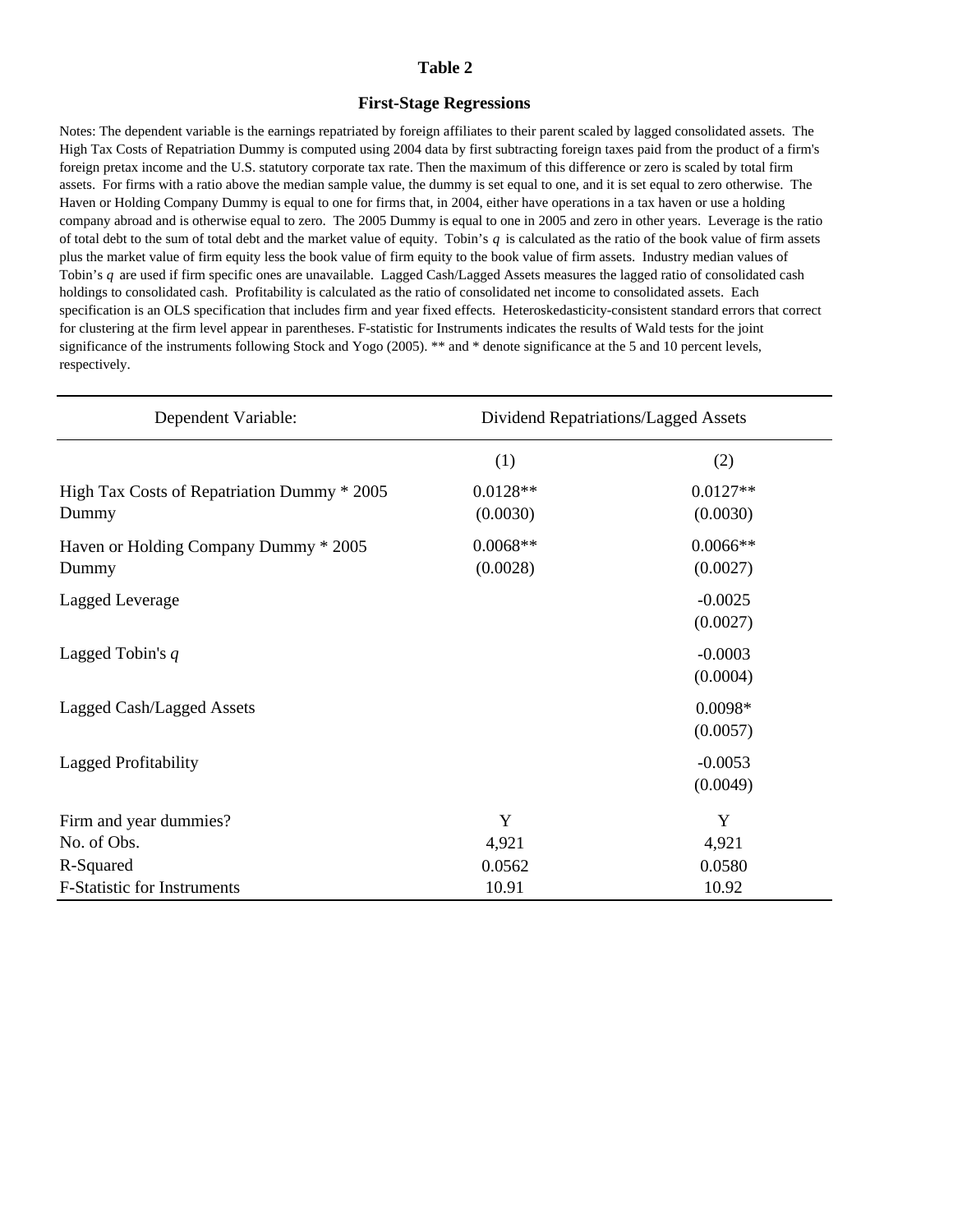### **The Effects of Repatriations on U.S. Capital Expenditures, U.S. Employment Compensation, and R&D**

Notes: The dependent variable in columns 1-2 is the ratio of domestic capital expenditures by U.S. MNEs to lagged consolidated assets. In columns 3-4 it is the ratio of U.S. employment compensation to lagged consolidated assets, and in columns 5-6 it is research and development expenditures scaled by lagged consolidated assets. Repatriations/Lagged Assets is the earnings repatriated from foreign affiliates to their parent scaled by lagged consolidated assets. Leverage is the ratio of total debt to the sum of total debt and the market value of equity. Tobin's q is calculated as the ratio of the book value of firm assets plus the market value of firm equity less the book value of firm equity to the book value of firm assets. Industry median values of Tobin's *q*  are used if firm specific ones are unavailable. Lagged Cash/Lagged Assets measures the lagged ratio of consolidated cash holdings to consolidated cash. Profitability is calculated as the ratio of consolidated net income to consolidated assets. Each specification includes firm and year fixed effects. The specifications in columns 1, 3, and 5 are OLS specifications, and the specifications in columns 2, 4, and 6 are IV specifications that instrument for Repatriations/Lagged Assets using the High Tax Costs of Repatriations interacted with the 2005 Dummy and the Haven or Holding Company Dummy interacted with the 2005 Dummy. The High Tax Costs of Repatriation Dummy is computed using 2004 data by first subtracting foreign taxes paid from the product of a firm's foreign pretax income and the U.S. statutory corporate tax rate. Then the maximum of this difference or zero is scaled by total firm assets. For firms with a ratio above the median sample value, the dummy is set equal to one, and it is set equal to zero otherwise. The Haven or Holding Company Dummy is equal to one for firms that, in 2004, either have operations in a tax haven or use a holding company abroad and is otherwise equal to zero. The 2005 Dummy is equal to one in 2005 and zero in other years. Heteroskedasticity-consistent standard errors that correct for clustering at the firm level appear in parentheses. \*\* and \* denote significance at the 5 and 10 percent levels, respectively.

| Dependent Variable:                      | U.S. Capital Expenditures/<br><b>Lagged Assets</b> |             | R&D<br>U.S. Employment Compensation/<br><b>Lagged Assets</b> |                      |             |             |
|------------------------------------------|----------------------------------------------------|-------------|--------------------------------------------------------------|----------------------|-------------|-------------|
|                                          |                                                    |             |                                                              | <b>Lagged Assets</b> |             |             |
|                                          | (1)                                                | (2)         | (3)                                                          | (4)                  | (5)         | (6)         |
| Repatriations/Lagged Assets              | 0.0212                                             | 0.0033      | 0.0097                                                       | $-0.2345$            | 0.0147      | $-0.1454$   |
|                                          | (0.0268)                                           | (0.1272)    | (0.0538)                                                     | (0.5258)             | (0.0238)    | (0.1242)    |
| Lagged Leverage                          | $-0.0409**$                                        | $-0.0409**$ | $-0.1639**$                                                  | $-0.16444**$         | $-0.0073*$  | $-0.0077*$  |
|                                          | (0.0070)                                           | (0.0070)    | (0.0283)                                                     | (0.0286)             | (0.0039)    | (0.0040)    |
| Lagged Tobin's $q$                       | $0.0032**$                                         | $0.0032**$  | $0.0114**$                                                   | $0.0113**$           | $0.0069**$  | $0.0068**$  |
|                                          | (0.0009)                                           | (0.0009)    | (0.0023)                                                     | (0.0023)             | (0.0012)    | (0.0013)    |
| Lagged Cash/Lagged Assets                | $-0.0086$                                          | $-0.0084$   | $-0.1031**$                                                  | $-0.1003**$          | $-0.0262**$ | $-0.0243**$ |
|                                          | (0.0152)                                           | (0.0153)    | (0.0386)                                                     | (0.0368)             | (0.0123)    | (0.0128)    |
| Lagged Profitability                     | $0.0223**$                                         | $0.0222**$  | $-0.0528**$                                                  | $-0.0541**$          | $0.0103*$   | 0.0095      |
|                                          | (0.0079)                                           | (0.0079)    | (0.0234)                                                     | (0.0239)             | (0.0059)    | (0.0061)    |
| Firm and year dummies?                   | Y                                                  | Y           | Y                                                            | $\mathbf Y$          | $\mathbf Y$ | Y           |
| Instrument with Haven or Holding Company |                                                    |             |                                                              |                      |             |             |
| Dummy * 2005 Dummy and High Tax Costs of |                                                    |             |                                                              |                      |             |             |
| Repatriation Dummy * 2005 Dummy?         | N                                                  | Y           | N                                                            | Y                    | $\mathbf N$ | Y           |
| No. of Obs.                              | 4,508                                              | 4,508       | 4,508                                                        | 4,508                | 4,921       | 4,921       |
| R-Squared                                | 0.1645                                             |             | 0.1161                                                       |                      | 0.1159      |             |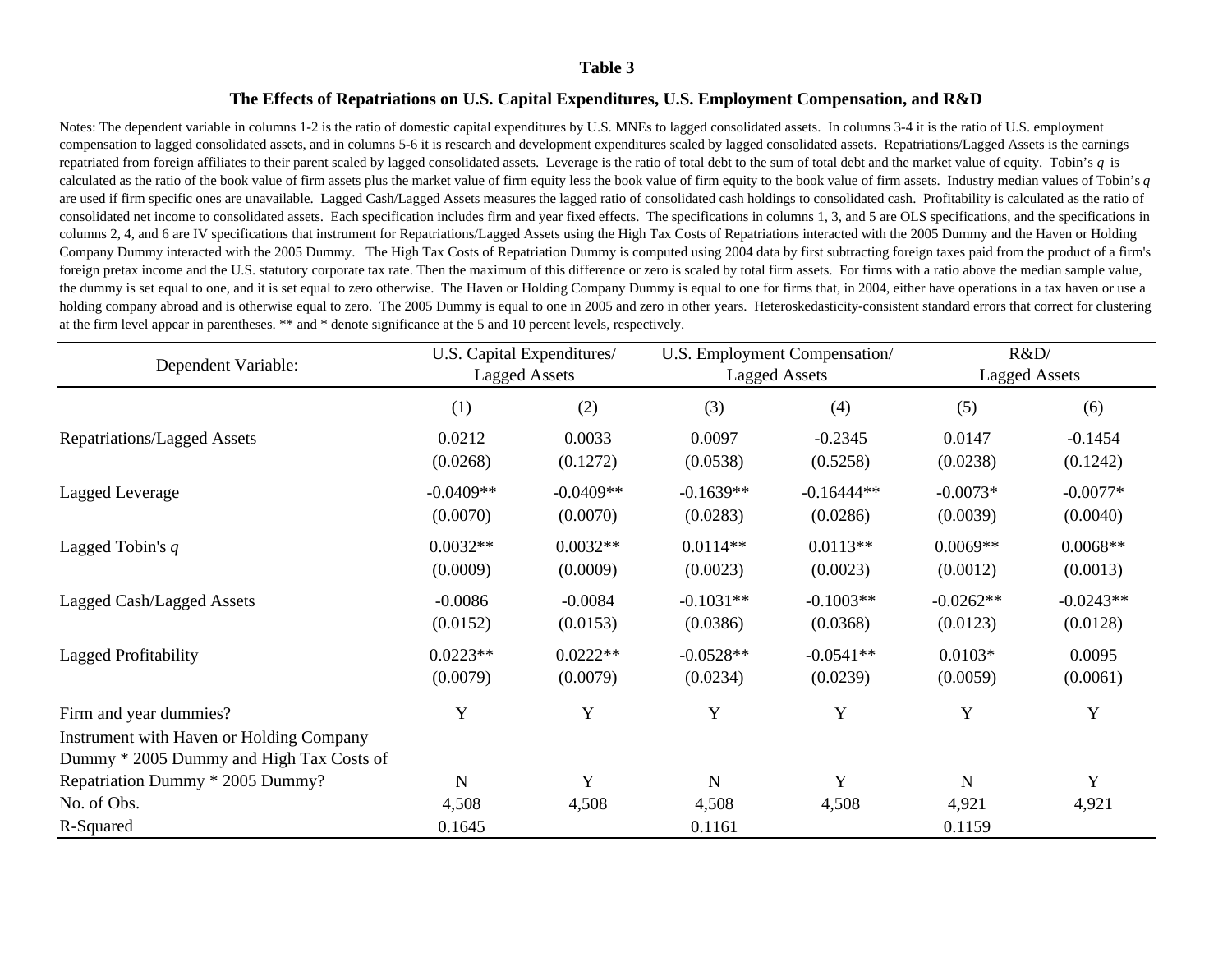### **The Effects of Repatriations on Parent Debt, Consolidated Net PPE, and CEO Compensation**

Notes: The dependent variable in columns 1-2 is the first difference of parent liabilities scaled by lagged consolidated assets. In columns 3-4 it is the first difference of consolidated net property, plant, and equipment scaled by lagged consolidated assets, and in columns 5-6 it is CEO compensation, including salary, bonus, and the value of stock and option grants, scaled by lagged consolidated assets. Repatriations/Lagged Assets is the earnings repatriated from foreign affiliates to their parent scaled by lagged consolidated assets. Leverage is the ratio of total debt to the sum of total debt and the market value of equity. Tobin's q is calculated as the ratio of the book value of firm assets plus the market value of firm equity less the book value of firm equity to the book value of firm assets. Industry median values of Tobin's *q* are used if firm specific ones are unavailable. Lagged Cash/Lagged Assets measures the lagged ratio of consolidated cash holdings to consolidated cash. Profitability is calculated as the ratio of consolidated net income to consolidated assets. Each specification includes firm and year fixed effects. The specifications in columns 1, 3, and 5 are OLS specifications, and the specifications in columns 2, 4, and 6 are IV specifications that instrument for Repatriations/Lagged Assets using the High Tax Costs of Repatriations interacted with the 2005 Dummy and the Haven or Holding Company Dummy interacted with the 2005 Dummy. The High Tax Costs of Repatriation Dummy is computed using 2004 data by first subtracting foreign taxes paid from the product of a firm's foreign pretax income and the U.S. statutory corporate tax rate. Then the maximum of this difference or zero is scaled by total firm assets. For firms with a ratio above the median sample value, the dummy is set equal to one, and it is set equal to zero otherwise. The Haven or Holding Company Dummy is equal to one for firms that, in 2004, either have operations in a tax haven or use a holding company abroad and is otherwise equal to zero. The 2005 Dummy is equal to one in 2005 and zero in other years. Heteroskedasticity-consistent standard errors that correct for clustering at the firm level appear in parentheses. \*\* and \* denote significance at the 5 and 10 percent levels, respectively.

|                                          | Change in Parent Debt/ |                      | Change in Consolidated Net PPE/ |             | CEO Compensation/    |             |
|------------------------------------------|------------------------|----------------------|---------------------------------|-------------|----------------------|-------------|
| Dependent Variable:                      |                        | <b>Lagged Assets</b> | <b>Lagged Assets</b>            |             | <b>Lagged Assets</b> |             |
|                                          | (1)                    | (2)                  | (3)                             | (4)         | (5)                  | (6)         |
| <b>Repatriations/Lagged Assets</b>       | $-0.2019$              | $-0.1195$            | 0.0719                          | 0.2855      | $-0.0019$            | 0.0027      |
|                                          | (0.2171)               | (1.0324)             | (0.0899)                        | (0.3846)    | (0.0021)             | (0.0176)    |
| Lagged Leverage                          | $-0.3342**$            | $-0.3341**$          | $-0.1656**$                     | $-0.1651**$ | $-0.0035**$          | $-0.0035**$ |
|                                          | (0.0518)               | (0.0515)             | (0.0203)                        | (0.0201)    | (0.0007)             | (0.0007)    |
| Lagged Tobin's $q$                       | $0.0075*$              | $0.0075*$            | $0.0085**$                      | $0.0086**$  | $0.0004**$           | $0.0004**$  |
|                                          | (0.0045)               | (0.0046)             | (0.0019)                        | (0.0019)    | (0.0001)             | (0.0001)    |
| Lagged Cash/Lagged Assets                | 0.0781                 | 0.0767               | $0.0975**$                      | $0.0940**$  | 0.0010               | 0.0009      |
|                                          | (0.0685)               | (0.0713)             | (0.0301)                        | (0.0304)    | (0.0020)             | (0.0021)    |
| <b>Lagged Profitability</b>              | 0.0732                 | 0.0735               | $0.0753**$                      | $0.0761**$  | 0.0009               | 0.0009      |
|                                          | (0.0663)               | (0.0661)             | (0.0157)                        | (0.0160)    | (0.0010)             | (0.0010)    |
| Firm and year dummies?                   | Y                      | Y                    | Y                               | Y           | Y                    | Y           |
| Instrument with Haven or Holding Company |                        |                      |                                 |             |                      |             |
| Dummy*2005 Dummy and High Tax Costs of   |                        |                      |                                 |             |                      |             |
| Repatriation Dummy *2005 Dummy?          | N                      | Y                    | N                               | Y           | $\mathbf N$          | Y           |
| No. of Obs.                              | 4,176                  | 4,176                | 4,580                           | 4,580       | 3,049                | 3,049       |
| R-Squared                                | 0.0702                 |                      | 0.1185                          |             | 0.0646               |             |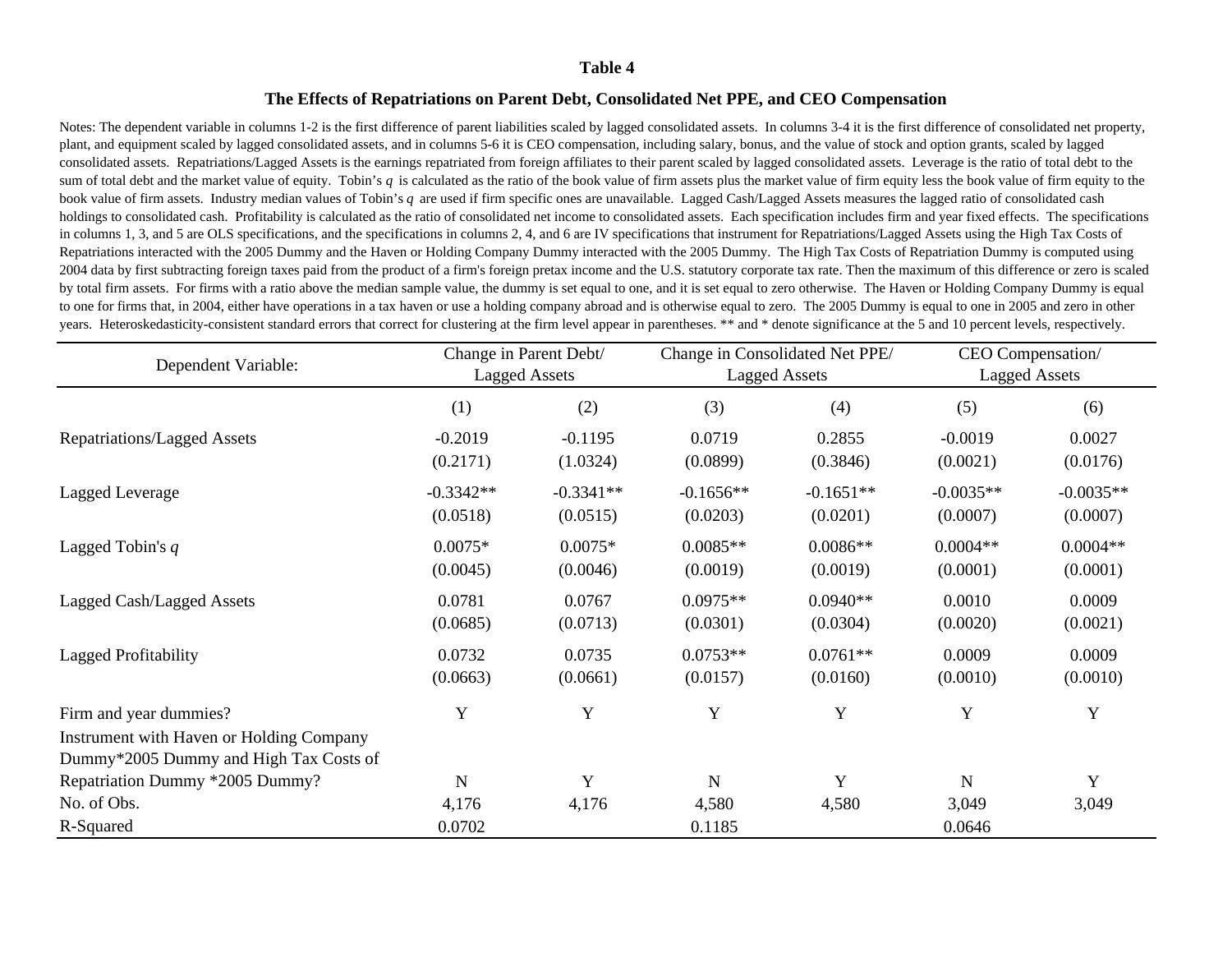### **The Effects of Repatriations on Dividends and Repurchases**

Notes: The dependent variable in columns 3-4 is the ratio of cash dividends to lagged consolidated assets; in columns 5-6 it is the ratio of repurchases of common and preferred shares to lagged consolidated assets, and in columns 1-2 it is the sum of these two. Repatriations/Lagged Assets is the earnings repatriated from foreign affiliates to their parent scaled by lagged consolidated assets. Leverage is the ratio of total debt to the sum of total debt and the market value of equity. Tobin's *q* is calculated as the ratio of the book value of firm assets plus the market value of firm equity less the book value of firm equity to the book value of firm assets. Industry median values of Tobin's *q* are used if firm specific ones are unavailable. Lagged Cash/Lagged Assets measures the lagged ratio of consolidated cash holdings to consolidated cash. Profitability is calculated as the ratio of consolidated net income to consolidated assets. Each specification includes firm and year fixed effects. The specifications in columns 1, 3, and 5 are OLS specifications, and the specifications in columns 2, 4, and 6 are IV specifications that instrument for Repatriations/Lagged Assets using the High Tax Costs of Repatriations interacted with the 2005 Dummy and the Haven or Holding Company Dummy interacted with the 2005 Dummy. The High Tax Costs of Repatriation Dummy is computed using 2004 data by first subtracting foreign taxes paid from the product of a firm's foreign pretax income and the U.S. statutory corporate tax rate. Then the maximum of this difference or zero is scaled by total firm assets. For firms with a ratio above the median sample value, the dummy is set equal to one, and it is set equal to zero otherwise. The Haven or Holding Company Dummy is equal to one for firms that, in 2004, either have operations in a tax haven or use a holding company abroad and is otherwise equal to zero. The 2005 Dummy is equal to one in 2005 and zero in other years. Heteroskedasticity-consistent standard errors that correct for clustering at the firm level appear in parentheses. \*\* and \* denote significance at the 5 and 10 percent levels, respectively.

| Dependent Variable:                      | Payouts/    |                      |                      | Dividends/  | Repurchases/<br><b>Lagged Assets</b> |            |
|------------------------------------------|-------------|----------------------|----------------------|-------------|--------------------------------------|------------|
|                                          |             | <b>Lagged Assets</b> | <b>Lagged Assets</b> |             |                                      |            |
|                                          | (1)         | (2)                  | (3)                  | (4)         | (5)                                  | (6)        |
| <b>Repatriations/Lagged Assets</b>       | $0.1018*$   | $0.9244**$           | 0.0102               | 0.1546      | $0.0882*$                            | 0.7893**   |
|                                          | (0.0589)    | (0.4192)             | (0.0127)             | (0.1082)    | (0.0511)                             | (0.3606)   |
| Lagged Leverage                          | $-0.0389**$ | $-0.0363**$          | $-0.0176**$          | $-0.0172**$ | $-0.0144*$                           | $-0.0124$  |
|                                          | (0.0106)    | (0.0112)             | (0.0033)             | (0.0033)    | (0.0086)                             | (0.0090)   |
| Lagged Tobin's $q$                       | $0.0038**$  | $0.0042**$           | $-0.0003$            | $-0.0003$   | $0.0049**$                           | $0.0052**$ |
|                                          | (0.0019)    | (0.0020)             | (0.0006)             | (0.0006)    | (0.0015)                             | (0.0015)   |
| Lagged Cash/Lagged Assets                | $0.0707**$  | $0.0605**$           | $0.0121*$            | 0.0105      | $0.0544**$                           | $0.0450**$ |
|                                          | (0.0181)    | (0.0182)             | (0.0068)             | (0.0067)    | (0.0138)                             | (0.0139)   |
| Lagged Profitability                     | $0.0486**$  | $0.0522**$           | $0.0094**$           | $0.0101**$  | $0.0406**$                           | $0.0440**$ |
|                                          | (0.0103)    | (0.0119)             | (0.0034)             | (0.0034)    | (0.0086)                             | (0.0102)   |
| Firm and Year Dummies?                   | Y           | Y                    | Y                    | $\mathbf Y$ | Y                                    | Y          |
| Instrument with Haven or Holding Company |             |                      |                      |             |                                      |            |
| Dummy*2005 Dummy and High Tax Costs of   |             |                      |                      |             |                                      |            |
| Repatriation Dummy*2005 Dummy?           | $\mathbf N$ | Y                    | N                    | Y           | $\mathbf N$                          | Y          |
| No. of Obs.                              | 4,581       | 4,581                | 4,848                | 4,848       | 4,649                                | 4,649      |
| R-Squared                                | 0.0796      |                      | 0.0489               |             | 0.0675                               |            |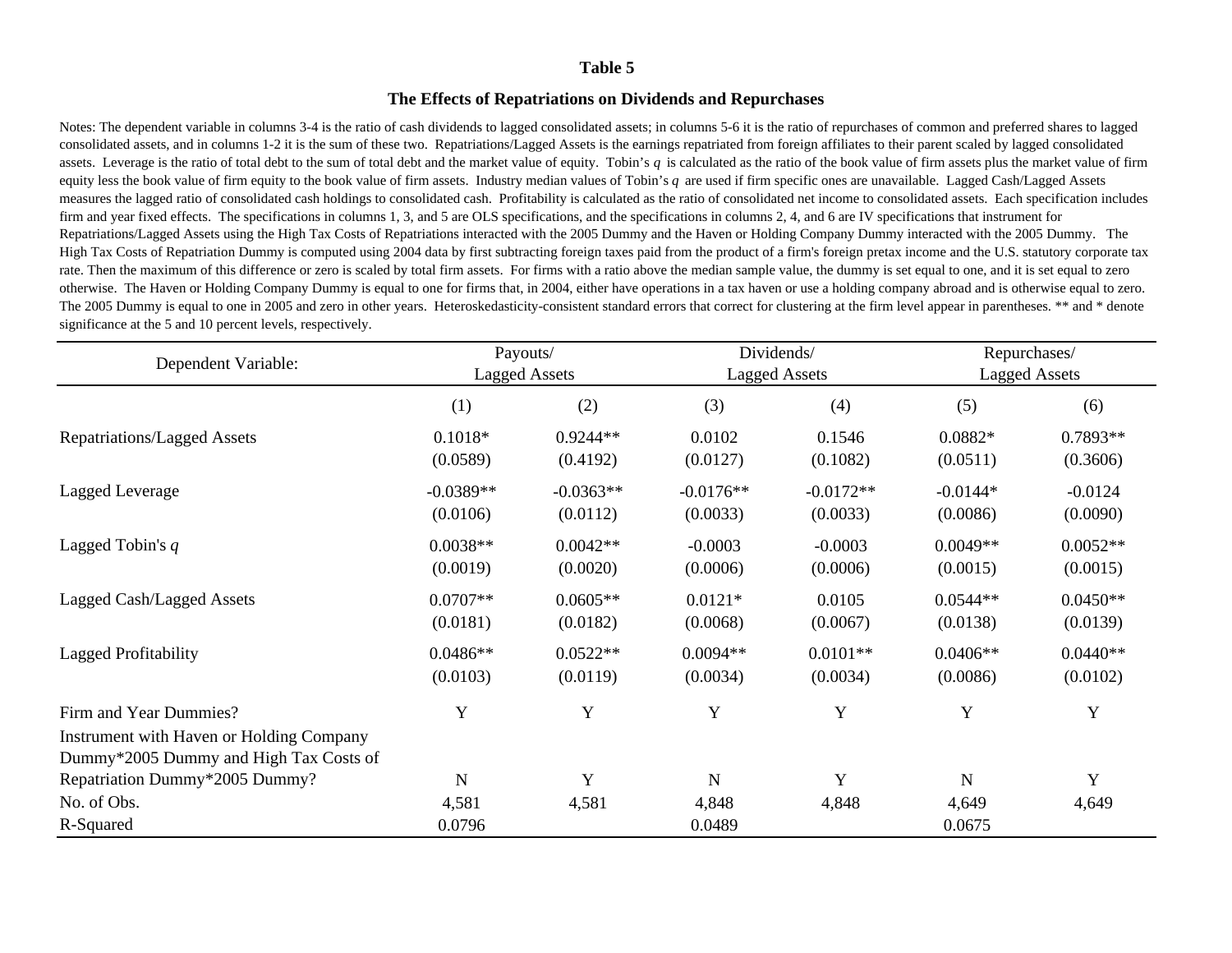### **Share of Firms Facing Financial Constraints**

Notes: This table displays the share of Compustat firms that appear to face financial constraints in 2004, using three different measures of constraints. In column 1, firms are identified as being financially constrained if their KZ index, computed following the technique in Kaplan and Zingales (1997), is among the bottom one third of Compustat firms. In column 2, firms are identified as being financially constrained if they do not pay dividends to common or preferred shareholders or repurchase shares. In column 3, firms are characterized as being financially constrained if their S&P long-term debt rating is below BBB or if they do not have a rating. Multinational Firms are those firms that report pretax foreign income (data item 273).

| <b>Measure of Financial Constraints:</b> | KZ Index | Payouts | <b>Bond Ratings</b> |
|------------------------------------------|----------|---------|---------------------|
|                                          | (1)      | (2)     | (3)                 |
| All Firms                                | 34.0%    | 48.1%   | 89.0%               |
| <b>Multinational Firms</b>               | 26.5%    | 42.0%   | 84.9%               |
| Non-Multinational Firms                  | 37.0%    | 50.4%   | 90.3%               |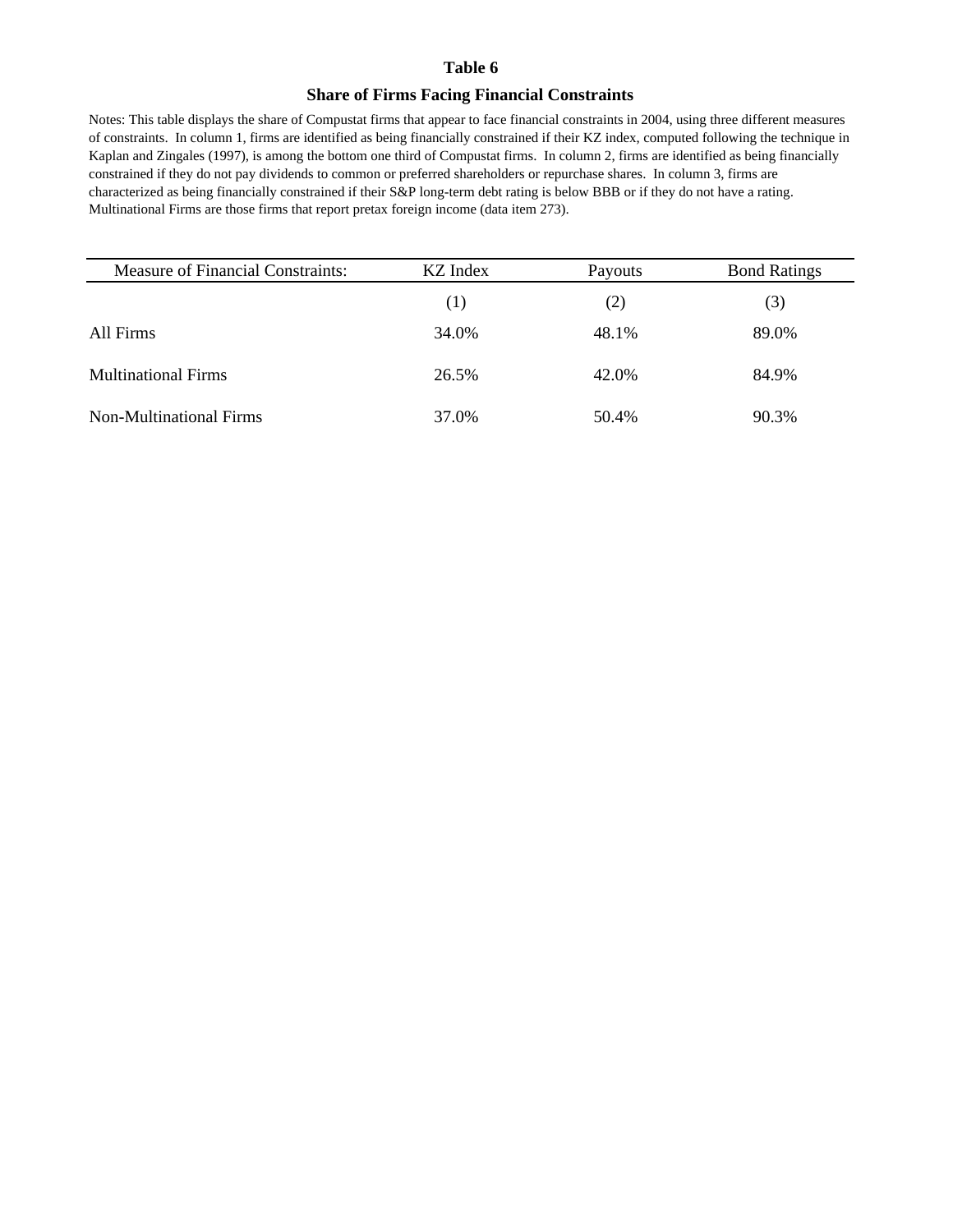#### **Financial Constraints, Lobbying, and the Effects of Repatriations on U.S. Capital Expenditures**

Notes: The dependent variable is the ratio of domestic capital expenditures by U.S. MNEs to lagged consolidated assets. Repatriations/Lagged Assets is the earnings repatriated from foreign affiliates to their parent scaled by lagged consolidated assets. Controls include lagged leverage, lagged Tobin's *q* , lagged cash/lagged assets, and lagged profitability. Each specification includes firm and year fixed effects. The specifications are IV specifications that instrument for Repatriations/Lagged Assets using the High Tax Costs of Repatriations interacted with the 2005 Dummy and the Haven or Holding Company Dummy interacted with the 2005 Dummy. The High Tax Costs of Repatriation Dummy is computed using 2004 data by first subtracting foreign taxes paid from the product of a firm's foreign pretax income and the U.S. statutory corporate tax rate. Then the maximum of this difference or zero is scaled by total firm assets. For firms with a ratio above the median sample value, the dummy is set equal to one, and it is set equal to zero otherwise. The Haven or Holding Company Dummy is equal to one for firms that, in 2004, either have operations in a tax haven or use a holding company abroad and is otherwise equal to zero. The 2005 Dummy is equal to one in 2005 and zero in other years. The top panel examines subsamples of firms that do and do not appear to face financial constraints. The samples in the first two columns, respectively, include firms with a KZ index, computed following Kaplan and Zingales (1997) using 2004 data, that is among the bottom third of all Compustat firms and firms with higher values of the KZ index. The samples in the third and fourth columns, respectively, include firms that did not and did pay dividends or repurchase shares. The samples in the fifth and sixth columns, respectively, include firms that had an S&P long-term debt rating below BBB or did not have a debt rating and those with a BBB or better rating. The bottom panel presents results for subsamples of firms that do and do not appear to lobby for the passage of the HIA. The samples in the first two columns, respectively, include members of the Homeland Investment Coalition and all other firms. The samples in the third and fourth columns, respectively, include firms that made contributions to the Senate Finance Committee or the House Ways and Means Committee in 2003 or 2004 and those that did not. The samples in the last two columns, respectively, include firms that increased their contributions to the Senate Finance Committee or the House Ways and Means Committee in 2003-2004 relative to 2000-2001 and those that did not. Heteroskedasticity-consistent standard errors that correct for clustering at the firm level appear in parentheses. \*\* and \* denote significance at the 5 and 10 percent levels, respectively.

| Dependent Variable:                | U.S. Capital Expenditures/Lagged Assets |                       |                                                 |                       |                       |                                       |  |
|------------------------------------|-----------------------------------------|-----------------------|-------------------------------------------------|-----------------------|-----------------------|---------------------------------------|--|
|                                    |                                         | <b>KZ</b> Index       |                                                 | Payout                |                       | <b>Bond Rating</b>                    |  |
| Financially-Constrained Subsample: | Yes                                     | N <sub>o</sub>        | Yes                                             | N <sub>o</sub>        | Yes                   | N <sub>o</sub>                        |  |
|                                    | (1)                                     | (2)                   | (3)                                             | (4)                   | (5)                   | (6)                                   |  |
| <b>Repatriations/Lagged Assets</b> | 0.0292<br>(0.9624)                      | 0.0549<br>(0.1619)    | $-0.0949$<br>(0.7079)                           | $-0.0027$<br>(0.1135) | $-0.5390$<br>(0.3974) | 0.1623<br>(0.1091)                    |  |
| Controls?                          | Y                                       | Y                     | Y                                               | Y                     | Y                     | Y                                     |  |
| Firm and Year Dummies?             | Y                                       | Y                     | Y                                               | Y                     | Y                     | Y                                     |  |
| Instruments?                       | Y                                       | Y                     | Y                                               | Y                     | Y                     | Y                                     |  |
| No. of Obs.                        | 1,021                                   | 2,917                 | 927                                             | 3,360                 | 2,790                 | 1,718                                 |  |
| Lobbying Subsample:                | HIC Member<br>Yes<br>N <sub>o</sub>     |                       | Contributor in 2003-04<br>Yes<br>N <sub>o</sub> |                       | Yes                   | Increase in 2003-04<br>N <sub>o</sub> |  |
|                                    | (1)                                     | (2)                   | (3)                                             | (4)                   | (5)                   | (6)                                   |  |
| <b>Repatriations/Lagged Assets</b> | 0.2031<br>(0.3505)                      | $-0.0304$<br>(0.1606) | 0.0609<br>(0.1125)                              | $-0.2248$<br>(0.2993) | 0.1107<br>(0.1444)    | $-0.1361$<br>(0.1991)                 |  |
| Controls?                          | Y                                       | Y                     | Y                                               | Y                     | Y                     | Y                                     |  |
| Firm and Year Dummies?             | Y                                       | Y                     | Y                                               | Y                     | Y                     | Y                                     |  |
| Instruments?                       | Y                                       | Y                     | Y                                               | Y                     | Y                     | Y                                     |  |
| No. of Obs.                        | 236                                     | 4,272                 | 1,083                                           | 3,413                 | 732                   | 3,769                                 |  |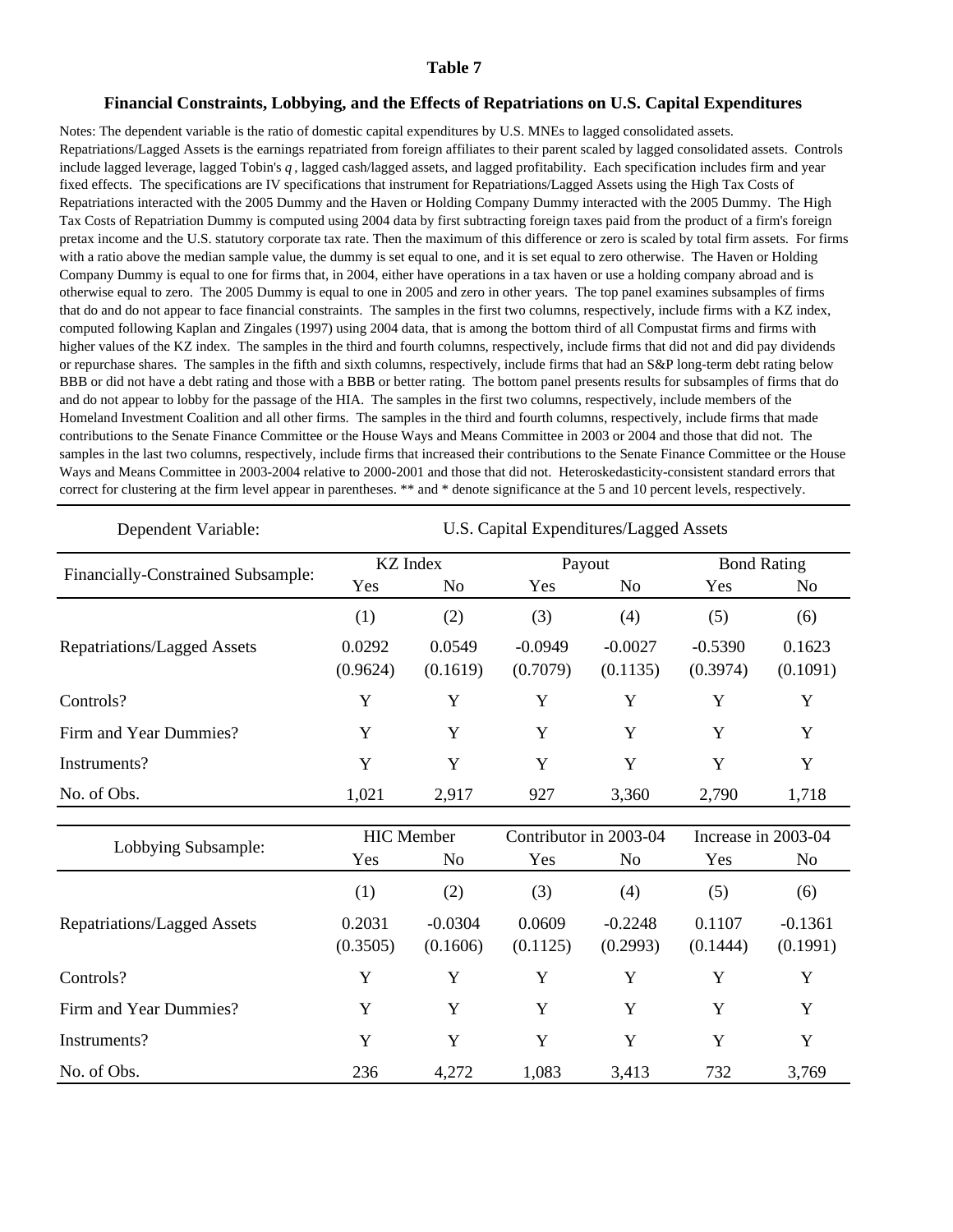### **Repatriations and Liquidity Provisions**

Notes: The dependent variable is the earnings repatriated from foreign affiliates to their parent scaled by lagged consolidated assets. Positive Equity Provision Dummy measures parent firm investments of new equity abroad. In columns 1 and 2 it is equal to one if the parent increased its equity investment in the year repatriations are measured and is otherwise equal to zero. In columns 3 and 4, it is equal to one if the parent increased its equity investment in the year repatriations are measured or the year before and is otherwise equal to zero. The 2005 Dummy is equal to one in 2005 and zero in other years. Leverage is the ratio of total debt to the sum of total debt and the market value of equity. Tobin's *q* is calculated as the ratio of the book value of firm assets plus the market value of firm equity less the book value of firm equity to the book value of firm assets. Industry median values of Tobin's *q* are used if firm specific ones are unavailable. Lagged Cash/Lagged Assets measures the lagged ratio of consolidated cash holdings to consolidated cash. Profitability is calculated as the ratio of consolidated net income to consolidated assets. Each specification is an OLS specification that includes firm and year fixed effects. Heteroskedasticity-consistent standard errors that correct for clustering at the firm level appear in parentheses. \*\* and \* denote significance at the 5 and 10 percent levels, respectively.

| Dependent Variable:                                          | <b>Repatriations/Lagged Assets</b> |                        |                        |                         |  |
|--------------------------------------------------------------|------------------------------------|------------------------|------------------------|-------------------------|--|
|                                                              | (1)                                | (2)                    | (3)                    | (4)                     |  |
| Positive Equity Provision Dummy                              | $-0.0005$<br>(0.0006)              | $-0.00010$<br>(0.0006) | $-0.0012*$<br>(0.0006) | $-0.0013**$<br>(0.0007) |  |
| Positive Equity Provision Dummy * 2005 Dummy                 | $0.0073**$<br>(0.0034)             | $0.0072**$<br>(0.0034) | $0.0081**$<br>(0.0031) | $0.0083**$<br>(0.0031)  |  |
| Lagged Leverage                                              |                                    | $-0.0024$<br>(0.0021)  |                        | $-0.0029$<br>(0.0023)   |  |
| Lagged Tobin's $q$                                           |                                    | $-0.0004$<br>(0.0003)  |                        | $-0.0007*$<br>(0.0004)  |  |
| Lagged Cash/Lagged Assets                                    |                                    | $0.0104**$<br>(0.0048) |                        | $0.0164**$<br>(0.0057)  |  |
| <b>Lagged Profitability</b>                                  |                                    | $-0.0035$<br>(0.0037)  |                        | $-0.0051$<br>(0.0042)   |  |
| Firm and year dummies?                                       | Y                                  | $\mathbf Y$            | Y                      | Y                       |  |
| Positive Equity Provision measured as concurrent value?      | Y                                  | $\mathbf Y$            | $\mathbf N$            | $\mathbf N$             |  |
| Positive Equity Provision measured as lagged plus concurrent |                                    |                        |                        |                         |  |
| value?                                                       | N                                  | ${\bf N}$              | Y                      | Y                       |  |
| No. of Obs.                                                  | 7,383                              | 6,900                  | 6,051                  | 5,670                   |  |
| R-Squared                                                    | 0.0350                             | 0.0374                 | 0.0417                 | 0.0469                  |  |